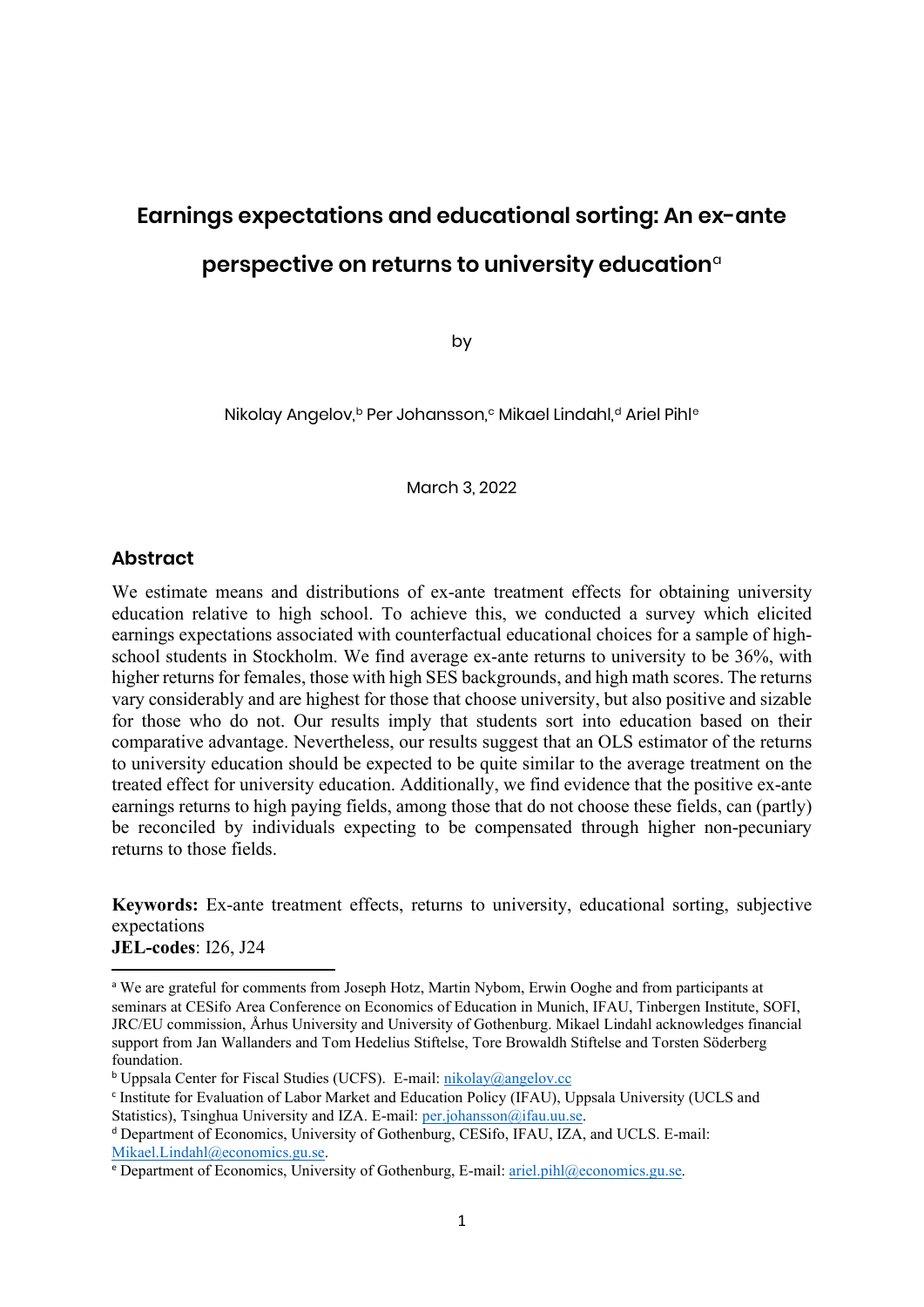The Institute for Evaluation of Labour Market and Education Policy (IFAU) is a research institute under the Swedish Ministry of Employment, situated in Uppsala.

IFAU's objective is to promote, support and carry out scientific evaluations. The assignment includes: the effects of labour market and educational policies, studies of the functioning of the labour market and the labour market effects of social insurance policies. IFAU shall also disseminate its results so that they become accessible to different interested parties in Sweden and abroad.

Papers published in the Working Paper Series should, according to the IFAU policy, have been discussed at seminars held at IFAU and at least one other academic forum, and have been read by one external and one internal referee. They need not, however, have undergone the standard scrutiny for publication in a scientific journal. The purpose of the Working Paper Series is to provide a factual basis for public policy and the public policy discussion.

More information about IFAU and the institute's publications can be found on the website www.ifau.se

ISSN 1651-1166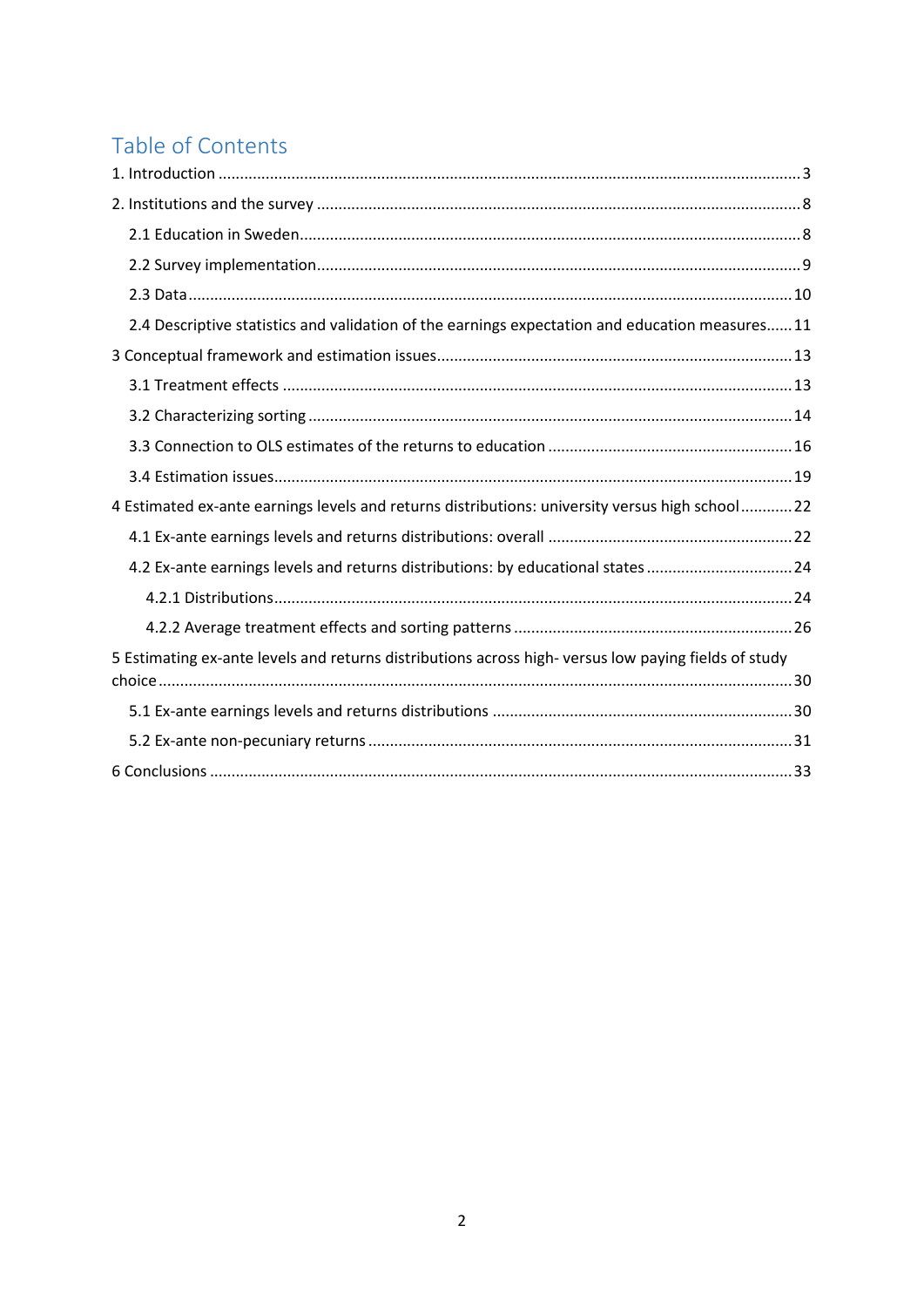## **Earnings expectations and educational sorting: An ex-ante perspective on returns to university education**[a](#page-2-0)

by

Nikolay Angelov,<sup>b</sup> Per Johansson,<sup>[c](#page-2-2)</sup> Mikael Lin[d](#page-2-3)ahl,<sup>d</sup> Ariel Pihl<sup>e</sup>

March 3, 2022

### **Abstract**

We estimate means and distributions of ex-ante treatment effects for obtaining university education relative to high school. To achieve this, we conducted a survey which elicited earnings expectations associated with counterfactual educational choices for a sample of highschool students in Stockholm. We find average ex-ante returns to university to be 36%, with higher returns for females, those with high SES backgrounds, and high math scores. The returns vary considerably and are highest for those that choose university, but also positive and sizable for those who do not. Our results imply that students sort into education based on their comparative advantage. Nevertheless, our results suggest that an OLS estimator of the returns to university education should be expected to be quite similar to the average treatment on the treated effect for university education. Additionally, we find evidence that the positive ex-ante earnings returns to high paying fields, among those that do not choose these fields, can (partly) be reconciled by individuals expecting to be compensated through higher non-pecuniary returns to those fields.

**Keywords:** Ex-ante treatment effects, returns to university, educational sorting, subjective expectations **JEL-codes**: I26, J24

<span id="page-2-0"></span><sup>&</sup>lt;sup>a</sup> We are grateful for comments from Joseph Hotz, Martin Nybom, Erwin Ooghe and from participants at seminars at CESifo Area Conference on Economics of Education in Munich, IFAU, Tinbergen Institute, SOFI, JRC/EU commission, Århus University and University of Gothenburg. Mikael Lindahl acknowledges financial support from Jan Wallanders and Tom Hedelius Stiftelse, Tore Browaldh Stiftelse and Torsten Söderberg foundation.

<span id="page-2-1"></span><sup>b</sup> Uppsala Center for Fiscal Studies (UCFS). E-mail: [nikolay@angelov.cc](mailto:nikolay@angelov.cc)

<span id="page-2-2"></span><sup>c</sup> Institute for Evaluation of Labor Market and Education Policy (IFAU), Uppsala University (UCLS and Statistics), Tsinghua University and IZA. E-mail: [per.johansson@ifau.uu.se.](mailto:per.johansson@ifau.uu.se)

<span id="page-2-3"></span><sup>d</sup> Department of Economics, University of Gothenburg, CESifo, IFAU, IZA, and UCLS. E-mail: [Mikael.Lindahl@economics.gu.se.](mailto:Mikael.Lindahl@economics.gu.se)

<span id="page-2-4"></span><sup>e</sup> Department of Economics, University of Gothenburg, E-mail: [ariel.pihl@economics.gu.se.](mailto:ariel.pihl@economics.gu.se)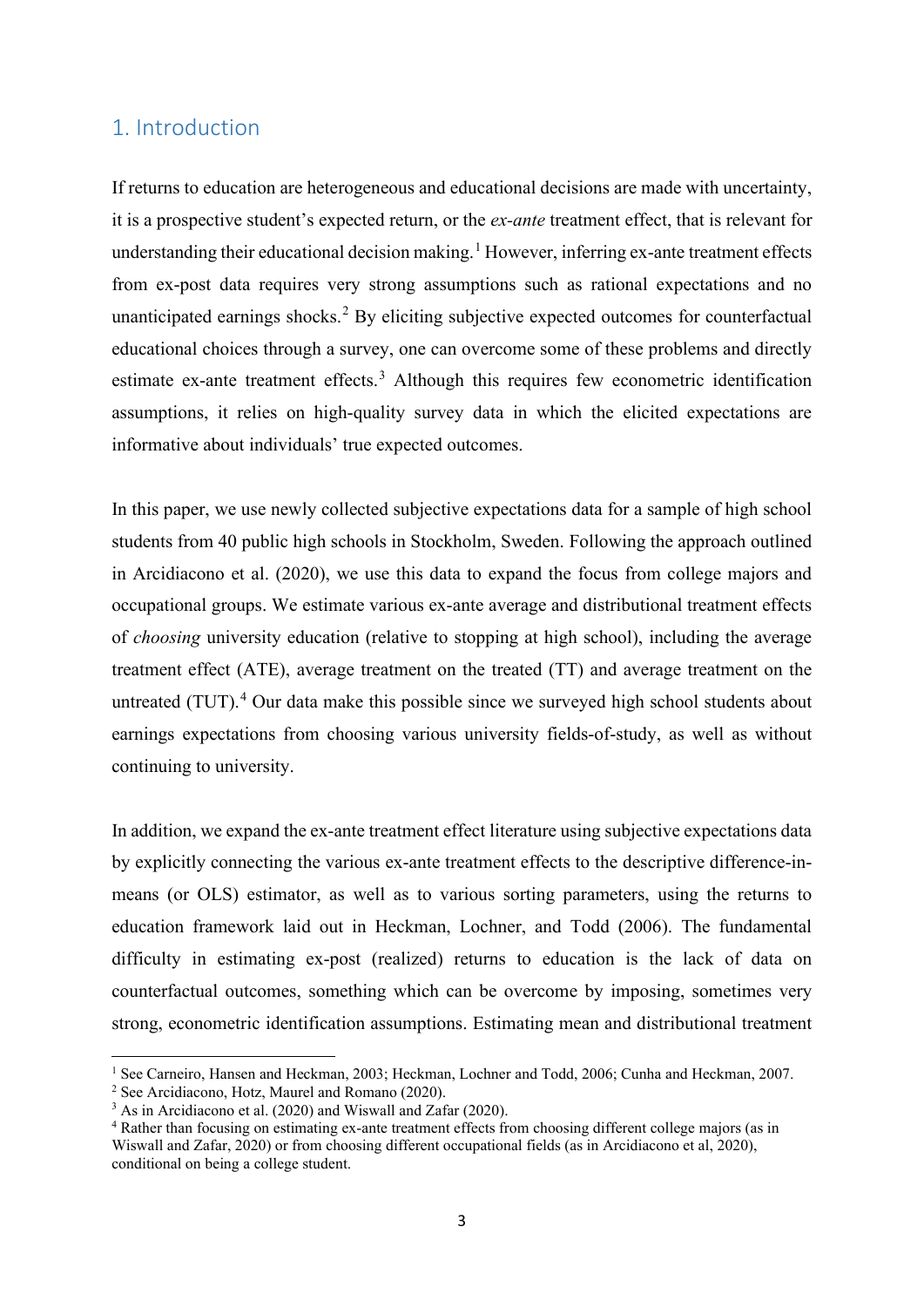### Table of Contents

| 2.4 Descriptive statistics and validation of the earnings expectation and education measures11      |
|-----------------------------------------------------------------------------------------------------|
|                                                                                                     |
|                                                                                                     |
|                                                                                                     |
|                                                                                                     |
|                                                                                                     |
| 4 Estimated ex-ante earnings levels and returns distributions: university versus high school 22     |
|                                                                                                     |
| 4.2 Ex-ante earnings levels and returns distributions: by educational states 24                     |
|                                                                                                     |
|                                                                                                     |
| 5 Estimating ex-ante levels and returns distributions across high-versus low paying fields of study |
|                                                                                                     |
|                                                                                                     |
|                                                                                                     |
|                                                                                                     |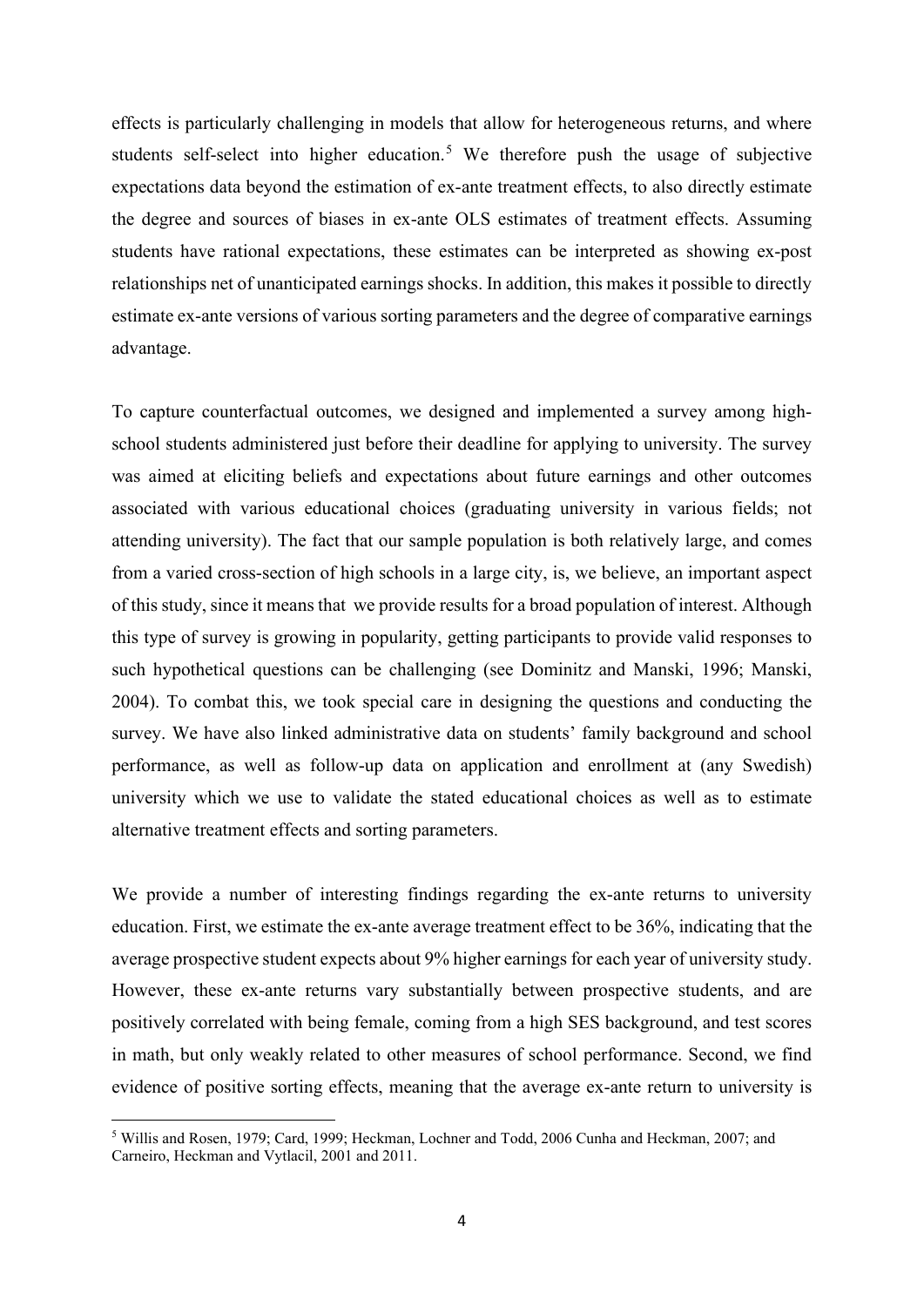### <span id="page-4-0"></span>1. Introduction

If returns to education are heterogeneous and educational decisions are made with uncertainty, it is a prospective student's expected return, or the *ex-ante* treatment effect, that is relevant for understanding their educational decision making.<sup>[1](#page-4-1)</sup> However, inferring ex-ante treatment effects from ex-post data requires very strong assumptions such as rational expectations and no unanticipated earnings shocks.<sup>[2](#page-4-2)</sup> By eliciting subjective expected outcomes for counterfactual educational choices through a survey, one can overcome some of these problems and directly estimate ex-ante treatment effects.<sup>[3](#page-4-3)</sup> Although this requires few econometric identification assumptions, it relies on high-quality survey data in which the elicited expectations are informative about individuals' true expected outcomes.

In this paper, we use newly collected subjective expectations data for a sample of high school students from 40 public high schools in Stockholm, Sweden. Following the approach outlined in Arcidiacono et al. (2020), we use this data to expand the focus from college majors and occupational groups. We estimate various ex-ante average and distributional treatment effects of *choosing* university education (relative to stopping at high school), including the average treatment effect (ATE), average treatment on the treated (TT) and average treatment on the untreated  $(TUT)$ <sup>[4](#page-4-4)</sup>. Our data make this possible since we surveyed high school students about earnings expectations from choosing various university fields-of-study, as well as without continuing to university.

In addition, we expand the ex-ante treatment effect literature using subjective expectations data by explicitly connecting the various ex-ante treatment effects to the descriptive difference-inmeans (or OLS) estimator, as well as to various sorting parameters, using the returns to education framework laid out in Heckman, Lochner, and Todd (2006). The fundamental difficulty in estimating ex-post (realized) returns to education is the lack of data on counterfactual outcomes, something which can be overcome by imposing, sometimes very strong, econometric identification assumptions. Estimating mean and distributional treatment

<span id="page-4-1"></span><sup>&</sup>lt;sup>1</sup> See Carneiro, Hansen and Heckman, 2003; Heckman, Lochner and Todd, 2006; Cunha and Heckman, 2007.

<span id="page-4-2"></span><sup>2</sup> See Arcidiacono, Hotz, Maurel and Romano (2020).

<span id="page-4-3"></span> $3$  As in Arcidiacono et al. (2020) and Wiswall and Zafar (2020).

<span id="page-4-4"></span><sup>4</sup> Rather than focusing on estimating ex-ante treatment effects from choosing different college majors (as in Wiswall and Zafar, 2020) or from choosing different occupational fields (as in Arcidiacono et al, 2020), conditional on being a college student.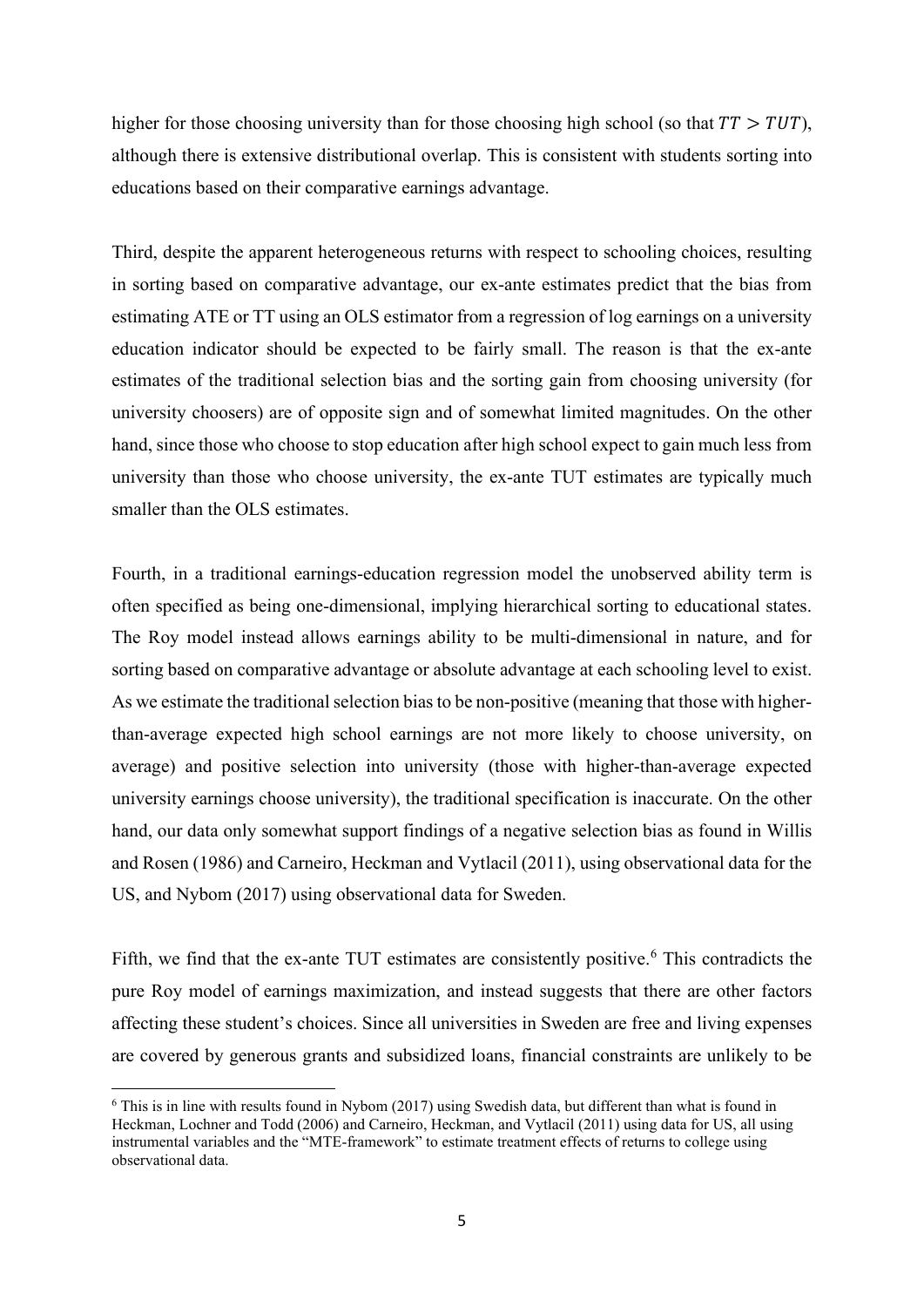effects is particularly challenging in models that allow for heterogeneous returns, and where students self-select into higher education.<sup>[5](#page-5-0)</sup> We therefore push the usage of subjective expectations data beyond the estimation of ex-ante treatment effects, to also directly estimate the degree and sources of biases in ex-ante OLS estimates of treatment effects. Assuming students have rational expectations, these estimates can be interpreted as showing ex-post relationships net of unanticipated earnings shocks. In addition, this makes it possible to directly estimate ex-ante versions of various sorting parameters and the degree of comparative earnings advantage.

To capture counterfactual outcomes, we designed and implemented a survey among highschool students administered just before their deadline for applying to university. The survey was aimed at eliciting beliefs and expectations about future earnings and other outcomes associated with various educational choices (graduating university in various fields; not attending university). The fact that our sample population is both relatively large, and comes from a varied cross-section of high schools in a large city, is, we believe, an important aspect of this study, since it means that we provide results for a broad population of interest. Although this type of survey is growing in popularity, getting participants to provide valid responses to such hypothetical questions can be challenging (see Dominitz and Manski, 1996; Manski, 2004). To combat this, we took special care in designing the questions and conducting the survey. We have also linked administrative data on students' family background and school performance, as well as follow-up data on application and enrollment at (any Swedish) university which we use to validate the stated educational choices as well as to estimate alternative treatment effects and sorting parameters.

We provide a number of interesting findings regarding the ex-ante returns to university education. First, we estimate the ex-ante average treatment effect to be 36%, indicating that the average prospective student expects about 9% higher earnings for each year of university study. However, these ex-ante returns vary substantially between prospective students, and are positively correlated with being female, coming from a high SES background, and test scores in math, but only weakly related to other measures of school performance. Second, we find evidence of positive sorting effects, meaning that the average ex-ante return to university is

<span id="page-5-0"></span><sup>5</sup> Willis and Rosen, 1979; Card, 1999; Heckman, Lochner and Todd, 2006 Cunha and Heckman, 2007; and Carneiro, Heckman and Vytlacil, 2001 and 2011.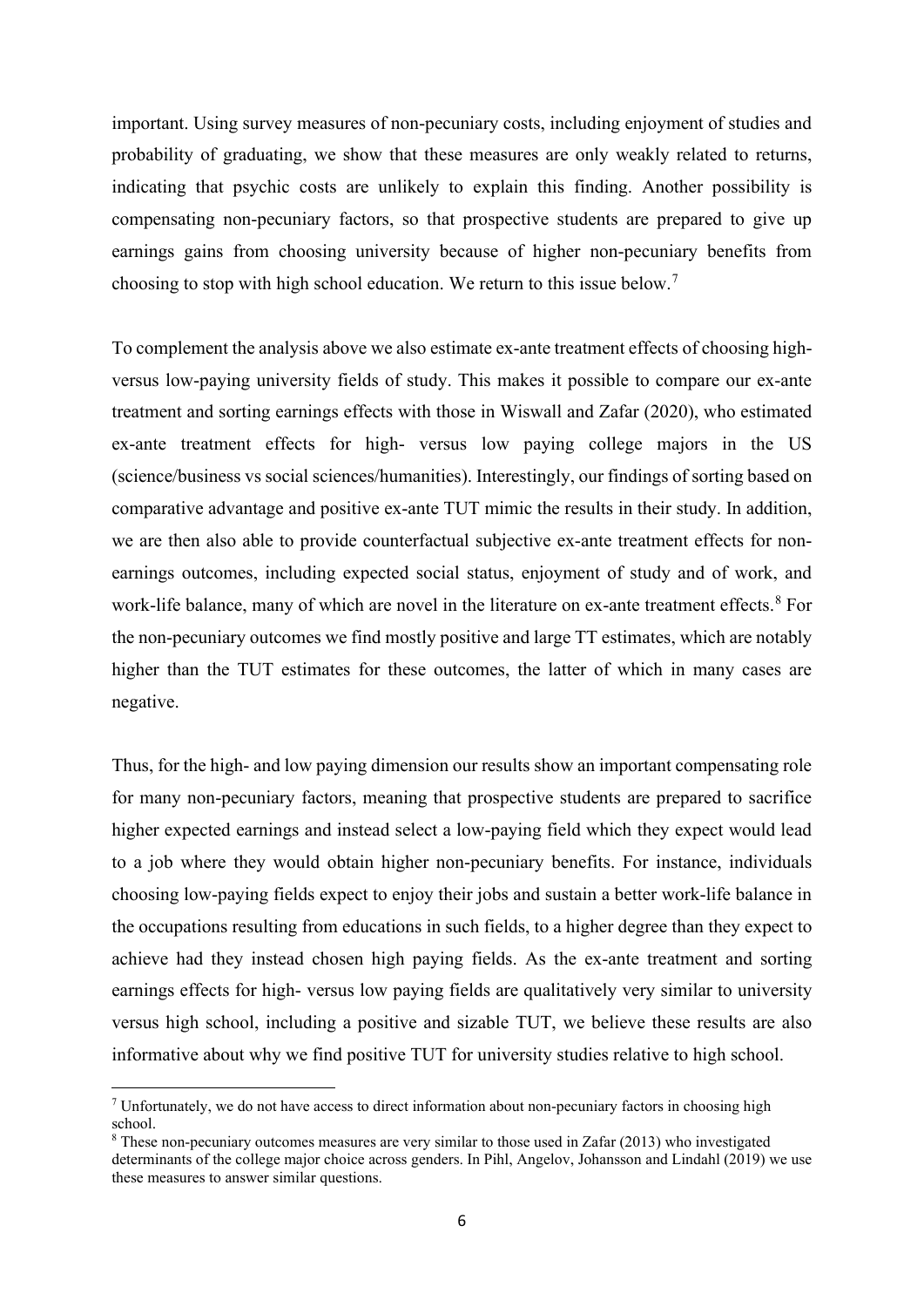higher for those choosing university than for those choosing high school (so that  $TT > TUT$ ), although there is extensive distributional overlap. This is consistent with students sorting into educations based on their comparative earnings advantage.

Third, despite the apparent heterogeneous returns with respect to schooling choices, resulting in sorting based on comparative advantage, our ex-ante estimates predict that the bias from estimating ATE or TT using an OLS estimator from a regression of log earnings on a university education indicator should be expected to be fairly small. The reason is that the ex-ante estimates of the traditional selection bias and the sorting gain from choosing university (for university choosers) are of opposite sign and of somewhat limited magnitudes. On the other hand, since those who choose to stop education after high school expect to gain much less from university than those who choose university, the ex-ante TUT estimates are typically much smaller than the OLS estimates.

Fourth, in a traditional earnings-education regression model the unobserved ability term is often specified as being one-dimensional, implying hierarchical sorting to educational states. The Roy model instead allows earnings ability to be multi-dimensional in nature, and for sorting based on comparative advantage or absolute advantage at each schooling level to exist. As we estimate the traditional selection bias to be non-positive (meaning that those with higherthan-average expected high school earnings are not more likely to choose university, on average) and positive selection into university (those with higher-than-average expected university earnings choose university), the traditional specification is inaccurate. On the other hand, our data only somewhat support findings of a negative selection bias as found in Willis and Rosen (1986) and Carneiro, Heckman and Vytlacil (2011), using observational data for the US, and Nybom (2017) using observational data for Sweden.

Fifth, we find that the ex-ante TUT estimates are consistently positive.<sup>[6](#page-6-0)</sup> This contradicts the pure Roy model of earnings maximization, and instead suggests that there are other factors affecting these student's choices. Since all universities in Sweden are free and living expenses are covered by generous grants and subsidized loans, financial constraints are unlikely to be

<span id="page-6-0"></span> $6$  This is in line with results found in Nybom (2017) using Swedish data, but different than what is found in Heckman, Lochner and Todd (2006) and Carneiro, Heckman, and Vytlacil (2011) using data for US, all using instrumental variables and the "MTE-framework" to estimate treatment effects of returns to college using observational data.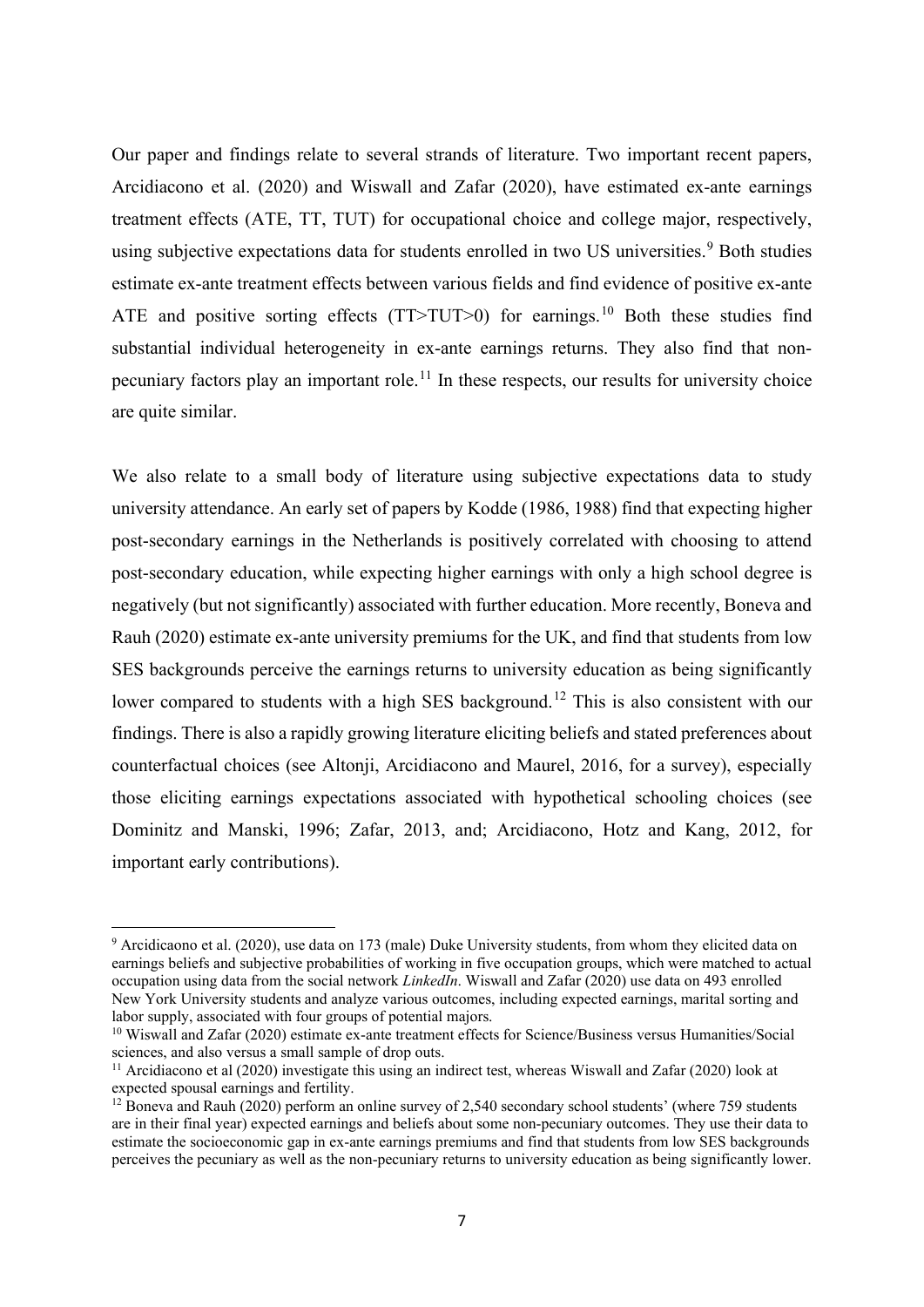important. Using survey measures of non-pecuniary costs, including enjoyment of studies and probability of graduating, we show that these measures are only weakly related to returns, indicating that psychic costs are unlikely to explain this finding. Another possibility is compensating non-pecuniary factors, so that prospective students are prepared to give up earnings gains from choosing university because of higher non-pecuniary benefits from choosing to stop with high school education. We return to this issue below.[7](#page-7-0)

To complement the analysis above we also estimate ex-ante treatment effects of choosing highversus low-paying university fields of study. This makes it possible to compare our ex-ante treatment and sorting earnings effects with those in Wiswall and Zafar (2020), who estimated ex-ante treatment effects for high- versus low paying college majors in the US (science/business vs social sciences/humanities). Interestingly, our findings of sorting based on comparative advantage and positive ex-ante TUT mimic the results in their study. In addition, we are then also able to provide counterfactual subjective ex-ante treatment effects for nonearnings outcomes, including expected social status, enjoyment of study and of work, and work-life balance, many of which are novel in the literature on ex-ante treatment effects.<sup>[8](#page-7-1)</sup> For the non-pecuniary outcomes we find mostly positive and large TT estimates, which are notably higher than the TUT estimates for these outcomes, the latter of which in many cases are negative.

Thus, for the high- and low paying dimension our results show an important compensating role for many non-pecuniary factors, meaning that prospective students are prepared to sacrifice higher expected earnings and instead select a low-paying field which they expect would lead to a job where they would obtain higher non-pecuniary benefits. For instance, individuals choosing low-paying fields expect to enjoy their jobs and sustain a better work-life balance in the occupations resulting from educations in such fields, to a higher degree than they expect to achieve had they instead chosen high paying fields. As the ex-ante treatment and sorting earnings effects for high- versus low paying fields are qualitatively very similar to university versus high school, including a positive and sizable TUT, we believe these results are also informative about why we find positive TUT for university studies relative to high school.

<span id="page-7-0"></span><sup>&</sup>lt;sup>7</sup> Unfortunately, we do not have access to direct information about non-pecuniary factors in choosing high school.

<span id="page-7-1"></span><sup>8</sup> These non-pecuniary outcomes measures are very similar to those used in Zafar (2013) who investigated determinants of the college major choice across genders. In Pihl, Angelov, Johansson and Lindahl (2019) we use these measures to answer similar questions.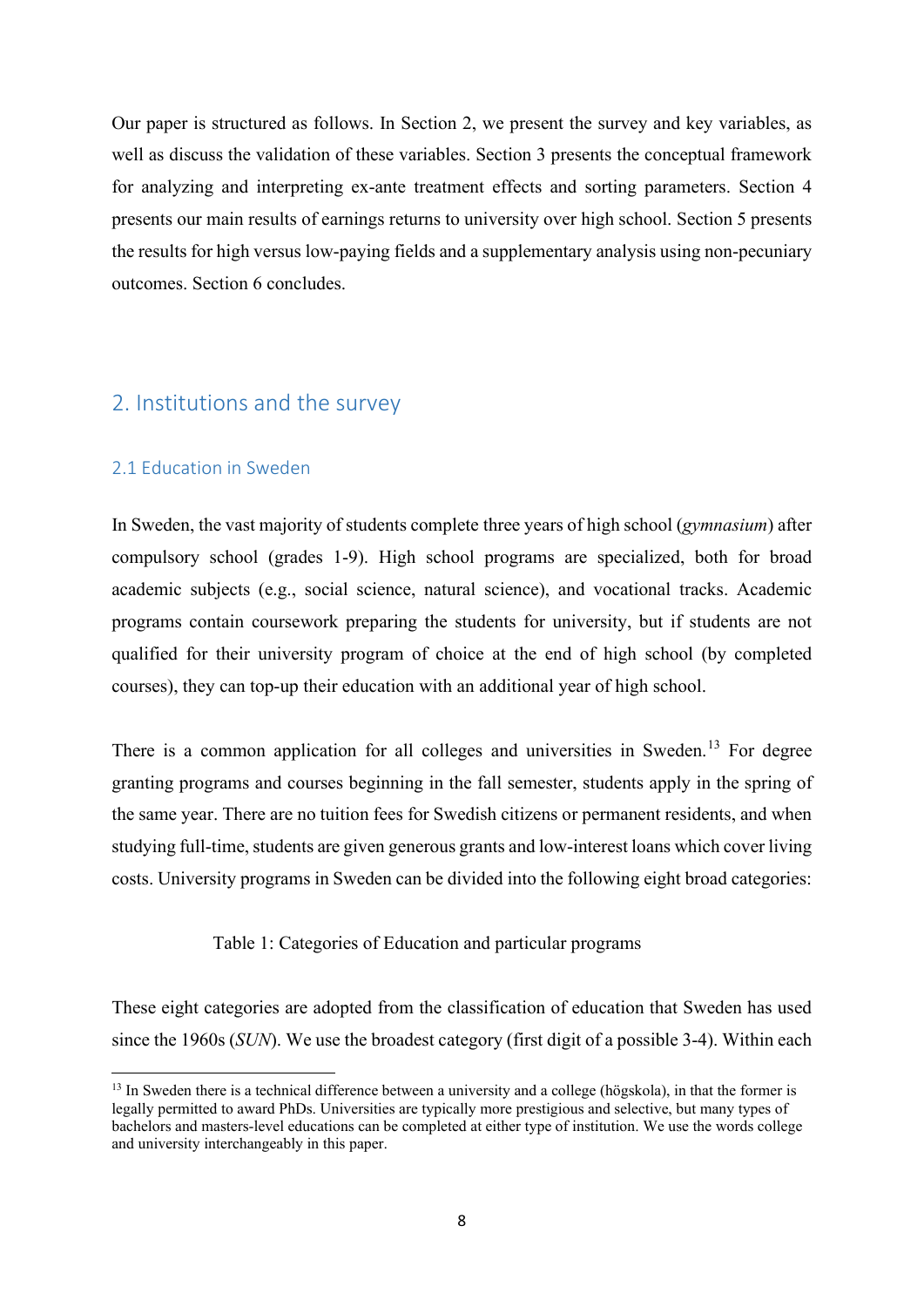Our paper and findings relate to several strands of literature. Two important recent papers, Arcidiacono et al. (2020) and Wiswall and Zafar (2020), have estimated ex-ante earnings treatment effects (ATE, TT, TUT) for occupational choice and college major, respectively, using subjective expectations data for students enrolled in two US universities.<sup>[9](#page-8-0)</sup> Both studies estimate ex-ante treatment effects between various fields and find evidence of positive ex-ante ATE and positive sorting effects  $(TT > TUT > 0)$  for earnings.<sup>[10](#page-8-1)</sup> Both these studies find substantial individual heterogeneity in ex-ante earnings returns. They also find that non-pecuniary factors play an important role.<sup>[11](#page-8-2)</sup> In these respects, our results for university choice are quite similar.

We also relate to a small body of literature using subjective expectations data to study university attendance. An early set of papers by Kodde (1986, 1988) find that expecting higher post-secondary earnings in the Netherlands is positively correlated with choosing to attend post-secondary education, while expecting higher earnings with only a high school degree is negatively (but not significantly) associated with further education. More recently, Boneva and Rauh (2020) estimate ex-ante university premiums for the UK, and find that students from low SES backgrounds perceive the earnings returns to university education as being significantly lower compared to students with a high SES background.<sup>[12](#page-8-3)</sup> This is also consistent with our findings. There is also a rapidly growing literature eliciting beliefs and stated preferences about counterfactual choices (see Altonji, Arcidiacono and Maurel, 2016, for a survey), especially those eliciting earnings expectations associated with hypothetical schooling choices (see Dominitz and Manski, 1996; Zafar, 2013, and; Arcidiacono, Hotz and Kang, 2012, for important early contributions).

<span id="page-8-0"></span><sup>9</sup> Arcidicaono et al. (2020), use data on 173 (male) Duke University students, from whom they elicited data on earnings beliefs and subjective probabilities of working in five occupation groups, which were matched to actual occupation using data from the social network *LinkedIn*. Wiswall and Zafar (2020) use data on 493 enrolled New York University students and analyze various outcomes, including expected earnings, marital sorting and labor supply, associated with four groups of potential majors.

<span id="page-8-1"></span><sup>&</sup>lt;sup>10</sup> Wiswall and Zafar (2020) estimate ex-ante treatment effects for Science/Business versus Humanities/Social sciences, and also versus a small sample of drop outs.

<span id="page-8-2"></span><sup>&</sup>lt;sup>11</sup> Arcidiacono et al (2020) investigate this using an indirect test, whereas Wiswall and Zafar (2020) look at expected spousal earnings and fertility.

<span id="page-8-3"></span><sup>&</sup>lt;sup>12</sup> Boneva and Rauh (2020) perform an online survey of 2,540 secondary school students' (where 759 students are in their final year) expected earnings and beliefs about some non-pecuniary outcomes. They use their data to estimate the socioeconomic gap in ex-ante earnings premiums and find that students from low SES backgrounds perceives the pecuniary as well as the non-pecuniary returns to university education as being significantly lower.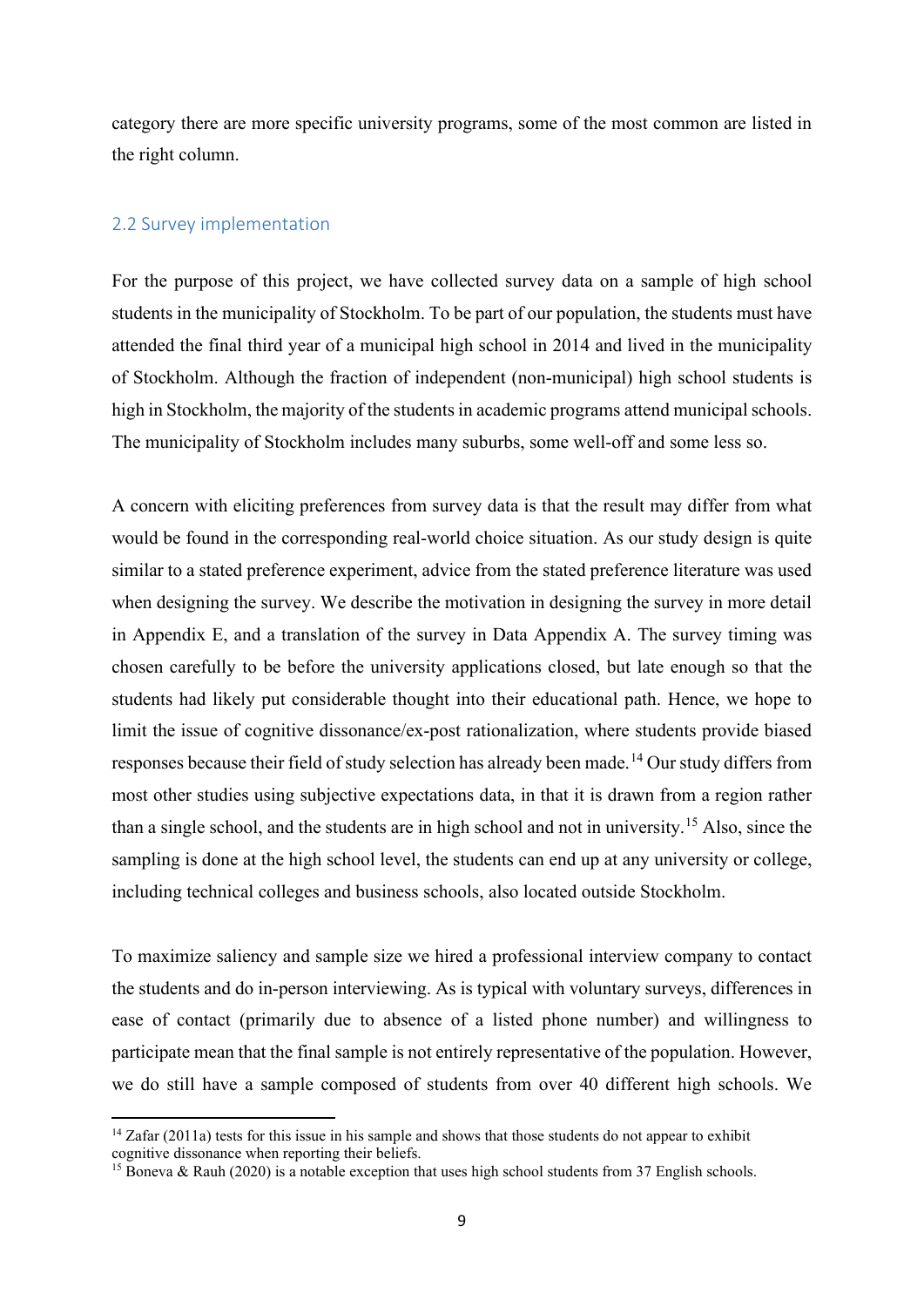Our paper is structured as follows. In Section 2, we present the survey and key variables, as well as discuss the validation of these variables. Section 3 presents the conceptual framework for analyzing and interpreting ex-ante treatment effects and sorting parameters. Section 4 presents our main results of earnings returns to university over high school. Section 5 presents the results for high versus low-paying fields and a supplementary analysis using non-pecuniary outcomes. Section 6 concludes.

### <span id="page-9-0"></span>2. Institutions and the survey

### <span id="page-9-1"></span>2.1 Education in Sweden

In Sweden, the vast majority of students complete three years of high school (*gymnasium*) after compulsory school (grades 1-9). High school programs are specialized, both for broad academic subjects (e.g., social science, natural science), and vocational tracks. Academic programs contain coursework preparing the students for university, but if students are not qualified for their university program of choice at the end of high school (by completed courses), they can top-up their education with an additional year of high school.

There is a common application for all colleges and universities in Sweden.<sup>[13](#page-9-2)</sup> For degree granting programs and courses beginning in the fall semester, students apply in the spring of the same year. There are no tuition fees for Swedish citizens or permanent residents, and when studying full-time, students are given generous grants and low-interest loans which cover living costs. University programs in Sweden can be divided into the following eight broad categories:

Table 1: Categories of Education and particular programs

These eight categories are adopted from the classification of education that Sweden has used since the 1960s (*SUN*). We use the broadest category (first digit of a possible 3-4). Within each

<span id="page-9-2"></span><sup>&</sup>lt;sup>13</sup> In Sweden there is a technical difference between a university and a college (högskola), in that the former is legally permitted to award PhDs. Universities are typically more prestigious and selective, but many types of bachelors and masters-level educations can be completed at either type of institution. We use the words college and university interchangeably in this paper.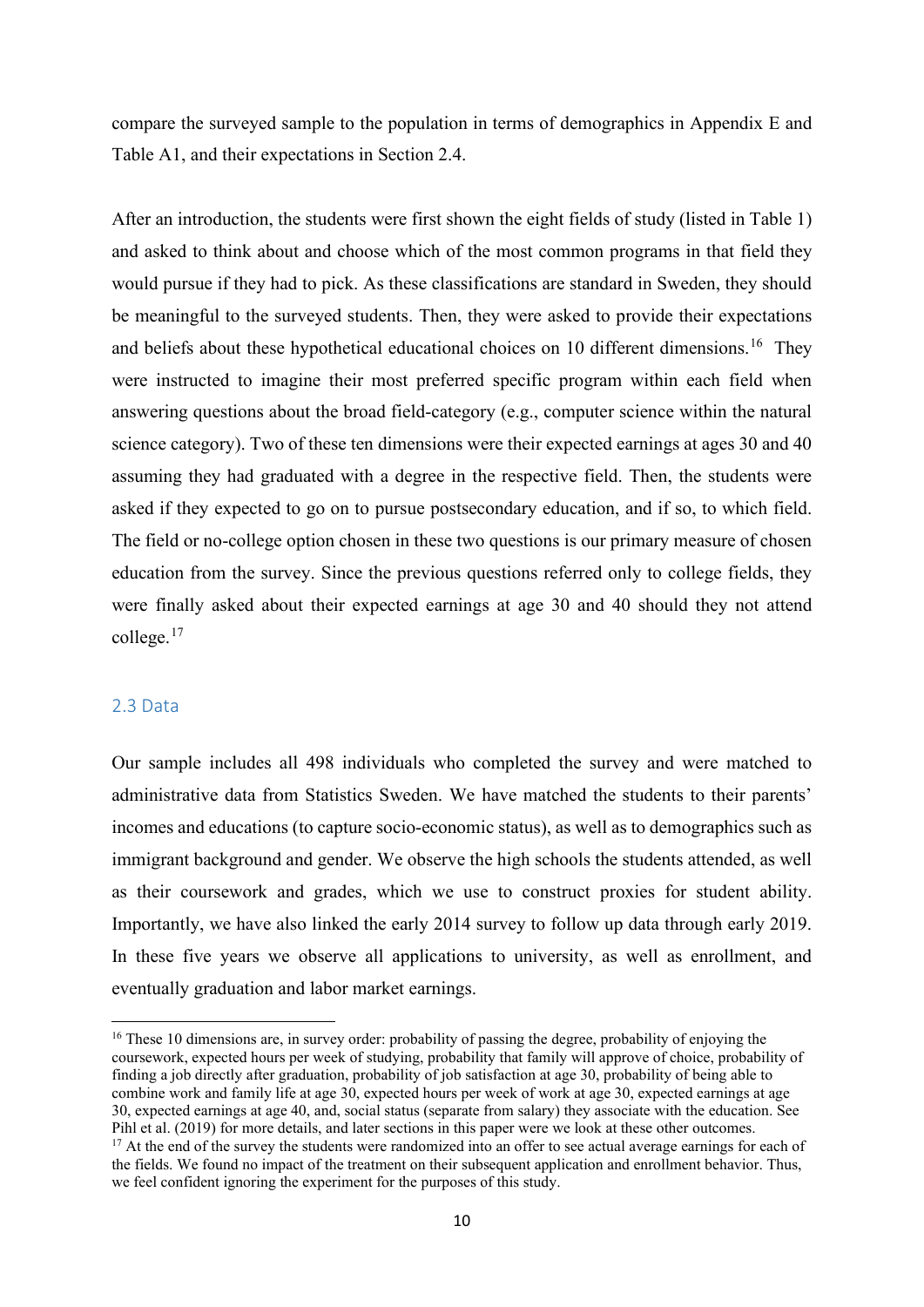category there are more specific university programs, some of the most common are listed in the right column.

### <span id="page-10-0"></span>2.2 Survey implementation

For the purpose of this project, we have collected survey data on a sample of high school students in the municipality of Stockholm. To be part of our population, the students must have attended the final third year of a municipal high school in 2014 and lived in the municipality of Stockholm. Although the fraction of independent (non-municipal) high school students is high in Stockholm, the majority of the students in academic programs attend municipal schools. The municipality of Stockholm includes many suburbs, some well-off and some less so.

A concern with eliciting preferences from survey data is that the result may differ from what would be found in the corresponding real-world choice situation. As our study design is quite similar to a stated preference experiment, advice from the stated preference literature was used when designing the survey. We describe the motivation in designing the survey in more detail in Appendix E, and a translation of the survey in Data Appendix A. The survey timing was chosen carefully to be before the university applications closed, but late enough so that the students had likely put considerable thought into their educational path. Hence, we hope to limit the issue of cognitive dissonance/ex-post rationalization, where students provide biased responses because their field of study selection has already been made. <sup>[14](#page-10-1)</sup> Our study differs from most other studies using subjective expectations data, in that it is drawn from a region rather than a single school, and the students are in high school and not in university. [15](#page-10-2) Also, since the sampling is done at the high school level, the students can end up at any university or college, including technical colleges and business schools, also located outside Stockholm.

To maximize saliency and sample size we hired a professional interview company to contact the students and do in-person interviewing. As is typical with voluntary surveys, differences in ease of contact (primarily due to absence of a listed phone number) and willingness to participate mean that the final sample is not entirely representative of the population. However, we do still have a sample composed of students from over 40 different high schools. We

<span id="page-10-1"></span><sup>&</sup>lt;sup>14</sup> Zafar (2011a) tests for this issue in his sample and shows that those students do not appear to exhibit cognitive dissonance when reporting their beliefs.

<span id="page-10-2"></span><sup>&</sup>lt;sup>15</sup> Boneva & Rauh (2020) is a notable exception that uses high school students from 37 English schools.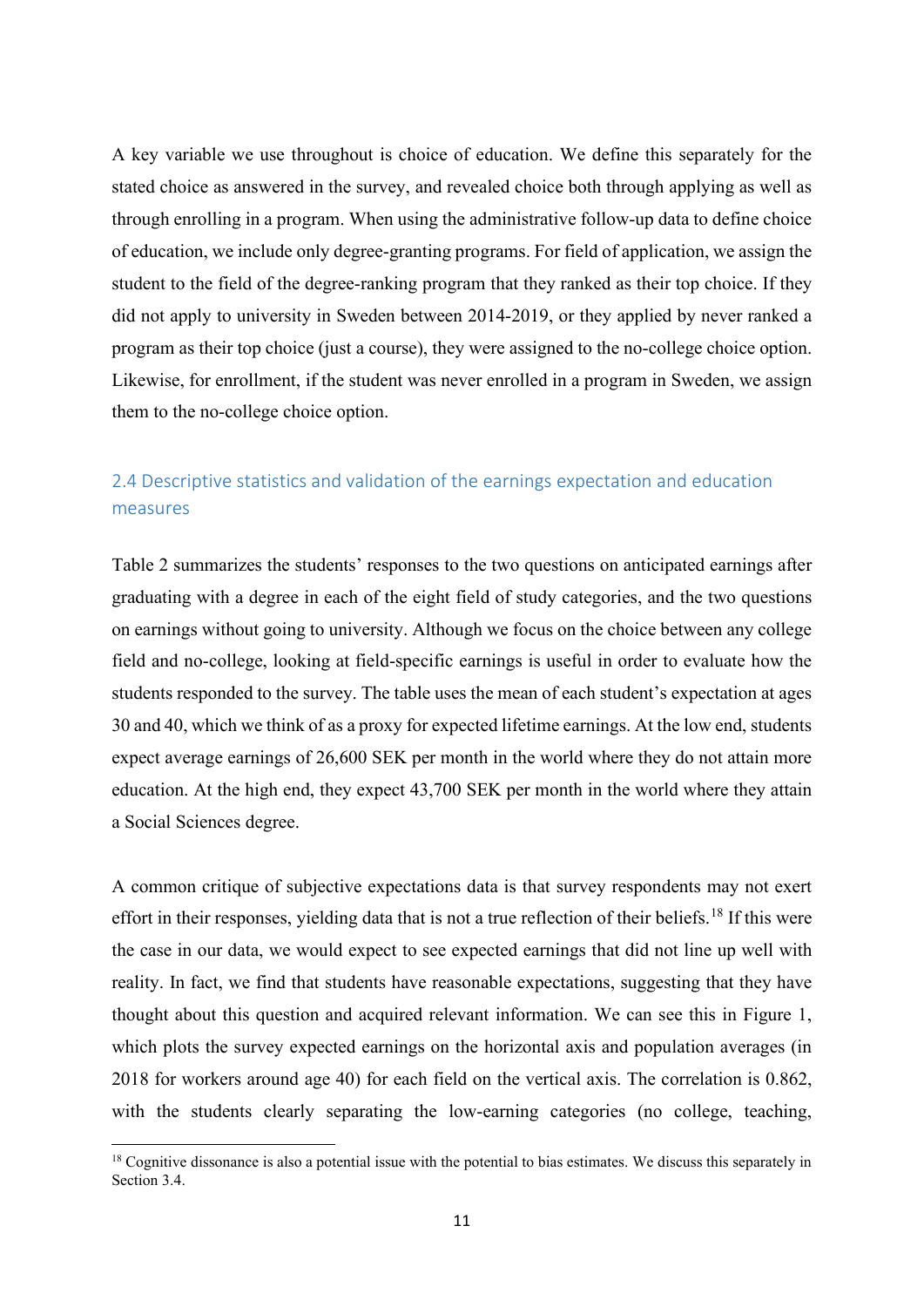compare the surveyed sample to the population in terms of demographics in Appendix E and Table A1, and their expectations in Section 2.4.

After an introduction, the students were first shown the eight fields of study (listed in Table 1) and asked to think about and choose which of the most common programs in that field they would pursue if they had to pick. As these classifications are standard in Sweden, they should be meaningful to the surveyed students. Then, they were asked to provide their expectations and beliefs about these hypothetical educational choices on 10 different dimensions.<sup>[16](#page-11-1)</sup> They were instructed to imagine their most preferred specific program within each field when answering questions about the broad field-category (e.g., computer science within the natural science category). Two of these ten dimensions were their expected earnings at ages 30 and 40 assuming they had graduated with a degree in the respective field. Then, the students were asked if they expected to go on to pursue postsecondary education, and if so, to which field. The field or no-college option chosen in these two questions is our primary measure of chosen education from the survey. Since the previous questions referred only to college fields, they were finally asked about their expected earnings at age 30 and 40 should they not attend college. [17](#page-11-2)

### <span id="page-11-0"></span>2.3 Data

Our sample includes all 498 individuals who completed the survey and were matched to administrative data from Statistics Sweden. We have matched the students to their parents' incomes and educations (to capture socio-economic status), as well as to demographics such as immigrant background and gender. We observe the high schools the students attended, as well as their coursework and grades, which we use to construct proxies for student ability. Importantly, we have also linked the early 2014 survey to follow up data through early 2019. In these five years we observe all applications to university, as well as enrollment, and eventually graduation and labor market earnings.

<span id="page-11-2"></span><span id="page-11-1"></span><sup>&</sup>lt;sup>16</sup> These 10 dimensions are, in survey order: probability of passing the degree, probability of enjoying the coursework, expected hours per week of studying, probability that family will approve of choice, probability of finding a job directly after graduation, probability of job satisfaction at age 30, probability of being able to combine work and family life at age 30, expected hours per week of work at age 30, expected earnings at age 30, expected earnings at age 40, and, social status (separate from salary) they associate with the education. See Pihl et al. (2019) for more details, and later sections in this paper were we look at these other outcomes.<br><sup>17</sup> At the end of the survey the students were randomized into an offer to see actual average earnings for each o the fields. We found no impact of the treatment on their subsequent application and enrollment behavior. Thus, we feel confident ignoring the experiment for the purposes of this study.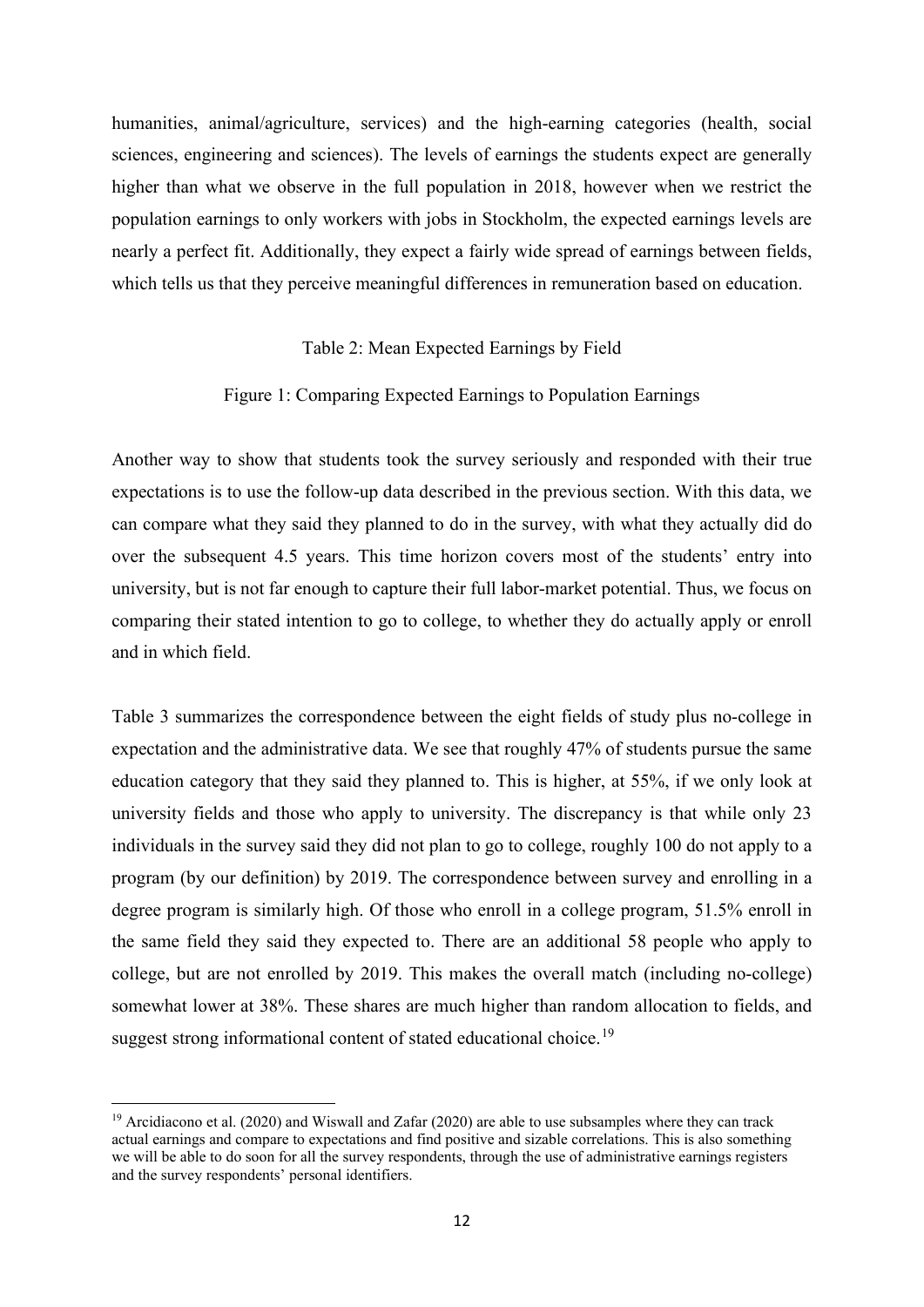A key variable we use throughout is choice of education. We define this separately for the stated choice as answered in the survey, and revealed choice both through applying as well as through enrolling in a program. When using the administrative follow-up data to define choice of education, we include only degree-granting programs. For field of application, we assign the student to the field of the degree-ranking program that they ranked as their top choice. If they did not apply to university in Sweden between 2014-2019, or they applied by never ranked a program as their top choice (just a course), they were assigned to the no-college choice option. Likewise, for enrollment, if the student was never enrolled in a program in Sweden, we assign them to the no-college choice option.

### <span id="page-12-0"></span>2.4 Descriptive statistics and validation of the earnings expectation and education measures

Table 2 summarizes the students' responses to the two questions on anticipated earnings after graduating with a degree in each of the eight field of study categories, and the two questions on earnings without going to university. Although we focus on the choice between any college field and no-college, looking at field-specific earnings is useful in order to evaluate how the students responded to the survey. The table uses the mean of each student's expectation at ages 30 and 40, which we think of as a proxy for expected lifetime earnings. At the low end, students expect average earnings of 26,600 SEK per month in the world where they do not attain more education. At the high end, they expect 43,700 SEK per month in the world where they attain a Social Sciences degree.

A common critique of subjective expectations data is that survey respondents may not exert effort in their responses, yielding data that is not a true reflection of their beliefs.<sup>[18](#page-12-1)</sup> If this were the case in our data, we would expect to see expected earnings that did not line up well with reality. In fact, we find that students have reasonable expectations, suggesting that they have thought about this question and acquired relevant information. We can see this in Figure 1, which plots the survey expected earnings on the horizontal axis and population averages (in 2018 for workers around age 40) for each field on the vertical axis. The correlation is 0.862, with the students clearly separating the low-earning categories (no college, teaching,

<span id="page-12-1"></span><sup>&</sup>lt;sup>18</sup> Cognitive dissonance is also a potential issue with the potential to bias estimates. We discuss this separately in Section 3.4.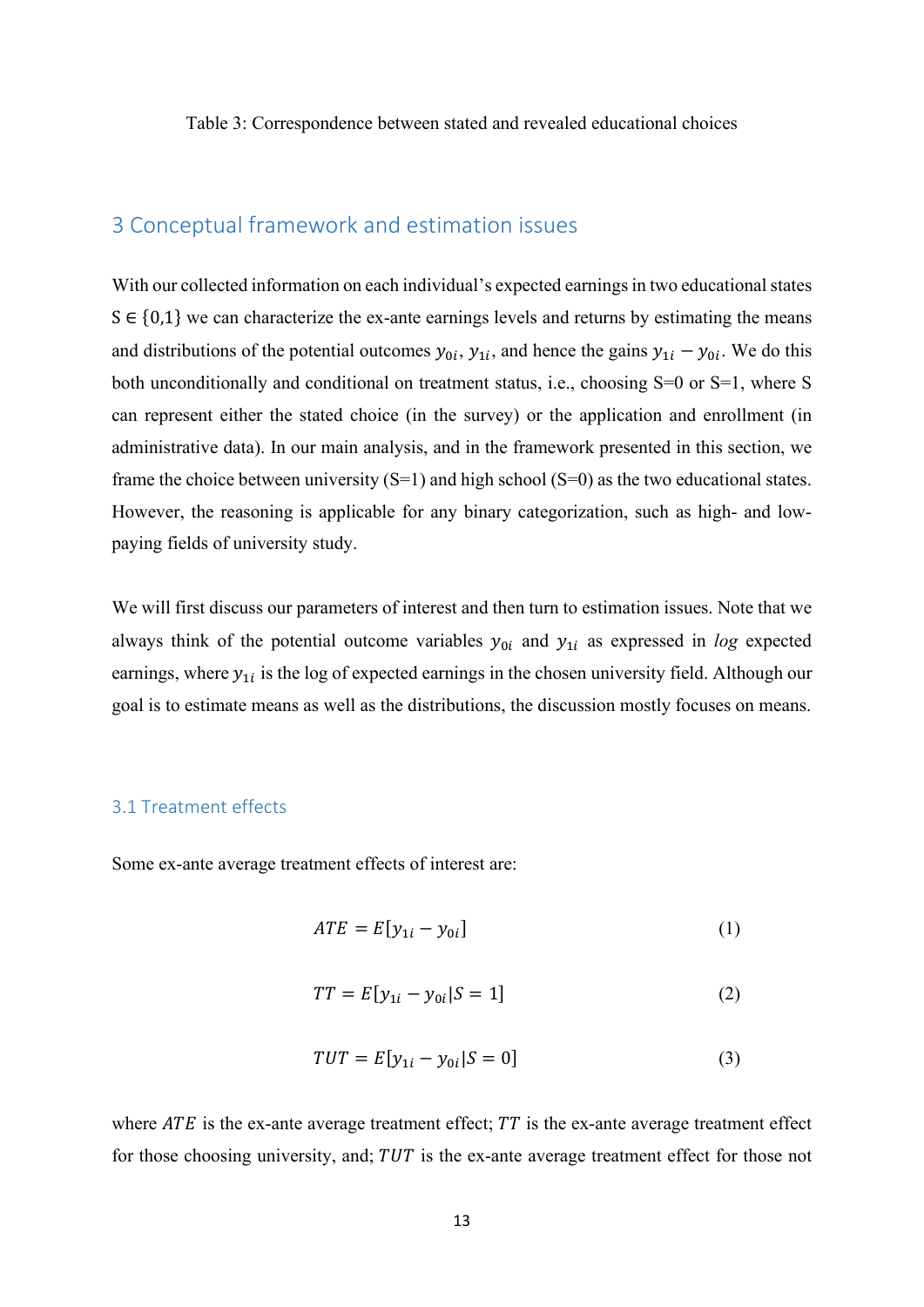humanities, animal/agriculture, services) and the high-earning categories (health, social sciences, engineering and sciences). The levels of earnings the students expect are generally higher than what we observe in the full population in 2018, however when we restrict the population earnings to only workers with jobs in Stockholm, the expected earnings levels are nearly a perfect fit. Additionally, they expect a fairly wide spread of earnings between fields, which tells us that they perceive meaningful differences in remuneration based on education.

### Table 2: Mean Expected Earnings by Field

### Figure 1: Comparing Expected Earnings to Population Earnings

Another way to show that students took the survey seriously and responded with their true expectations is to use the follow-up data described in the previous section. With this data, we can compare what they said they planned to do in the survey, with what they actually did do over the subsequent 4.5 years. This time horizon covers most of the students' entry into university, but is not far enough to capture their full labor-market potential. Thus, we focus on comparing their stated intention to go to college, to whether they do actually apply or enroll and in which field.

Table 3 summarizes the correspondence between the eight fields of study plus no-college in expectation and the administrative data. We see that roughly 47% of students pursue the same education category that they said they planned to. This is higher, at 55%, if we only look at university fields and those who apply to university. The discrepancy is that while only 23 individuals in the survey said they did not plan to go to college, roughly 100 do not apply to a program (by our definition) by 2019. The correspondence between survey and enrolling in a degree program is similarly high. Of those who enroll in a college program, 51.5% enroll in the same field they said they expected to. There are an additional 58 people who apply to college, but are not enrolled by 2019. This makes the overall match (including no-college) somewhat lower at 38%. These shares are much higher than random allocation to fields, and suggest strong informational content of stated educational choice.<sup>[19](#page-13-0)</sup>

<span id="page-13-0"></span><sup>&</sup>lt;sup>19</sup> Arcidiacono et al. (2020) and Wiswall and Zafar (2020) are able to use subsamples where they can track actual earnings and compare to expectations and find positive and sizable correlations. This is also something we will be able to do soon for all the survey respondents, through the use of administrative earnings registers and the survey respondents' personal identifiers.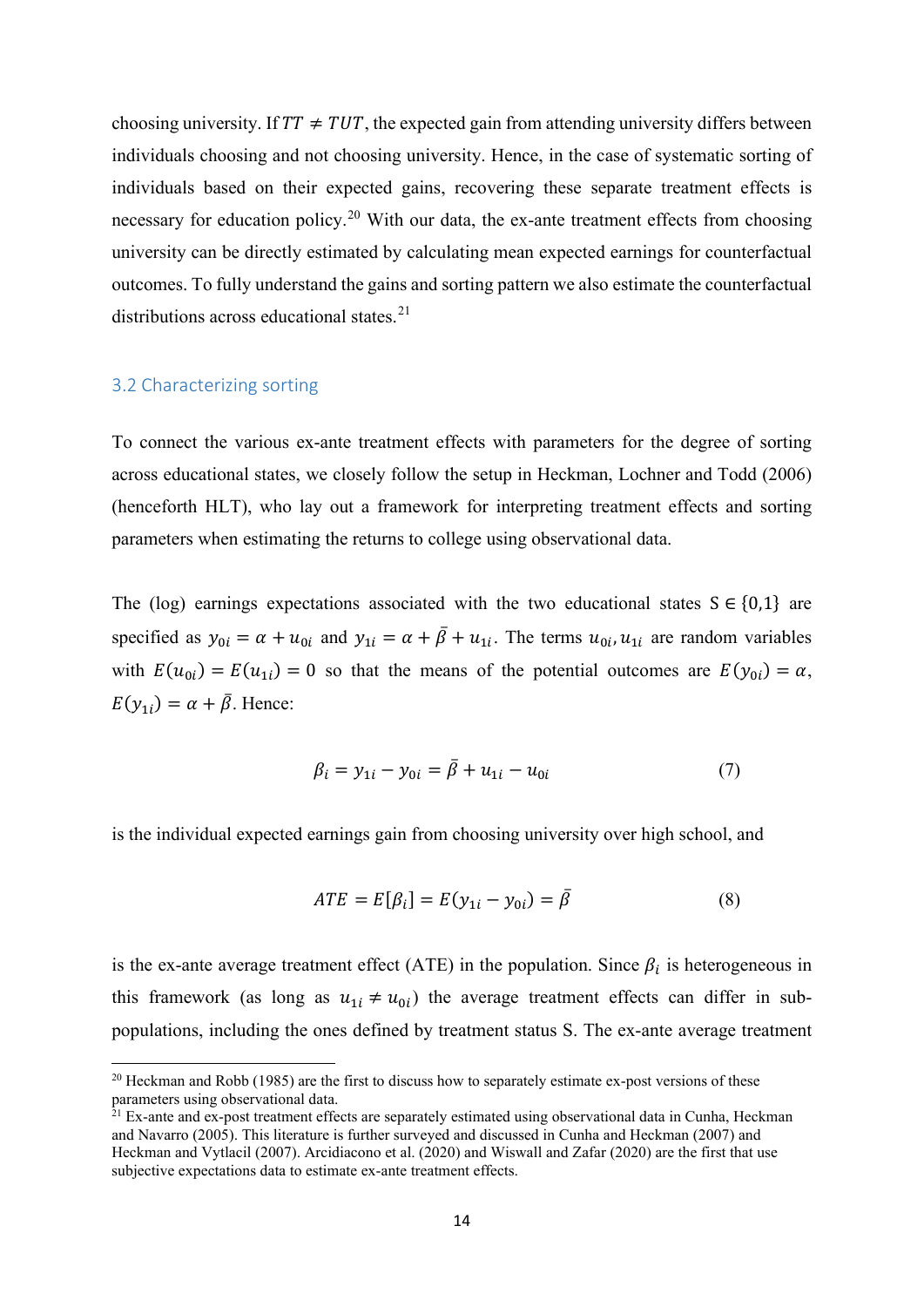Table 3: Correspondence between stated and revealed educational choices

### <span id="page-14-0"></span>3 Conceptual framework and estimation issues

With our collected information on each individual's expected earnings in two educational states  $S \in \{0,1\}$  we can characterize the ex-ante earnings levels and returns by estimating the means and distributions of the potential outcomes  $y_{0i}$ ,  $y_{1i}$ , and hence the gains  $y_{1i} - y_{0i}$ . We do this both unconditionally and conditional on treatment status, i.e., choosing S=0 or S=1, where S can represent either the stated choice (in the survey) or the application and enrollment (in administrative data). In our main analysis, and in the framework presented in this section, we frame the choice between university  $(S=1)$  and high school  $(S=0)$  as the two educational states. However, the reasoning is applicable for any binary categorization, such as high- and lowpaying fields of university study.

We will first discuss our parameters of interest and then turn to estimation issues. Note that we always think of the potential outcome variables  $y_{0i}$  and  $y_{1i}$  as expressed in *log* expected earnings, where  $y_{1i}$  is the log of expected earnings in the chosen university field. Although our goal is to estimate means as well as the distributions, the discussion mostly focuses on means.

### <span id="page-14-1"></span>3.1 Treatment effects

Some ex-ante average treatment effects of interest are:

$$
ATE = E[y_{1i} - y_{0i}] \tag{1}
$$

$$
TT = E[y_{1i} - y_{0i} | S = 1]
$$
 (2)

$$
TUT = E[y_{1i} - y_{0i} | S = 0]
$$
 (3)

where  $ATE$  is the ex-ante average treatment effect;  $TT$  is the ex-ante average treatment effect for those choosing university, and;  $TUT$  is the ex-ante average treatment effect for those not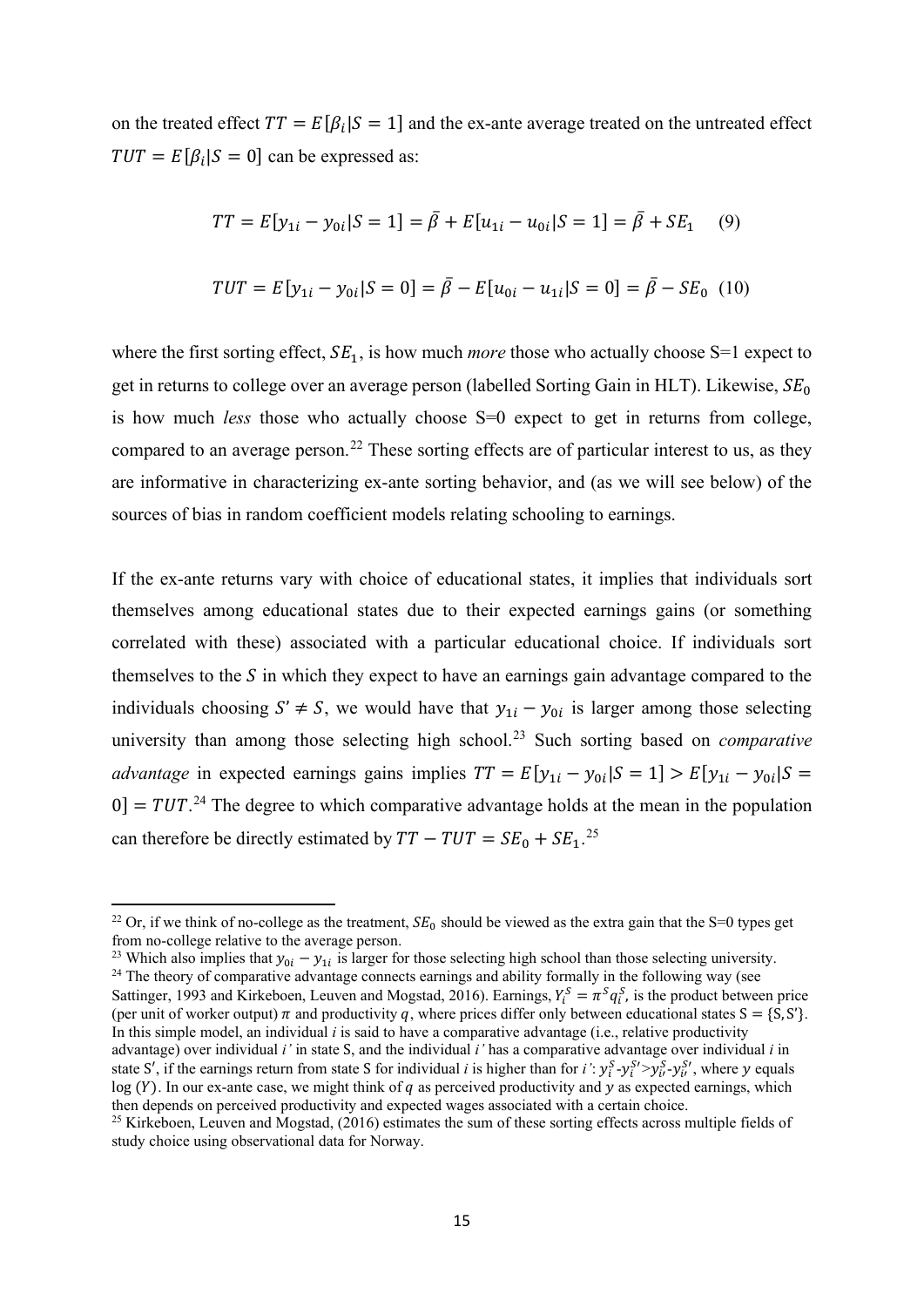choosing university. If  $TT \neq TUT$ , the expected gain from attending university differs between individuals choosing and not choosing university. Hence, in the case of systematic sorting of individuals based on their expected gains, recovering these separate treatment effects is necessary for education policy.<sup>[20](#page-15-1)</sup> With our data, the ex-ante treatment effects from choosing university can be directly estimated by calculating mean expected earnings for counterfactual outcomes. To fully understand the gains and sorting pattern we also estimate the counterfactual distributions across educational states.<sup>[21](#page-15-2)</sup>

### <span id="page-15-0"></span>3.2 Characterizing sorting

To connect the various ex-ante treatment effects with parameters for the degree of sorting across educational states, we closely follow the setup in Heckman, Lochner and Todd (2006) (henceforth HLT), who lay out a framework for interpreting treatment effects and sorting parameters when estimating the returns to college using observational data.

The (log) earnings expectations associated with the two educational states  $S \in \{0,1\}$  are specified as  $y_{0i} = \alpha + u_{0i}$  and  $y_{1i} = \alpha + \bar{\beta} + u_{1i}$ . The terms  $u_{0i}$ ,  $u_{1i}$  are random variables with  $E(u_{0i}) = E(u_{1i}) = 0$  so that the means of the potential outcomes are  $E(y_{0i}) = \alpha$ ,  $E(y_{1i}) = \alpha + \bar{\beta}$ . Hence:

$$
\beta_i = y_{1i} - y_{0i} = \beta + u_{1i} - u_{0i} \tag{7}
$$

is the individual expected earnings gain from choosing university over high school, and

$$
ATE = E[\beta_i] = E(y_{1i} - y_{0i}) = \bar{\beta}
$$
\n(8)

is the ex-ante average treatment effect (ATE) in the population. Since  $\beta_i$  is heterogeneous in this framework (as long as  $u_{1i} \neq u_{0i}$ ) the average treatment effects can differ in subpopulations, including the ones defined by treatment status S. The ex-ante average treatment

<span id="page-15-1"></span> $^{20}$  Heckman and Robb (1985) are the first to discuss how to separately estimate ex-post versions of these parameters using observational data.

<span id="page-15-2"></span><sup>&</sup>lt;sup>21</sup> Ex-ante and ex-post treatment effects are separately estimated using observational data in Cunha, Heckman and Navarro (2005). This literature is further surveyed and discussed in Cunha and Heckman (2007) and Heckman and Vytlacil (2007). Arcidiacono et al. (2020) and Wiswall and Zafar (2020) are the first that use subjective expectations data to estimate ex-ante treatment effects.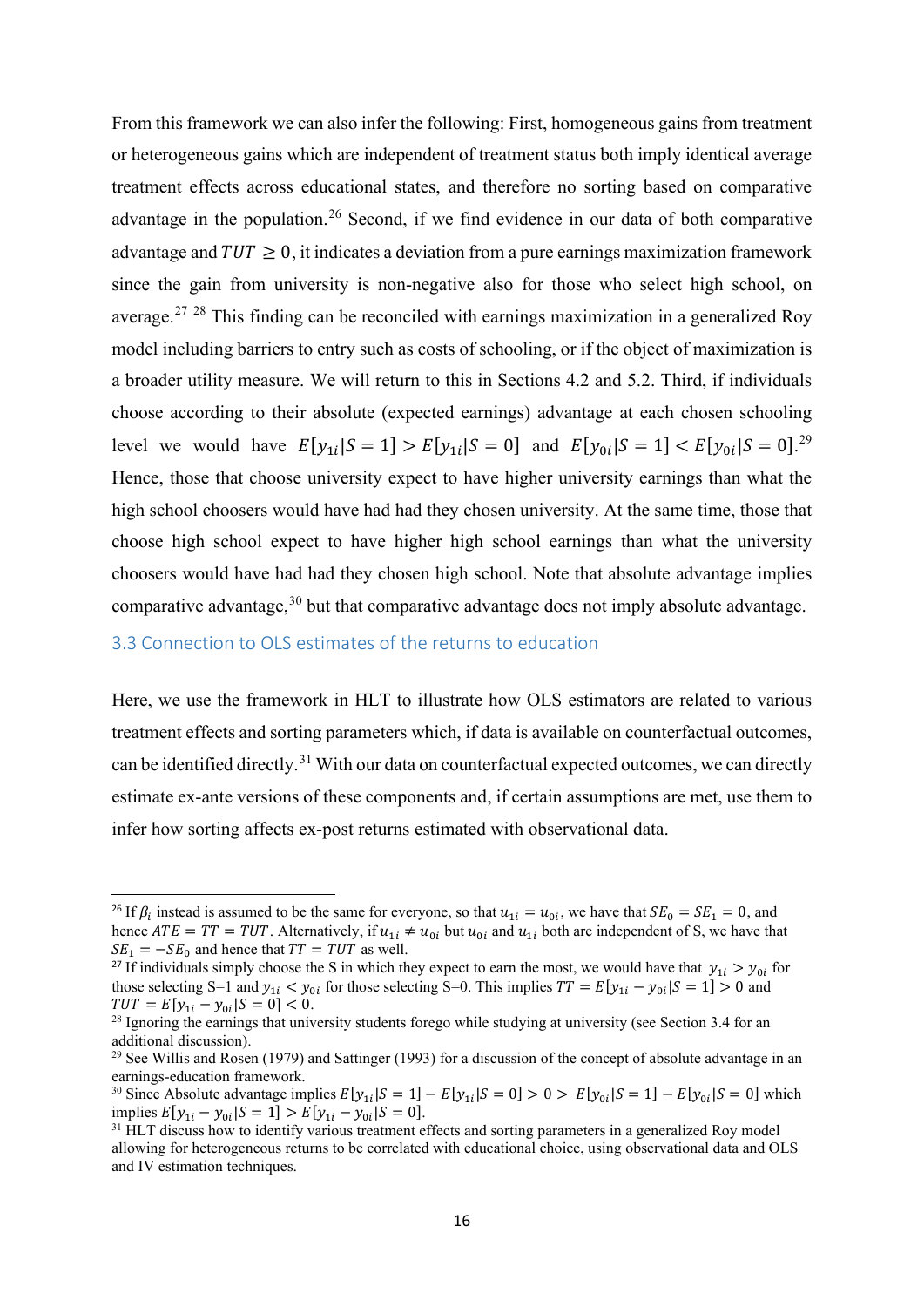on the treated effect  $TT = E[\beta_i | S = 1]$  and the ex-ante average treated on the untreated effect  $TUT = E[\beta_i | S = 0]$  can be expressed as:

$$
TT = E[y_{1i} - y_{0i}|S = 1] = \bar{\beta} + E[u_{1i} - u_{0i}|S = 1] = \bar{\beta} + SE_1 \quad (9)
$$
  

$$
TUT = E[y_{1i} - y_{0i}|S = 0] = \bar{\beta} - E[u_{0i} - u_{1i}|S = 0] = \bar{\beta} - SE_0 \quad (10)
$$

where the first sorting effect,  $SE_1$ , is how much *more* those who actually choose S=1 expect to get in returns to college over an average person (labelled Sorting Gain in HLT). Likewise,  $SE_0$ is how much *less* those who actually choose S=0 expect to get in returns from college, compared to an average person.<sup>[22](#page-16-0)</sup> These sorting effects are of particular interest to us, as they are informative in characterizing ex-ante sorting behavior, and (as we will see below) of the sources of bias in random coefficient models relating schooling to earnings.

If the ex-ante returns vary with choice of educational states, it implies that individuals sort themselves among educational states due to their expected earnings gains (or something correlated with these) associated with a particular educational choice. If individuals sort themselves to the  $S$  in which they expect to have an earnings gain advantage compared to the individuals choosing  $S' \neq S$ , we would have that  $y_{1i} - y_{0i}$  is larger among those selecting university than among those selecting high school. [23](#page-16-1) Such sorting based on *comparative advantage* in expected earnings gains implies  $TT = E[y_{1i} - y_{0i} | S = 1] > E[y_{1i} - y_{0i} | S =$  $[0] = TUT<sup>24</sup>$  $[0] = TUT<sup>24</sup>$  $[0] = TUT<sup>24</sup>$  The degree to which comparative advantage holds at the mean in the population can therefore be directly estimated by  $TT - TUT = SE_0 + SE_1$ <sup>[25](#page-16-3)</sup>

<span id="page-16-2"></span><span id="page-16-1"></span><sup>24</sup> The theory of comparative advantage connects earnings and ability formally in the following way (see Sattinger, 1993 and Kirkeboen, Leuven and Mogstad, 2016). Earnings,  $Y_i^S = \pi^S q_i^S$ , is the product between price (per unit of worker output)  $\pi$  and productivity q, where prices differ only between educational states  $S = \{S, S'\}$ . In this simple model, an individual *i* is said to have a comparative advantage (i.e., relative productivity advantage) over individual *i'* in state S, and the individual *i'* has a comparative advantage over individual *i* in state S', if the earnings return from state S for individual *i* is higher than for  $i' : y_i^S - y_i^{S'} - y_i^{S'} - y_i^{S'}$ , where y equals log (Y). In our ex-ante case, we might think of  $q$  as perceived productivity and  $y$  as expected earnings, which then depends on perceived productivity and expected wages associated with a certain choice.

<span id="page-16-0"></span><sup>&</sup>lt;sup>22</sup> Or, if we think of no-college as the treatment,  $SE_0$  should be viewed as the extra gain that the S=0 types get from no-college relative to the average person.<br><sup>23</sup> Which also implies that  $y_{0i} - y_{1i}$  is larger for those selecting high school than those selecting university.

<span id="page-16-3"></span><sup>&</sup>lt;sup>25</sup> Kirkeboen, Leuven and Mogstad, (2016) estimates the sum of these sorting effects across multiple fields of study choice using observational data for Norway.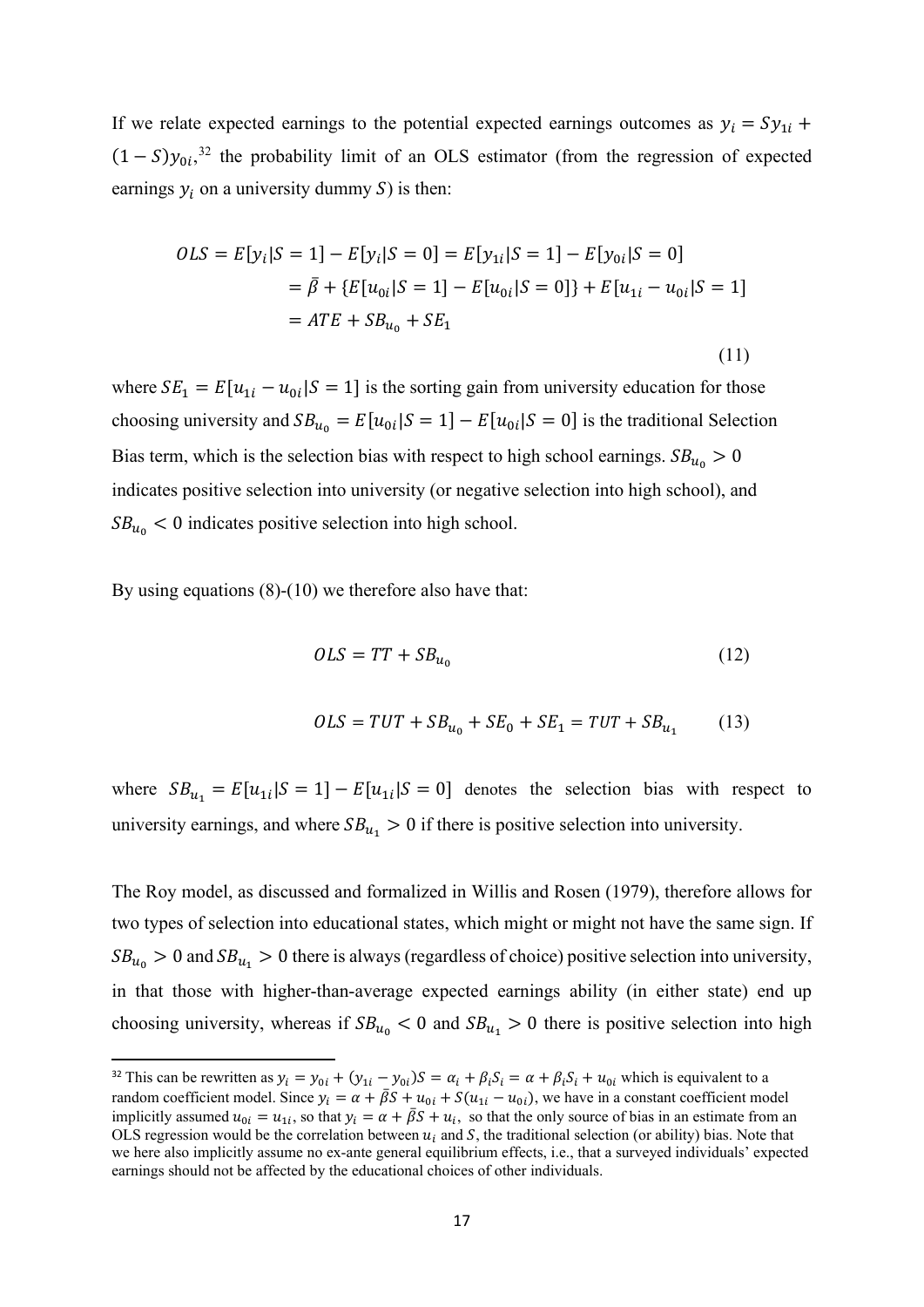From this framework we can also infer the following: First, homogeneous gains from treatment or heterogeneous gains which are independent of treatment status both imply identical average treatment effects across educational states, and therefore no sorting based on comparative advantage in the population.<sup>[26](#page-17-1)</sup> Second, if we find evidence in our data of both comparative advantage and  $TUT \geq 0$ , it indicates a deviation from a pure earnings maximization framework since the gain from university is non-negative also for those who select high school, on average.<sup>[27](#page-17-2)</sup> <sup>[28](#page-17-3)</sup> This finding can be reconciled with earnings maximization in a generalized Roy model including barriers to entry such as costs of schooling, or if the object of maximization is a broader utility measure. We will return to this in Sections 4.2 and 5.2. Third, if individuals choose according to their absolute (expected earnings) advantage at each chosen schooling level we would have  $E[y_{1i}|S = 1] > E[y_{1i}|S = 0]$  and  $E[y_{0i}|S = 1] < E[y_{0i}|S = 0]$ .<sup>[29](#page-17-4)</sup> Hence, those that choose university expect to have higher university earnings than what the high school choosers would have had had they chosen university. At the same time, those that choose high school expect to have higher high school earnings than what the university choosers would have had had they chosen high school. Note that absolute advantage implies comparative advantage,<sup>[30](#page-17-5)</sup> but that comparative advantage does not imply absolute advantage.

### <span id="page-17-0"></span>3.3 Connection to OLS estimates of the returns to education

Here, we use the framework in HLT to illustrate how OLS estimators are related to various treatment effects and sorting parameters which, if data is available on counterfactual outcomes, can be identified directly.<sup>[31](#page-17-6)</sup> With our data on counterfactual expected outcomes, we can directly estimate ex-ante versions of these components and, if certain assumptions are met, use them to infer how sorting affects ex-post returns estimated with observational data.

<span id="page-17-1"></span><sup>&</sup>lt;sup>26</sup> If  $\beta_i$  instead is assumed to be the same for everyone, so that  $u_{1i} = u_{0i}$ , we have that  $SE_0 = SE_1 = 0$ , and hence  $ATE = TT = TUT$ . Alternatively, if  $u_{1i} \neq u_{0i}$  but  $u_{0i}$  and  $u_{1i}$  both are independent of S, we have that  $SE_1 = -SE_0$  and hence that  $TT = TUT$  as well.

<span id="page-17-2"></span><sup>&</sup>lt;sup>27</sup> If individuals simply choose the S in which they expect to earn the most, we would have that  $y_{1i} > y_{0i}$  for those selecting S=1 and  $y_{1i} < y_{0i}$  for those selecting S=0. This implies  $TT = E[y_{1i} - y_{0i} | S = 1] > 0$  and  $TUT = E[y_{1i} - y_{0i} | S = 0] < 0.$ <br><sup>28</sup> Ignoring the earnings that university students forego while studying at university (see Section 3.4 for an

<span id="page-17-3"></span>additional discussion).

<span id="page-17-4"></span><sup>&</sup>lt;sup>29</sup> See Willis and Rosen (1979) and Sattinger (1993) for a discussion of the concept of absolute advantage in an earnings-education framework.

<span id="page-17-5"></span><sup>&</sup>lt;sup>30</sup> Since Absolute advantage implies  $E[y_{1i} | S = 1] - E[y_{1i} | S = 0] > 0 > E[y_{0i} | S = 1] - E[y_{0i} | S = 0]$  which implies  $E[y_{1i} - y_{0i} | S = 1] > E[y_{1i} - y_{0i} | S = 0]$ .

<span id="page-17-6"></span><sup>&</sup>lt;sup>31</sup> HLT discuss how to identify various treatment effects and sorting parameters in a generalized Roy model allowing for heterogeneous returns to be correlated with educational choice, using observational data and OLS and IV estimation techniques.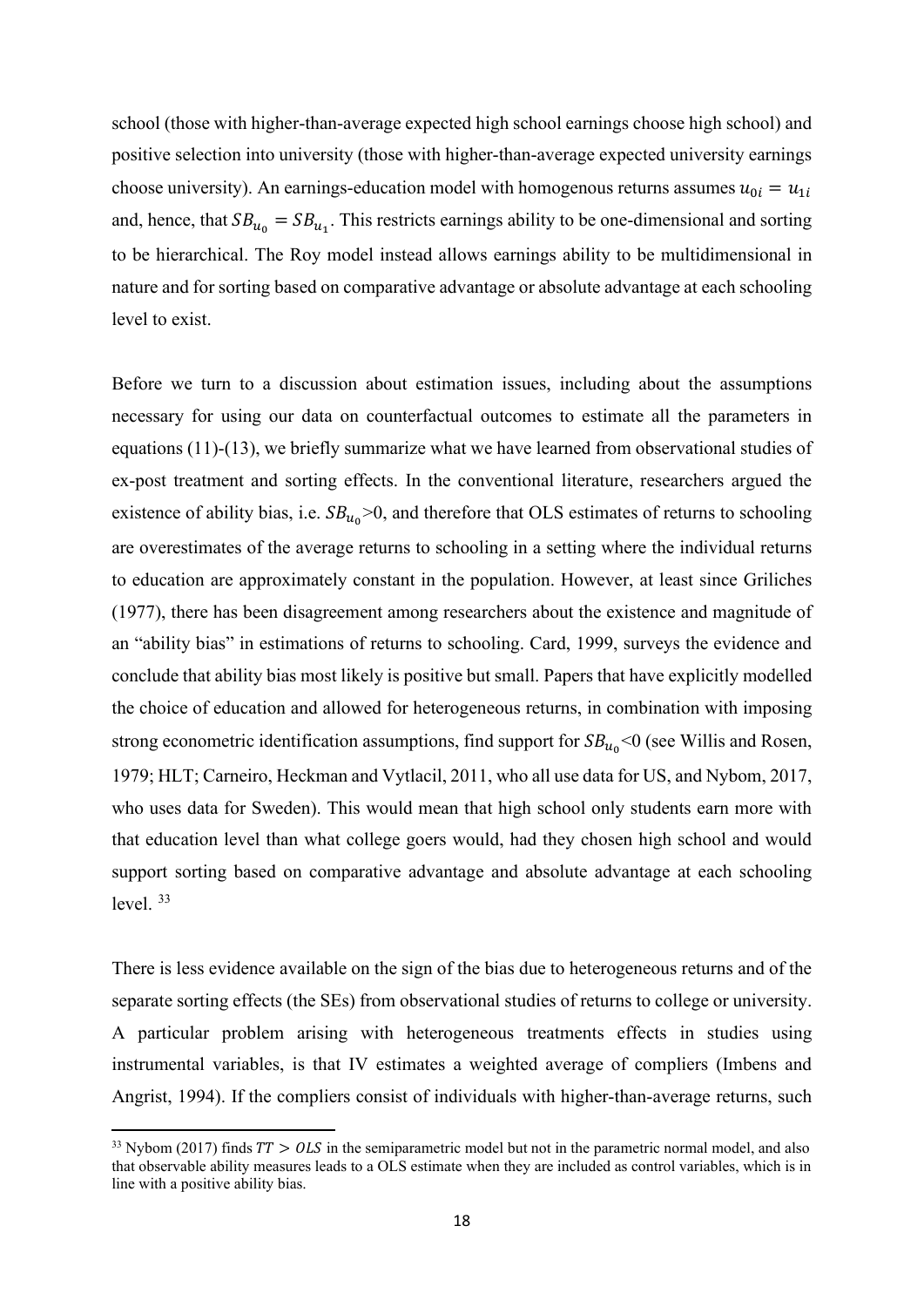If we relate expected earnings to the potential expected earnings outcomes as  $y_i = Sy_{1i}$  +  $(1 - S)y_{0i}$ <sup>[32](#page-18-0)</sup>, the probability limit of an OLS estimator (from the regression of expected earnings  $y_i$  on a university dummy S) is then:

$$
OLS = E[y_i|S = 1] - E[y_i|S = 0] = E[y_{1i}|S = 1] - E[y_{0i}|S = 0]
$$
  
=  $\bar{\beta} + \{E[u_{0i}|S = 1] - E[u_{0i}|S = 0]\} + E[u_{1i} - u_{0i}|S = 1]$   
=  $ATE + SB_{u_0} + SE_1$  (11)

where  $SE_1 = E[u_{1i} - u_{0i} | S = 1]$  is the sorting gain from university education for those choosing university and  $SB_{u_0} = E[u_{0i}|S = 1] - E[u_{0i}|S = 0]$  is the traditional Selection Bias term, which is the selection bias with respect to high school earnings.  $SB_{u_0} > 0$ indicates positive selection into university (or negative selection into high school), and  $SB_{u_0} < 0$  indicates positive selection into high school.

By using equations  $(8)-(10)$  we therefore also have that:

$$
OLS = TT + SB_{u_0} \tag{12}
$$

$$
OLS = TUT + SB_{u_0} + SE_0 + SE_1 = TUT + SB_{u_1}
$$
 (13)

where  $SB_{u_i} = E[u_{1i} | S = 1] - E[u_{1i} | S = 0]$  denotes the selection bias with respect to university earnings, and where  $SB_{u_1} > 0$  if there is positive selection into university.

The Roy model, as discussed and formalized in Willis and Rosen (1979), therefore allows for two types of selection into educational states, which might or might not have the same sign. If  $SB_{u_0} > 0$  and  $SB_{u_1} > 0$  there is always (regardless of choice) positive selection into university, in that those with higher-than-average expected earnings ability (in either state) end up choosing university, whereas if  $SB_{u_0} < 0$  and  $SB_{u_1} > 0$  there is positive selection into high

<span id="page-18-0"></span><sup>&</sup>lt;sup>32</sup> This can be rewritten as  $y_i = y_{0i} + (y_{1i} - y_{0i})S = \alpha_i + \beta_i S_i = \alpha + \beta_i S_i + u_{0i}$  which is equivalent to a random coefficient model. Since  $y_i = \alpha + \bar{\beta}S + u_{0i} + S(u_{1i} - u_{0i})$ , we have in a constant coefficient model implicitly assumed  $u_{0i} = u_{1i}$ , so that  $y_i = \alpha + \beta S + u_i$ , so that the only source of bias in an estimate from an OLS regression would be the correlation between  $u_i$  and S, the traditional selection (or ability) bias. Note that we here also implicitly assume no ex-ante general equilibrium effects, i.e., that a surveyed individuals' expected earnings should not be affected by the educational choices of other individuals.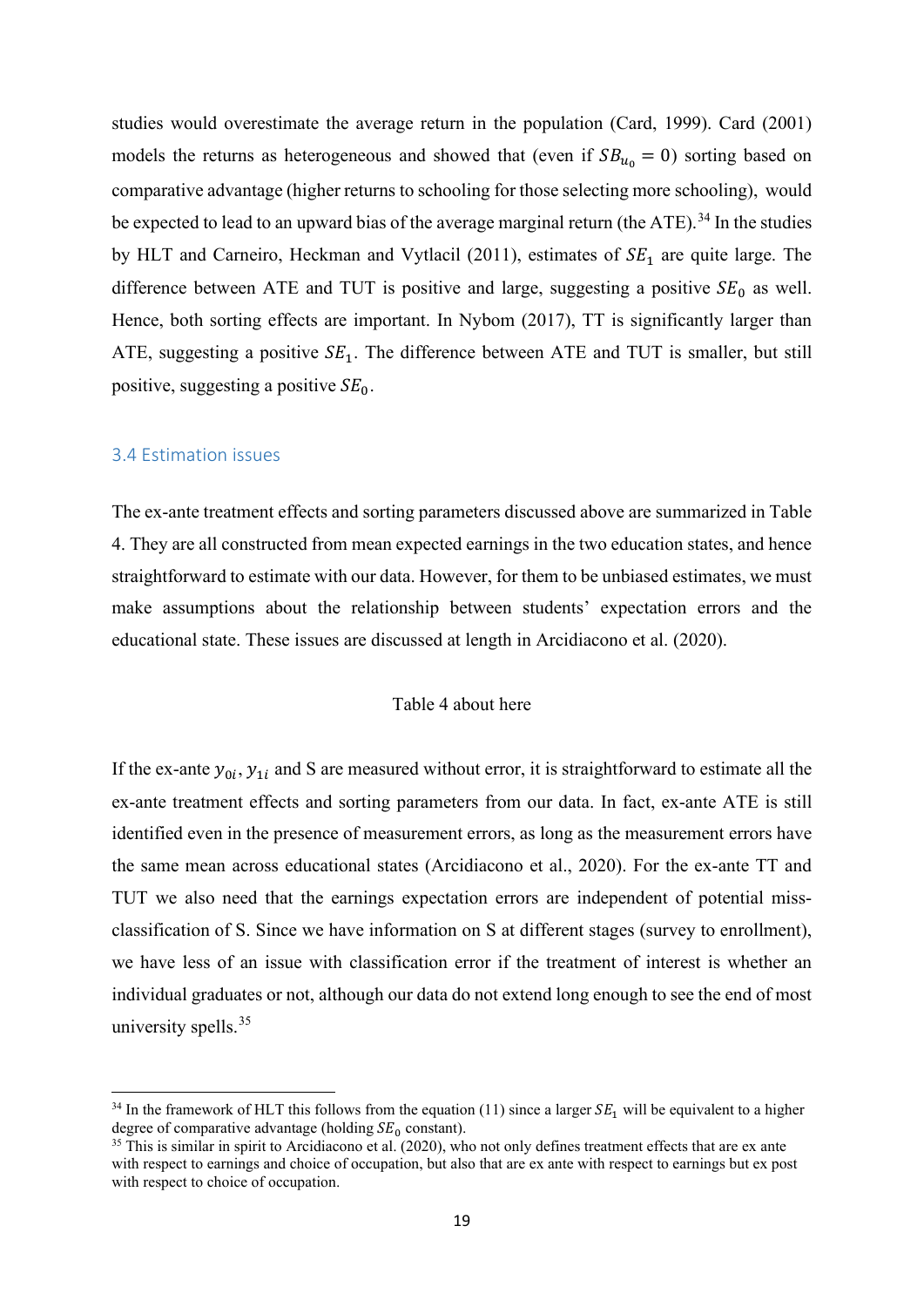school (those with higher-than-average expected high school earnings choose high school) and positive selection into university (those with higher-than-average expected university earnings choose university). An earnings-education model with homogenous returns assumes  $u_{0i} = u_{1i}$ and, hence, that  $SB_{u_0} = SB_{u_1}$ . This restricts earnings ability to be one-dimensional and sorting to be hierarchical. The Roy model instead allows earnings ability to be multidimensional in nature and for sorting based on comparative advantage or absolute advantage at each schooling level to exist.

Before we turn to a discussion about estimation issues, including about the assumptions necessary for using our data on counterfactual outcomes to estimate all the parameters in equations (11)-(13), we briefly summarize what we have learned from observational studies of ex-post treatment and sorting effects. In the conventional literature, researchers argued the existence of ability bias, i.e.  $SB_{u_0} > 0$ , and therefore that OLS estimates of returns to schooling are overestimates of the average returns to schooling in a setting where the individual returns to education are approximately constant in the population. However, at least since Griliches (1977), there has been disagreement among researchers about the existence and magnitude of an "ability bias" in estimations of returns to schooling. Card, 1999, surveys the evidence and conclude that ability bias most likely is positive but small. Papers that have explicitly modelled the choice of education and allowed for heterogeneous returns, in combination with imposing strong econometric identification assumptions, find support for  $SB_{u_0}$ <0 (see Willis and Rosen, 1979; HLT; Carneiro, Heckman and Vytlacil, 2011, who all use data for US, and Nybom, 2017, who uses data for Sweden). This would mean that high school only students earn more with that education level than what college goers would, had they chosen high school and would support sorting based on comparative advantage and absolute advantage at each schooling level. [33](#page-19-0)

There is less evidence available on the sign of the bias due to heterogeneous returns and of the separate sorting effects (the SEs) from observational studies of returns to college or university. A particular problem arising with heterogeneous treatments effects in studies using instrumental variables, is that IV estimates a weighted average of compliers (Imbens and Angrist, 1994). If the compliers consist of individuals with higher-than-average returns, such

<span id="page-19-0"></span><sup>&</sup>lt;sup>33</sup> Nybom (2017) finds  $TT > OLS$  in the semiparametric model but not in the parametric normal model, and also that observable ability measures leads to a OLS estimate when they are included as control variables, which is in line with a positive ability bias.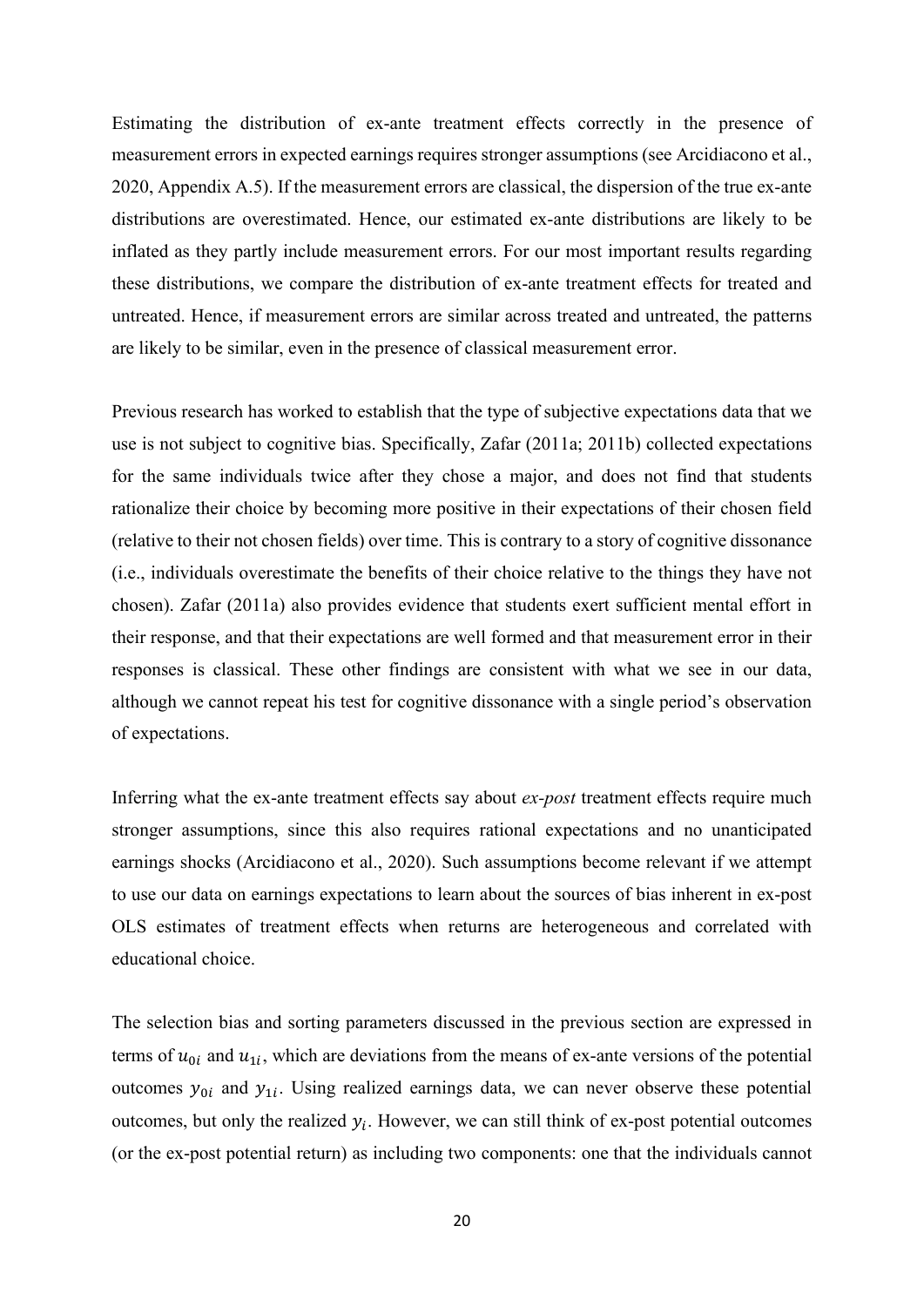studies would overestimate the average return in the population (Card, 1999). Card (2001) models the returns as heterogeneous and showed that (even if  $SB_{u_0} = 0$ ) sorting based on comparative advantage (higher returns to schooling for those selecting more schooling), would be expected to lead to an upward bias of the average marginal return (the ATE).<sup>[34](#page-20-1)</sup> In the studies by HLT and Carneiro, Heckman and Vytlacil (2011), estimates of  $SE<sub>1</sub>$  are quite large. The difference between ATE and TUT is positive and large, suggesting a positive  $SE_0$  as well. Hence, both sorting effects are important. In Nybom (2017), TT is significantly larger than ATE, suggesting a positive  $SE<sub>1</sub>$ . The difference between ATE and TUT is smaller, but still positive, suggesting a positive  $SE<sub>0</sub>$ .

### <span id="page-20-0"></span>3.4 Estimation issues

The ex-ante treatment effects and sorting parameters discussed above are summarized in Table 4. They are all constructed from mean expected earnings in the two education states, and hence straightforward to estimate with our data. However, for them to be unbiased estimates, we must make assumptions about the relationship between students' expectation errors and the educational state. These issues are discussed at length in Arcidiacono et al. (2020).

### Table 4 about here

If the ex-ante  $y_{0i}$ ,  $y_{1i}$  and S are measured without error, it is straightforward to estimate all the ex-ante treatment effects and sorting parameters from our data. In fact, ex-ante ATE is still identified even in the presence of measurement errors, as long as the measurement errors have the same mean across educational states (Arcidiacono et al., 2020). For the ex-ante TT and TUT we also need that the earnings expectation errors are independent of potential missclassification of S. Since we have information on S at different stages (survey to enrollment), we have less of an issue with classification error if the treatment of interest is whether an individual graduates or not, although our data do not extend long enough to see the end of most university spells.<sup>[35](#page-20-2)</sup>

<span id="page-20-1"></span><sup>&</sup>lt;sup>34</sup> In the framework of HLT this follows from the equation (11) since a larger  $SE_1$  will be equivalent to a higher degree of comparative advantage (holding  $SE_0$  constant).

<span id="page-20-2"></span> $35$  This is similar in spirit to Arcidiacono et al. (2020), who not only defines treatment effects that are ex ante with respect to earnings and choice of occupation, but also that are ex ante with respect to earnings but ex post with respect to choice of occupation.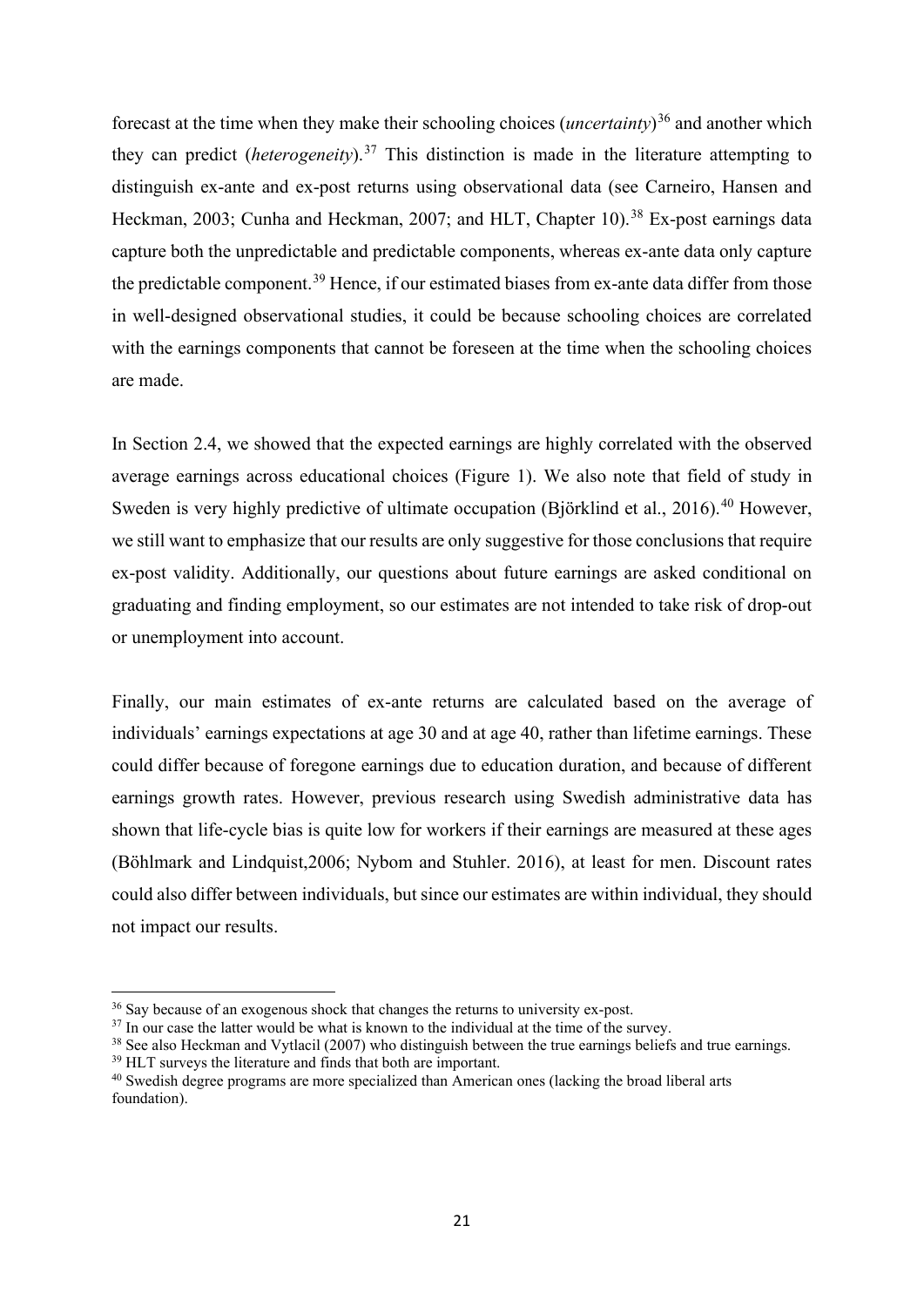Estimating the distribution of ex-ante treatment effects correctly in the presence of measurement errors in expected earnings requires stronger assumptions (see Arcidiacono et al., 2020, Appendix A.5). If the measurement errors are classical, the dispersion of the true ex-ante distributions are overestimated. Hence, our estimated ex-ante distributions are likely to be inflated as they partly include measurement errors. For our most important results regarding these distributions, we compare the distribution of ex-ante treatment effects for treated and untreated. Hence, if measurement errors are similar across treated and untreated, the patterns are likely to be similar, even in the presence of classical measurement error.

Previous research has worked to establish that the type of subjective expectations data that we use is not subject to cognitive bias. Specifically, Zafar (2011a; 2011b) collected expectations for the same individuals twice after they chose a major, and does not find that students rationalize their choice by becoming more positive in their expectations of their chosen field (relative to their not chosen fields) over time. This is contrary to a story of cognitive dissonance (i.e., individuals overestimate the benefits of their choice relative to the things they have not chosen). Zafar (2011a) also provides evidence that students exert sufficient mental effort in their response, and that their expectations are well formed and that measurement error in their responses is classical. These other findings are consistent with what we see in our data, although we cannot repeat his test for cognitive dissonance with a single period's observation of expectations.

Inferring what the ex-ante treatment effects say about *ex-post* treatment effects require much stronger assumptions, since this also requires rational expectations and no unanticipated earnings shocks (Arcidiacono et al., 2020). Such assumptions become relevant if we attempt to use our data on earnings expectations to learn about the sources of bias inherent in ex-post OLS estimates of treatment effects when returns are heterogeneous and correlated with educational choice.

The selection bias and sorting parameters discussed in the previous section are expressed in terms of  $u_{0i}$  and  $u_{1i}$ , which are deviations from the means of ex-ante versions of the potential outcomes  $y_{0i}$  and  $y_{1i}$ . Using realized earnings data, we can never observe these potential outcomes, but only the realized  $y_i$ . However, we can still think of ex-post potential outcomes (or the ex-post potential return) as including two components: one that the individuals cannot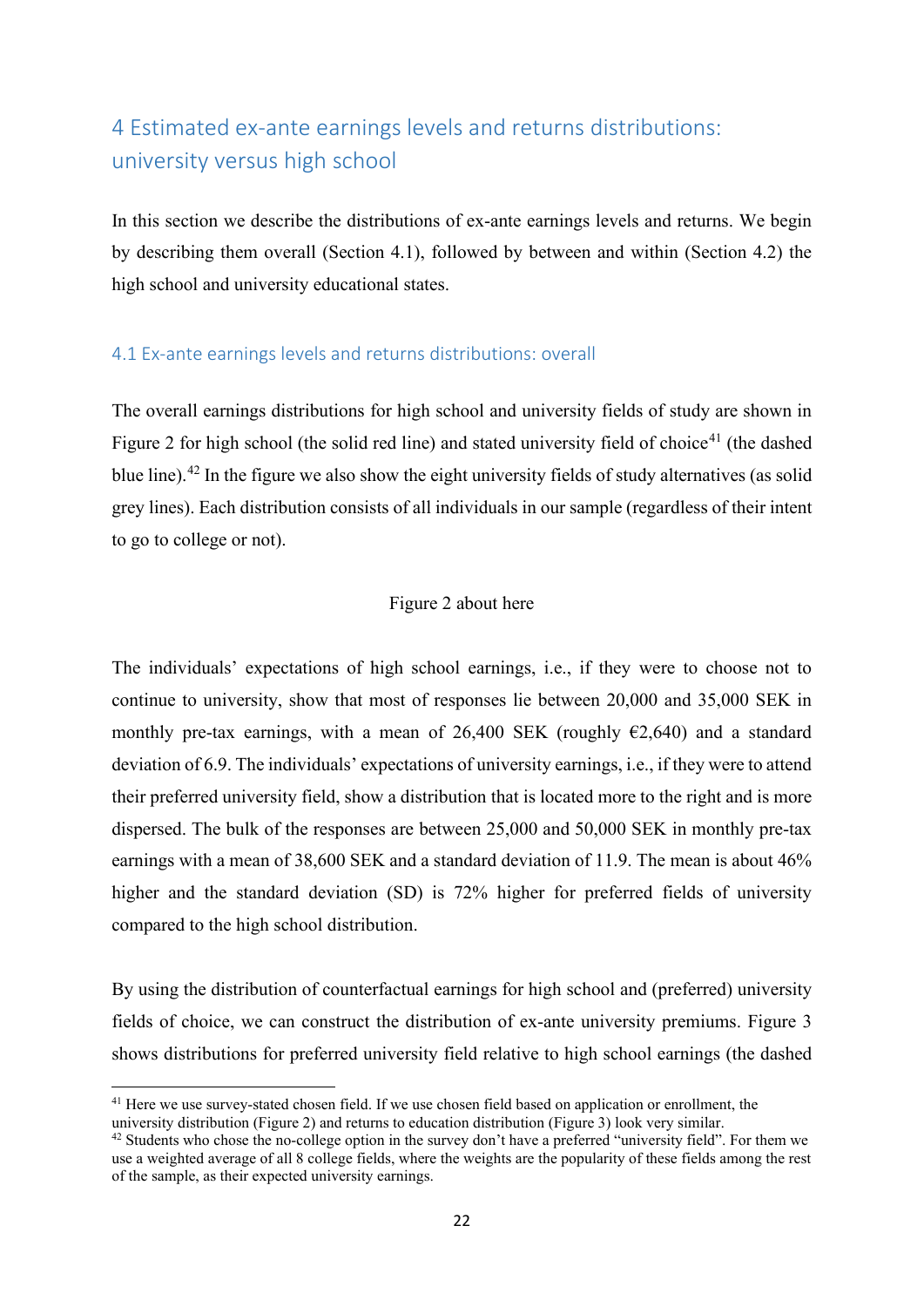forecast at the time when they make their schooling choices (*uncertainty*)[36](#page-22-0) and another which they can predict (*heterogeneity*).[37](#page-22-1) This distinction is made in the literature attempting to distinguish ex-ante and ex-post returns using observational data (see Carneiro, Hansen and Heckman, 2003; Cunha and Heckman, 2007; and HLT, Chapter 10).<sup>[38](#page-22-2)</sup> Ex-post earnings data capture both the unpredictable and predictable components, whereas ex-ante data only capture the predictable component.<sup>[39](#page-22-3)</sup> Hence, if our estimated biases from ex-ante data differ from those in well-designed observational studies, it could be because schooling choices are correlated with the earnings components that cannot be foreseen at the time when the schooling choices are made.

In Section 2.4, we showed that the expected earnings are highly correlated with the observed average earnings across educational choices (Figure 1). We also note that field of study in Sweden is very highly predictive of ultimate occupation (Björklind et al., 2016).<sup>[40](#page-22-4)</sup> However, we still want to emphasize that our results are only suggestive for those conclusions that require ex-post validity. Additionally, our questions about future earnings are asked conditional on graduating and finding employment, so our estimates are not intended to take risk of drop-out or unemployment into account.

Finally, our main estimates of ex-ante returns are calculated based on the average of individuals' earnings expectations at age 30 and at age 40, rather than lifetime earnings. These could differ because of foregone earnings due to education duration, and because of different earnings growth rates. However, previous research using Swedish administrative data has shown that life-cycle bias is quite low for workers if their earnings are measured at these ages (Böhlmark and Lindquist,2006; Nybom and Stuhler. 2016), at least for men. Discount rates could also differ between individuals, but since our estimates are within individual, they should not impact our results.

<span id="page-22-0"></span><sup>&</sup>lt;sup>36</sup> Say because of an exogenous shock that changes the returns to university ex-post.

<span id="page-22-1"></span> $37$  In our case the latter would be what is known to the individual at the time of the survey.

<span id="page-22-2"></span><sup>&</sup>lt;sup>38</sup> See also Heckman and Vytlacil (2007) who distinguish between the true earnings beliefs and true earnings.

<span id="page-22-3"></span><sup>&</sup>lt;sup>39</sup> HLT surveys the literature and finds that both are important.

<span id="page-22-4"></span><sup>40</sup> Swedish degree programs are more specialized than American ones (lacking the broad liberal arts foundation).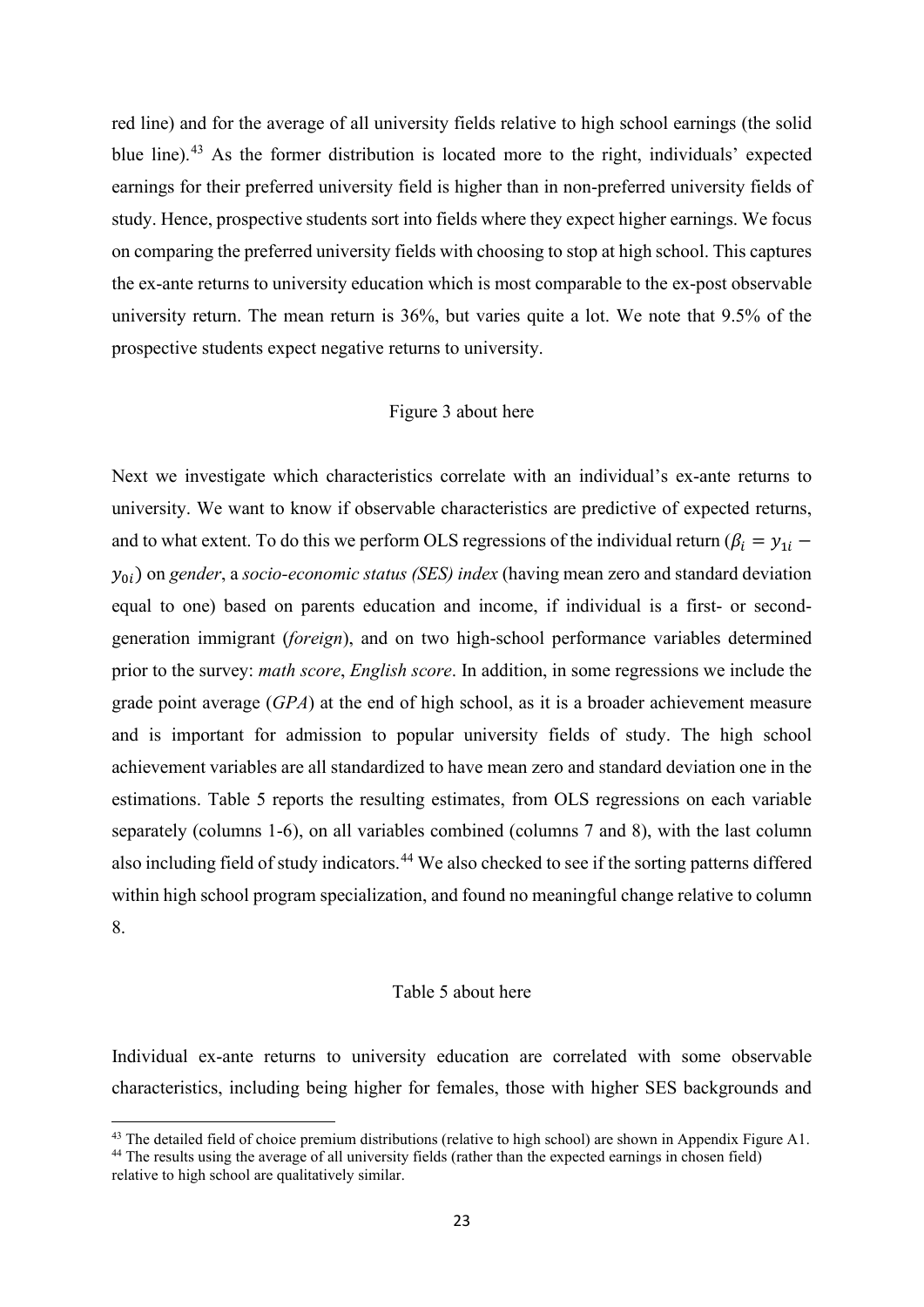### <span id="page-23-0"></span>4 Estimated ex-ante earnings levels and returns distributions: university versus high school

In this section we describe the distributions of ex-ante earnings levels and returns. We begin by describing them overall (Section 4.1), followed by between and within (Section 4.2) the high school and university educational states.

### <span id="page-23-1"></span>4.1 Ex-ante earnings levels and returns distributions: overall

The overall earnings distributions for high school and university fields of study are shown in Figure 2 for high school (the solid red line) and stated university field of choice<sup>[41](#page-23-2)</sup> (the dashed blue line).[42](#page-23-3) In the figure we also show the eight university fields of study alternatives (as solid grey lines). Each distribution consists of all individuals in our sample (regardless of their intent to go to college or not).

### Figure 2 about here

The individuals' expectations of high school earnings, i.e., if they were to choose not to continue to university, show that most of responses lie between 20,000 and 35,000 SEK in monthly pre-tax earnings, with a mean of 26,400 SEK (roughly  $\epsilon$ 2,640) and a standard deviation of 6.9. The individuals' expectations of university earnings, i.e., if they were to attend their preferred university field, show a distribution that is located more to the right and is more dispersed. The bulk of the responses are between 25,000 and 50,000 SEK in monthly pre-tax earnings with a mean of 38,600 SEK and a standard deviation of 11.9. The mean is about 46% higher and the standard deviation (SD) is 72% higher for preferred fields of university compared to the high school distribution.

By using the distribution of counterfactual earnings for high school and (preferred) university fields of choice, we can construct the distribution of ex-ante university premiums. Figure 3 shows distributions for preferred university field relative to high school earnings (the dashed

<span id="page-23-2"></span><sup>&</sup>lt;sup>41</sup> Here we use survey-stated chosen field. If we use chosen field based on application or enrollment, the university distribution (Figure 2) and returns to education distribution (Figure 3) look very similar.

<span id="page-23-3"></span> $42$  Students who chose the no-college option in the survey don't have a preferred "university field". For them we use a weighted average of all 8 college fields, where the weights are the popularity of these fields among the rest of the sample, as their expected university earnings.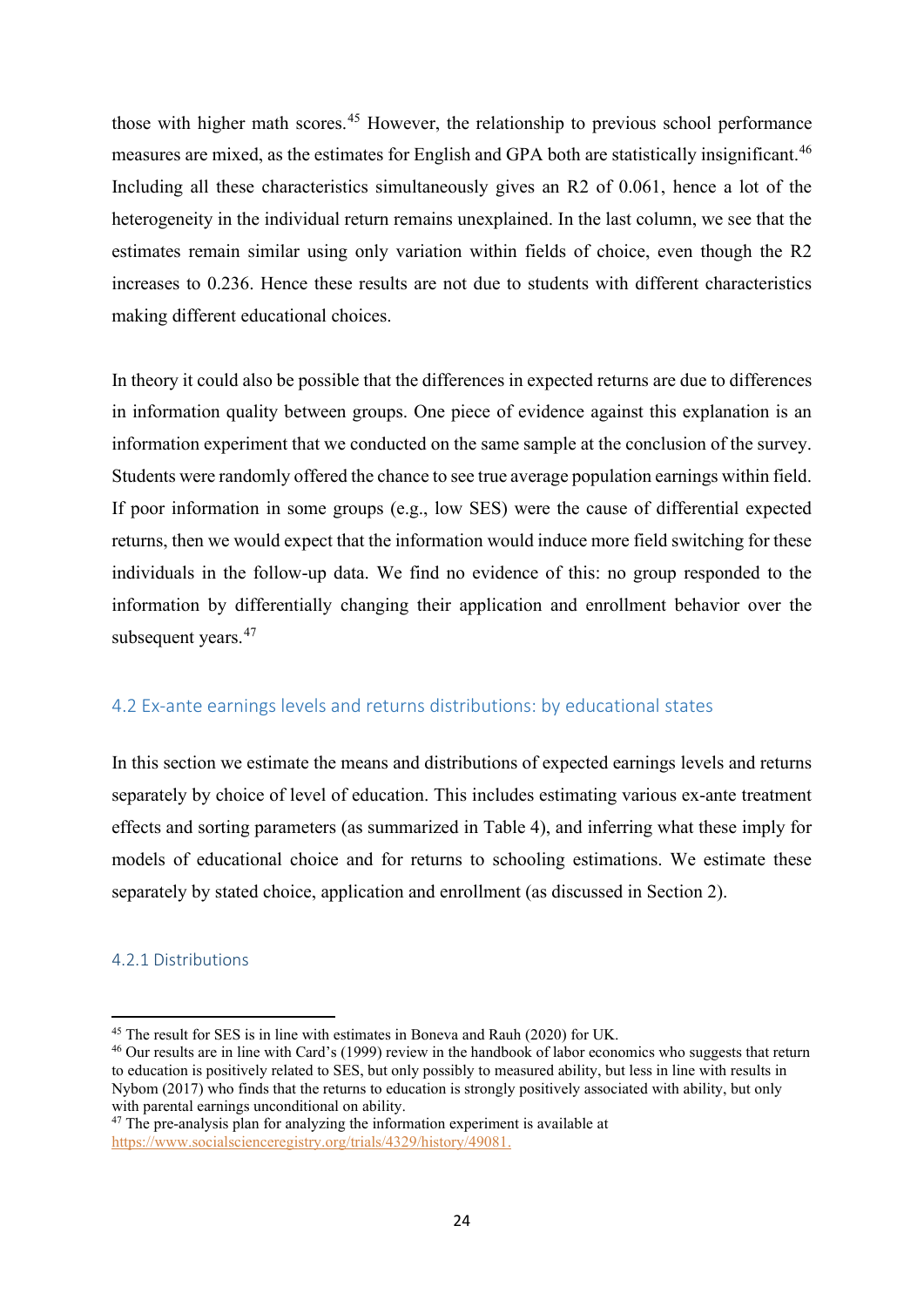red line) and for the average of all university fields relative to high school earnings (the solid blue line).<sup>[43](#page-24-0)</sup> As the former distribution is located more to the right, individuals' expected earnings for their preferred university field is higher than in non-preferred university fields of study. Hence, prospective students sort into fields where they expect higher earnings. We focus on comparing the preferred university fields with choosing to stop at high school. This captures the ex-ante returns to university education which is most comparable to the ex-post observable university return. The mean return is 36%, but varies quite a lot. We note that 9.5% of the prospective students expect negative returns to university.

### Figure 3 about here

Next we investigate which characteristics correlate with an individual's ex-ante returns to university. We want to know if observable characteristics are predictive of expected returns, and to what extent. To do this we perform OLS regressions of the individual return ( $\beta_i = y_{1i}$  – 0) on *gender*, a *socio-economic status (SES) index* (having mean zero and standard deviation equal to one) based on parents education and income, if individual is a first- or secondgeneration immigrant (*foreign*), and on two high-school performance variables determined prior to the survey: *math score*, *English score*. In addition, in some regressions we include the grade point average (*GPA*) at the end of high school, as it is a broader achievement measure and is important for admission to popular university fields of study. The high school achievement variables are all standardized to have mean zero and standard deviation one in the estimations. Table 5 reports the resulting estimates, from OLS regressions on each variable separately (columns 1-6), on all variables combined (columns 7 and 8), with the last column also including field of study indicators.<sup>[44](#page-24-1)</sup> We also checked to see if the sorting patterns differed within high school program specialization, and found no meaningful change relative to column 8.

### Table 5 about here

Individual ex-ante returns to university education are correlated with some observable characteristics, including being higher for females, those with higher SES backgrounds and

<span id="page-24-0"></span><sup>&</sup>lt;sup>43</sup> The detailed field of choice premium distributions (relative to high school) are shown in Appendix Figure A1.

<span id="page-24-1"></span><sup>&</sup>lt;sup>44</sup> The results using the average of all university fields (rather than the expected earnings in chosen field) relative to high school are qualitatively similar.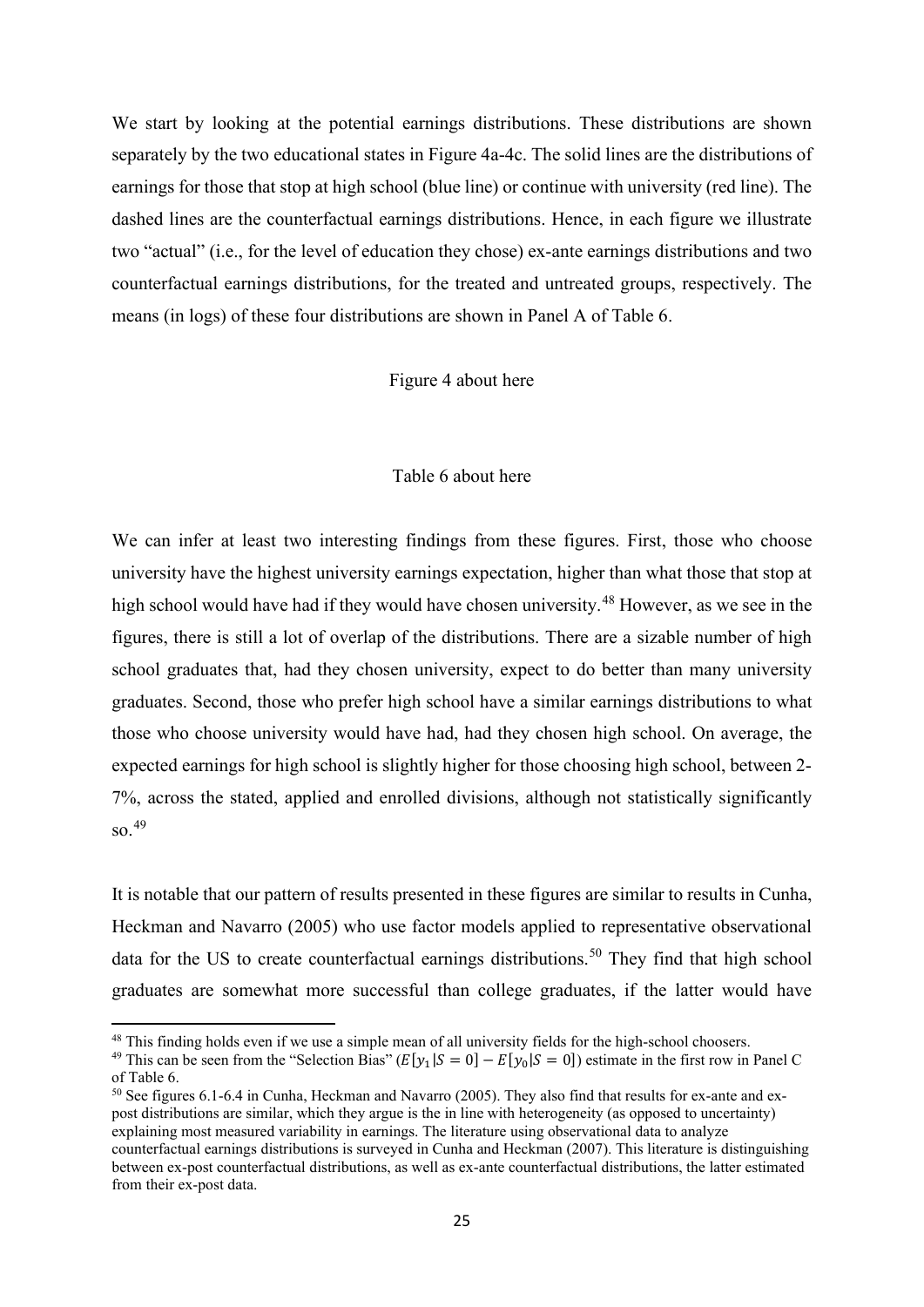those with higher math scores.<sup>[45](#page-25-2)</sup> However, the relationship to previous school performance measures are mixed, as the estimates for English and GPA both are statistically insignificant.<sup>[46](#page-25-3)</sup> Including all these characteristics simultaneously gives an R2 of 0.061, hence a lot of the heterogeneity in the individual return remains unexplained. In the last column, we see that the estimates remain similar using only variation within fields of choice, even though the R2 increases to 0.236. Hence these results are not due to students with different characteristics making different educational choices.

In theory it could also be possible that the differences in expected returns are due to differences in information quality between groups. One piece of evidence against this explanation is an information experiment that we conducted on the same sample at the conclusion of the survey. Students were randomly offered the chance to see true average population earnings within field. If poor information in some groups (e.g., low SES) were the cause of differential expected returns, then we would expect that the information would induce more field switching for these individuals in the follow-up data. We find no evidence of this: no group responded to the information by differentially changing their application and enrollment behavior over the subsequent years.<sup>[47](#page-25-4)</sup>

### <span id="page-25-0"></span>4.2 Ex-ante earnings levels and returns distributions: by educational states

In this section we estimate the means and distributions of expected earnings levels and returns separately by choice of level of education. This includes estimating various ex-ante treatment effects and sorting parameters (as summarized in Table 4), and inferring what these imply for models of educational choice and for returns to schooling estimations. We estimate these separately by stated choice, application and enrollment (as discussed in Section 2).

### <span id="page-25-1"></span>4.2.1 Distributions

<span id="page-25-2"></span><sup>45</sup> The result for SES is in line with estimates in Boneva and Rauh (2020) for UK.

<span id="page-25-3"></span><sup>46</sup> Our results are in line with Card's (1999) review in the handbook of labor economics who suggests that return to education is positively related to SES, but only possibly to measured ability, but less in line with results in Nybom (2017) who finds that the returns to education is strongly positively associated with ability, but only with parental earnings unconditional on ability.

<span id="page-25-4"></span><sup>&</sup>lt;sup>47</sup> The pre-analysis plan for analyzing the information experiment is available at [https://www.socialscienceregistry.org/trials/4329/history/49081.](https://www.socialscienceregistry.org/trials/4329/history/49081)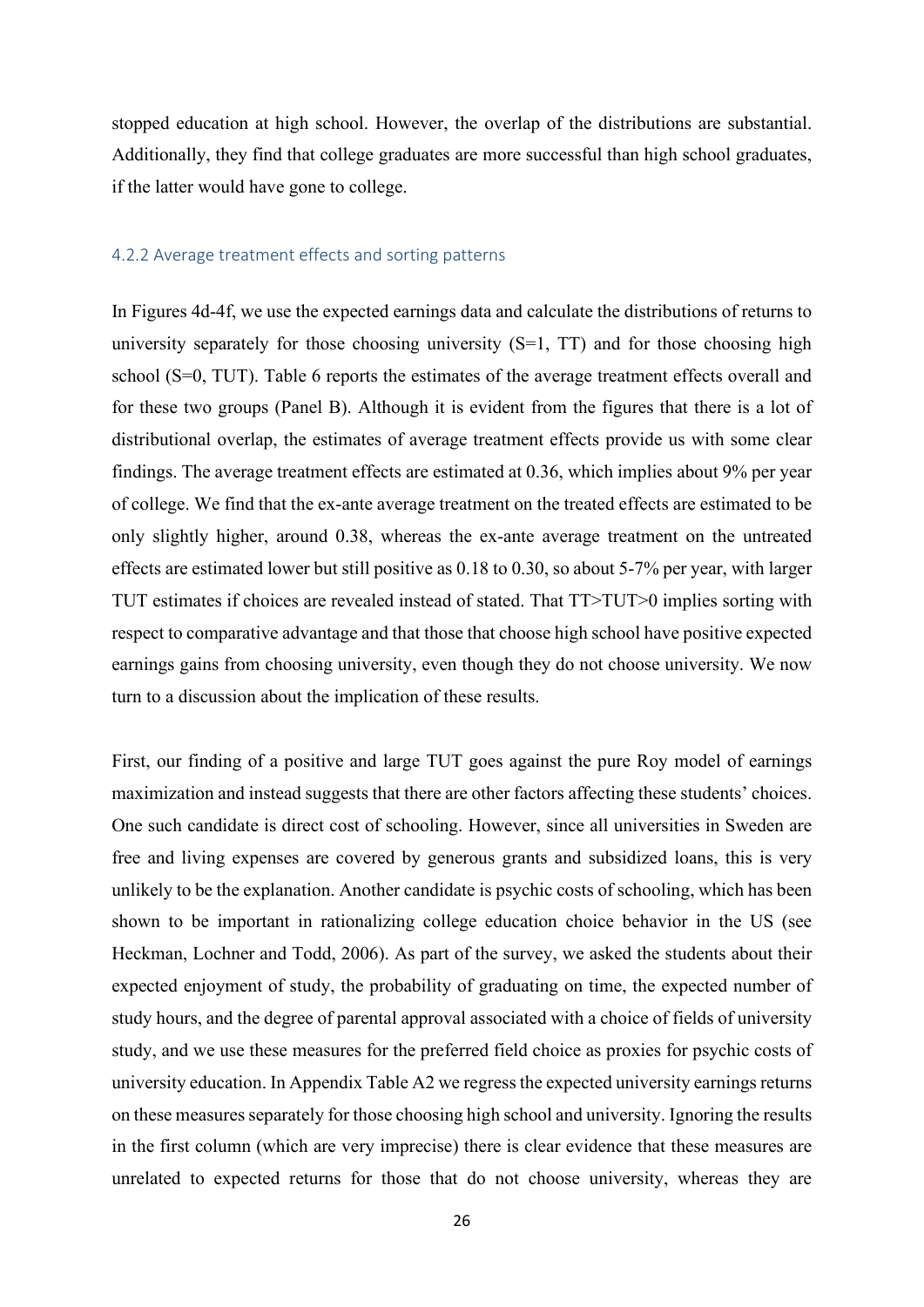We start by looking at the potential earnings distributions. These distributions are shown separately by the two educational states in Figure 4a-4c. The solid lines are the distributions of earnings for those that stop at high school (blue line) or continue with university (red line). The dashed lines are the counterfactual earnings distributions. Hence, in each figure we illustrate two "actual" (i.e., for the level of education they chose) ex-ante earnings distributions and two counterfactual earnings distributions, for the treated and untreated groups, respectively. The means (in logs) of these four distributions are shown in Panel A of Table 6.

Figure 4 about here

### Table 6 about here

We can infer at least two interesting findings from these figures. First, those who choose university have the highest university earnings expectation, higher than what those that stop at high school would have had if they would have chosen university.<sup>[48](#page-26-0)</sup> However, as we see in the figures, there is still a lot of overlap of the distributions. There are a sizable number of high school graduates that, had they chosen university, expect to do better than many university graduates. Second, those who prefer high school have a similar earnings distributions to what those who choose university would have had, had they chosen high school. On average, the expected earnings for high school is slightly higher for those choosing high school, between 2- 7%, across the stated, applied and enrolled divisions, although not statistically significantly so. [49](#page-26-1)

It is notable that our pattern of results presented in these figures are similar to results in Cunha, Heckman and Navarro (2005) who use factor models applied to representative observational data for the US to create counterfactual earnings distributions.<sup>[50](#page-26-2)</sup> They find that high school graduates are somewhat more successful than college graduates, if the latter would have

<span id="page-26-0"></span><sup>48</sup> This finding holds even if we use a simple mean of all university fields for the high-school choosers.

<span id="page-26-1"></span><sup>&</sup>lt;sup>49</sup> This can be seen from the "Selection Bias" ( $E[y_1|S=0] - E[y_0|S=0]$ ) estimate in the first row in Panel C of Table 6.

<span id="page-26-2"></span><sup>&</sup>lt;sup>50</sup> See figures 6.1-6.4 in Cunha, Heckman and Navarro (2005). They also find that results for ex-ante and expost distributions are similar, which they argue is the in line with heterogeneity (as opposed to uncertainty) explaining most measured variability in earnings. The literature using observational data to analyze counterfactual earnings distributions is surveyed in Cunha and Heckman (2007). This literature is distinguishing between ex-post counterfactual distributions, as well as ex-ante counterfactual distributions, the latter estimated from their ex-post data.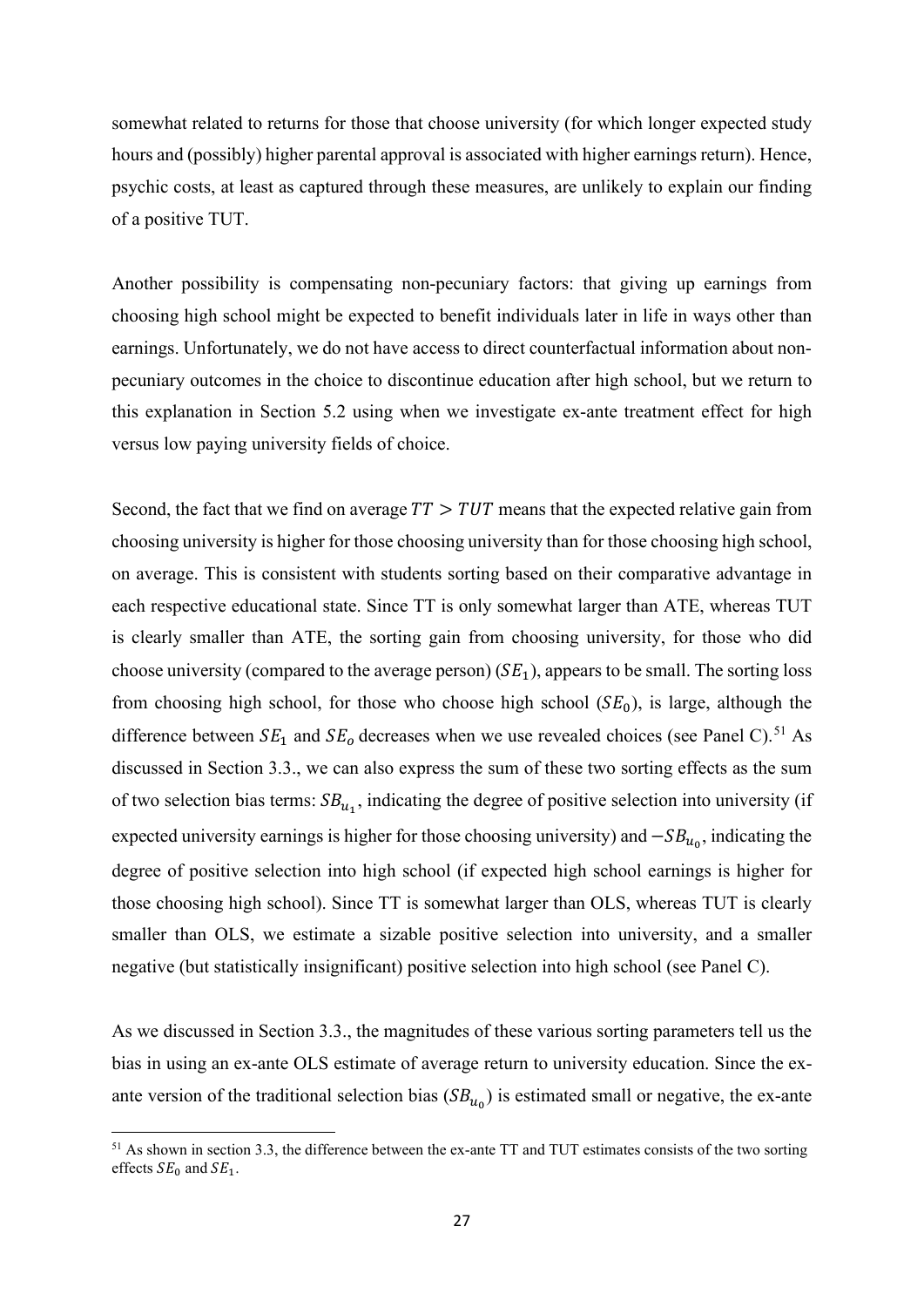stopped education at high school. However, the overlap of the distributions are substantial. Additionally, they find that college graduates are more successful than high school graduates, if the latter would have gone to college.

#### <span id="page-27-0"></span>4.2.2 Average treatment effects and sorting patterns

In Figures 4d-4f, we use the expected earnings data and calculate the distributions of returns to university separately for those choosing university  $(S=1, TT)$  and for those choosing high school (S=0, TUT). Table 6 reports the estimates of the average treatment effects overall and for these two groups (Panel B). Although it is evident from the figures that there is a lot of distributional overlap, the estimates of average treatment effects provide us with some clear findings. The average treatment effects are estimated at 0.36, which implies about 9% per year of college. We find that the ex-ante average treatment on the treated effects are estimated to be only slightly higher, around 0.38, whereas the ex-ante average treatment on the untreated effects are estimated lower but still positive as 0.18 to 0.30, so about 5-7% per year, with larger TUT estimates if choices are revealed instead of stated. That TT>TUT>0 implies sorting with respect to comparative advantage and that those that choose high school have positive expected earnings gains from choosing university, even though they do not choose university. We now turn to a discussion about the implication of these results.

First, our finding of a positive and large TUT goes against the pure Roy model of earnings maximization and instead suggests that there are other factors affecting these students' choices. One such candidate is direct cost of schooling. However, since all universities in Sweden are free and living expenses are covered by generous grants and subsidized loans, this is very unlikely to be the explanation. Another candidate is psychic costs of schooling, which has been shown to be important in rationalizing college education choice behavior in the US (see Heckman, Lochner and Todd, 2006). As part of the survey, we asked the students about their expected enjoyment of study, the probability of graduating on time, the expected number of study hours, and the degree of parental approval associated with a choice of fields of university study, and we use these measures for the preferred field choice as proxies for psychic costs of university education. In Appendix Table A2 we regress the expected university earnings returns on these measuresseparately for those choosing high school and university. Ignoring the results in the first column (which are very imprecise) there is clear evidence that these measures are unrelated to expected returns for those that do not choose university, whereas they are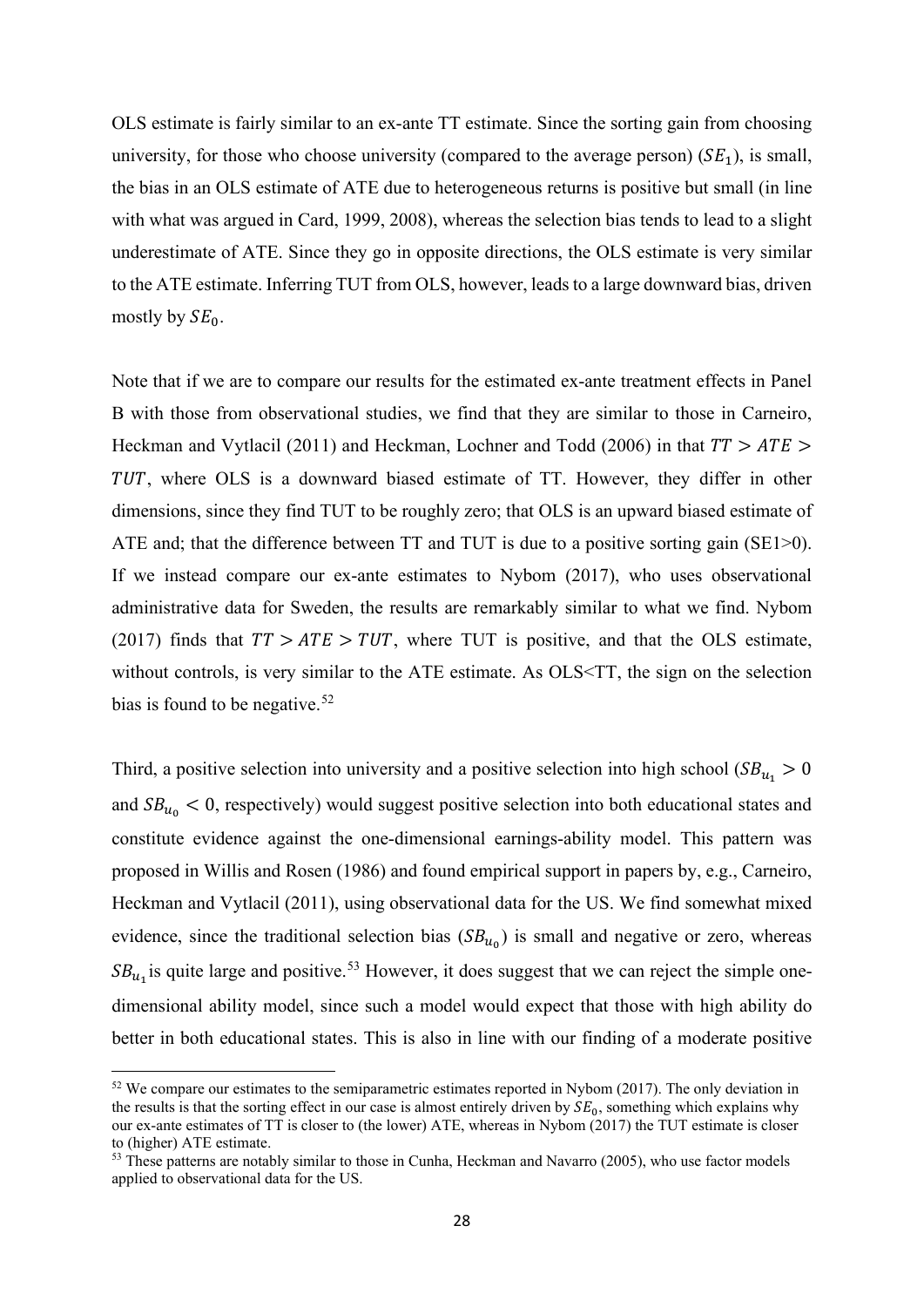somewhat related to returns for those that choose university (for which longer expected study hours and (possibly) higher parental approval is associated with higher earnings return). Hence, psychic costs, at least as captured through these measures, are unlikely to explain our finding of a positive TUT.

Another possibility is compensating non-pecuniary factors: that giving up earnings from choosing high school might be expected to benefit individuals later in life in ways other than earnings. Unfortunately, we do not have access to direct counterfactual information about nonpecuniary outcomes in the choice to discontinue education after high school, but we return to this explanation in Section 5.2 using when we investigate ex-ante treatment effect for high versus low paying university fields of choice.

Second, the fact that we find on average  $TT > TUT$  means that the expected relative gain from choosing university is higher for those choosing university than for those choosing high school, on average. This is consistent with students sorting based on their comparative advantage in each respective educational state. Since TT is only somewhat larger than ATE, whereas TUT is clearly smaller than ATE, the sorting gain from choosing university, for those who did choose university (compared to the average person)  $(SE<sub>1</sub>)$ , appears to be small. The sorting loss from choosing high school, for those who choose high school  $(SE<sub>0</sub>)$ , is large, although the difference between  $SE_1$  and  $SE_0$  decreases when we use revealed choices (see Panel C).<sup>[51](#page-28-0)</sup> As discussed in Section 3.3., we can also express the sum of these two sorting effects as the sum of two selection bias terms:  $SB_{u_1}$ , indicating the degree of positive selection into university (if expected university earnings is higher for those choosing university) and  $-SB_{u_0}$ , indicating the degree of positive selection into high school (if expected high school earnings is higher for those choosing high school). Since TT is somewhat larger than OLS, whereas TUT is clearly smaller than OLS, we estimate a sizable positive selection into university, and a smaller negative (but statistically insignificant) positive selection into high school (see Panel C).

As we discussed in Section 3.3., the magnitudes of these various sorting parameters tell us the bias in using an ex-ante OLS estimate of average return to university education. Since the exante version of the traditional selection bias  $(SB_{u})$  is estimated small or negative, the ex-ante

<span id="page-28-0"></span> $51$  As shown in section 3.3, the difference between the ex-ante TT and TUT estimates consists of the two sorting effects  $SE_0$  and  $SE_1$ .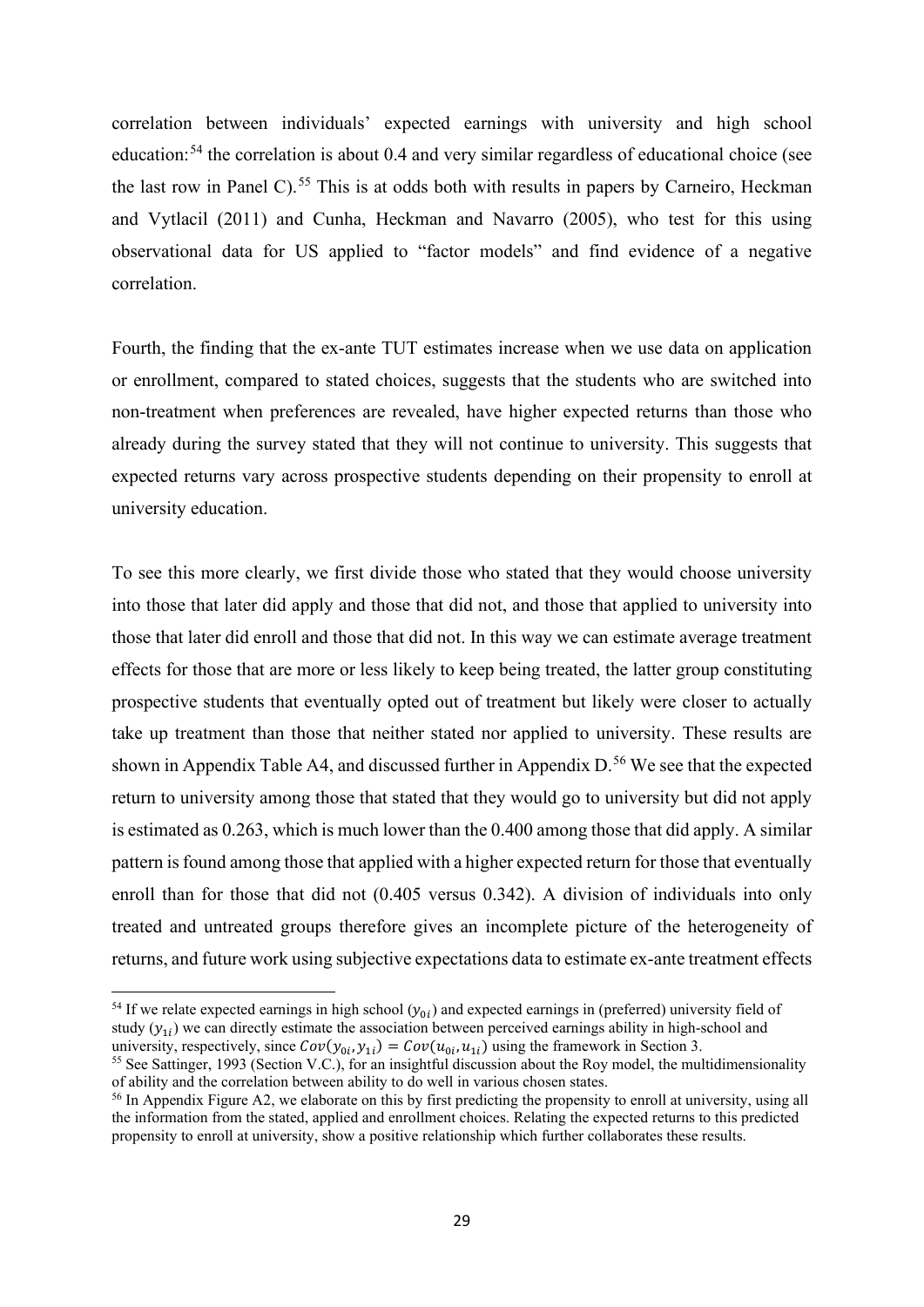OLS estimate is fairly similar to an ex-ante TT estimate. Since the sorting gain from choosing university, for those who choose university (compared to the average person)  $(SE<sub>1</sub>)$ , is small, the bias in an OLS estimate of ATE due to heterogeneous returns is positive but small (in line with what was argued in Card, 1999, 2008), whereas the selection bias tends to lead to a slight underestimate of ATE. Since they go in opposite directions, the OLS estimate is very similar to the ATE estimate. Inferring TUT from OLS, however, leads to a large downward bias, driven mostly by  $SE<sub>0</sub>$ .

Note that if we are to compare our results for the estimated ex-ante treatment effects in Panel B with those from observational studies, we find that they are similar to those in Carneiro, Heckman and Vytlacil (2011) and Heckman, Lochner and Todd (2006) in that  $TT > ATE >$ TUT, where OLS is a downward biased estimate of TT. However, they differ in other dimensions, since they find TUT to be roughly zero; that OLS is an upward biased estimate of ATE and; that the difference between TT and TUT is due to a positive sorting gain (SE1>0). If we instead compare our ex-ante estimates to Nybom (2017), who uses observational administrative data for Sweden, the results are remarkably similar to what we find. Nybom (2017) finds that  $TT > ATE > TUT$ , where TUT is positive, and that the OLS estimate, without controls, is very similar to the ATE estimate. As OLS<TT, the sign on the selection bias is found to be negative.<sup>[52](#page-29-0)</sup>

Third, a positive selection into university and a positive selection into high school ( $SB_{u_1} > 0$ and  $SB<sub>u<sub>0</sub></sub> < 0$ , respectively) would suggest positive selection into both educational states and constitute evidence against the one-dimensional earnings-ability model. This pattern was proposed in Willis and Rosen (1986) and found empirical support in papers by, e.g., Carneiro, Heckman and Vytlacil (2011), using observational data for the US. We find somewhat mixed evidence, since the traditional selection bias  $(SB_{u_0})$  is small and negative or zero, whereas  $SB_{u_1}$  is quite large and positive.<sup>[53](#page-29-1)</sup> However, it does suggest that we can reject the simple onedimensional ability model, since such a model would expect that those with high ability do better in both educational states. This is also in line with our finding of a moderate positive

<span id="page-29-0"></span> $52$  We compare our estimates to the semiparametric estimates reported in Nybom (2017). The only deviation in the results is that the sorting effect in our case is almost entirely driven by  $SE_0$ , something which explains why our ex-ante estimates of TT is closer to (the lower) ATE, whereas in Nybom (2017) the TUT estimate is closer to (higher) ATE estimate.

<span id="page-29-1"></span><sup>&</sup>lt;sup>53</sup> These patterns are notably similar to those in Cunha, Heckman and Navarro (2005), who use factor models applied to observational data for the US.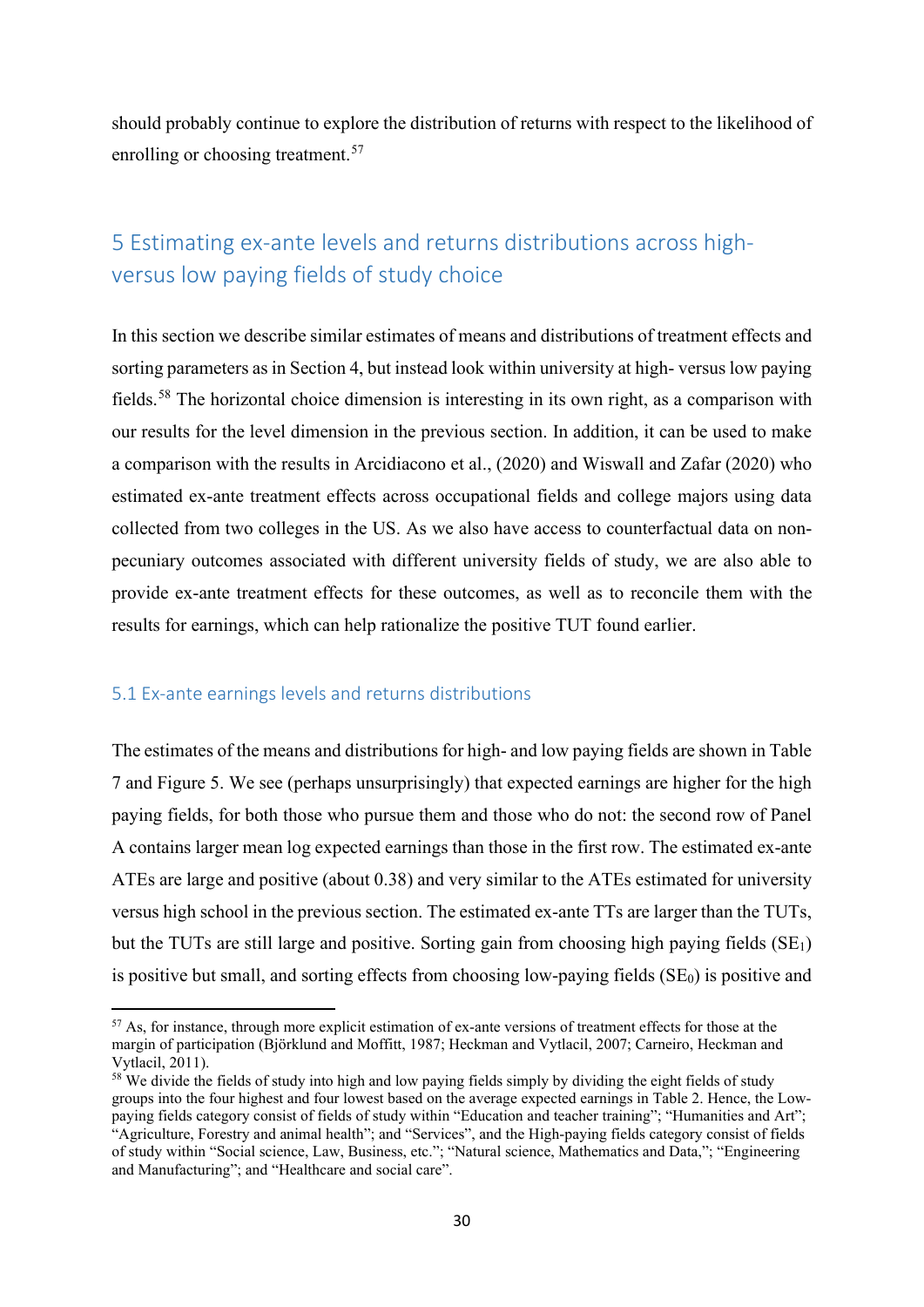correlation between individuals' expected earnings with university and high school education:<sup>[54](#page-30-0)</sup> the correlation is about 0.4 and very similar regardless of educational choice (see the last row in Panel C).<sup>[55](#page-30-1)</sup> This is at odds both with results in papers by Carneiro, Heckman and Vytlacil (2011) and Cunha, Heckman and Navarro (2005), who test for this using observational data for US applied to "factor models" and find evidence of a negative correlation.

Fourth, the finding that the ex-ante TUT estimates increase when we use data on application or enrollment, compared to stated choices, suggests that the students who are switched into non-treatment when preferences are revealed, have higher expected returns than those who already during the survey stated that they will not continue to university. This suggests that expected returns vary across prospective students depending on their propensity to enroll at university education.

To see this more clearly, we first divide those who stated that they would choose university into those that later did apply and those that did not, and those that applied to university into those that later did enroll and those that did not. In this way we can estimate average treatment effects for those that are more or less likely to keep being treated, the latter group constituting prospective students that eventually opted out of treatment but likely were closer to actually take up treatment than those that neither stated nor applied to university. These results are shown in Appendix Table A4, and discussed further in Appendix D.<sup>[56](#page-30-2)</sup> We see that the expected return to university among those that stated that they would go to university but did not apply is estimated as 0.263, which is much lower than the 0.400 among those that did apply. A similar pattern is found among those that applied with a higher expected return for those that eventually enroll than for those that did not (0.405 versus 0.342). A division of individuals into only treated and untreated groups therefore gives an incomplete picture of the heterogeneity of returns, and future work using subjective expectations data to estimate ex-ante treatment effects

<span id="page-30-0"></span><sup>&</sup>lt;sup>54</sup> If we relate expected earnings in high school  $(y_{0i})$  and expected earnings in (preferred) university field of study  $(y_{1i})$  we can directly estimate the association between perceived earnings ability in high-school and university, respectively, since  $Cov(y_{0i}, y_{1i}) = Cov(u_{0i}, u_{1i})$  using the framework in Section 3.

<span id="page-30-1"></span> $55$  See Sattinger, 1993 (Section V.C.), for an insightful discussion about the Roy model, the multidimensionality of ability and the correlation between ability to do well in various chosen states.

<span id="page-30-2"></span> $56$  In Appendix Figure A2, we elaborate on this by first predicting the propensity to enroll at university, using all the information from the stated, applied and enrollment choices. Relating the expected returns to this predicted propensity to enroll at university, show a positive relationship which further collaborates these results.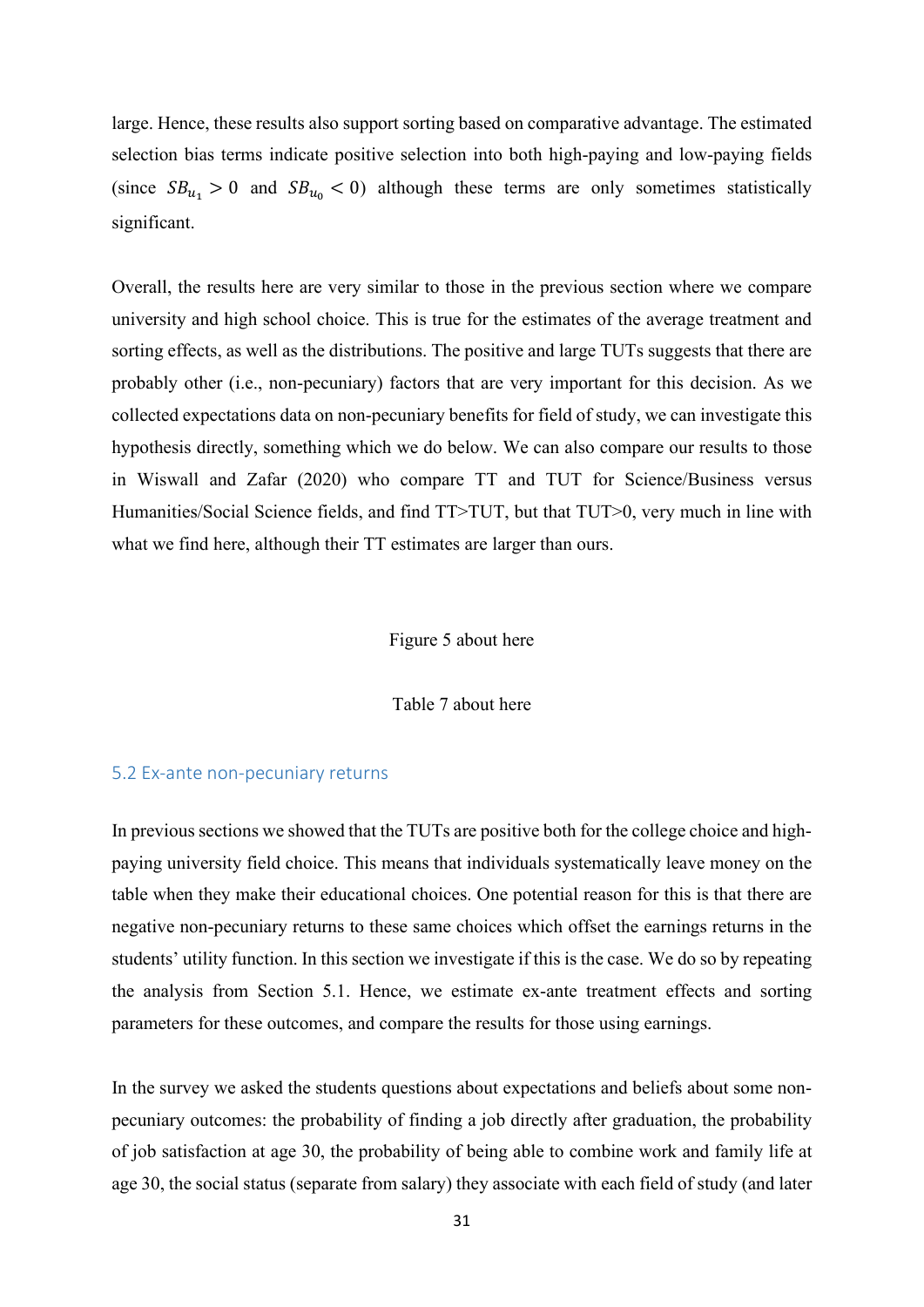should probably continue to explore the distribution of returns with respect to the likelihood of enrolling or choosing treatment.<sup>[57](#page-31-2)</sup>

### <span id="page-31-0"></span>5 Estimating ex-ante levels and returns distributions across highversus low paying fields of study choice

In this section we describe similar estimates of means and distributions of treatment effects and sorting parameters as in Section 4, but instead look within university at high- versus low paying fields.<sup>[58](#page-31-3)</sup> The horizontal choice dimension is interesting in its own right, as a comparison with our results for the level dimension in the previous section. In addition, it can be used to make a comparison with the results in Arcidiacono et al., (2020) and Wiswall and Zafar (2020) who estimated ex-ante treatment effects across occupational fields and college majors using data collected from two colleges in the US. As we also have access to counterfactual data on nonpecuniary outcomes associated with different university fields of study, we are also able to provide ex-ante treatment effects for these outcomes, as well as to reconcile them with the results for earnings, which can help rationalize the positive TUT found earlier.

### <span id="page-31-1"></span>5.1 Ex-ante earnings levels and returns distributions

The estimates of the means and distributions for high- and low paying fields are shown in Table 7 and Figure 5. We see (perhaps unsurprisingly) that expected earnings are higher for the high paying fields, for both those who pursue them and those who do not: the second row of Panel A contains larger mean log expected earnings than those in the first row. The estimated ex-ante ATEs are large and positive (about 0.38) and very similar to the ATEs estimated for university versus high school in the previous section. The estimated ex-ante TTs are larger than the TUTs, but the TUTs are still large and positive. Sorting gain from choosing high paying fields  $(SE_1)$ is positive but small, and sorting effects from choosing low-paying fields  $(SE<sub>0</sub>)$  is positive and

<span id="page-31-2"></span><sup>&</sup>lt;sup>57</sup> As, for instance, through more explicit estimation of ex-ante versions of treatment effects for those at the margin of participation (Björklund and Moffitt, 1987; Heckman and Vytlacil, 2007; Carneiro, Heckman and Vytlacil, 2011).

<span id="page-31-3"></span><sup>&</sup>lt;sup>58</sup> We divide the fields of study into high and low paying fields simply by dividing the eight fields of study groups into the four highest and four lowest based on the average expected earnings in Table 2. Hence, the Lowpaying fields category consist of fields of study within "Education and teacher training"; "Humanities and Art"; "Agriculture, Forestry and animal health"; and "Services", and the High-paying fields category consist of fields of study within "Social science, Law, Business, etc."; "Natural science, Mathematics and Data,"; "Engineering and Manufacturing"; and "Healthcare and social care".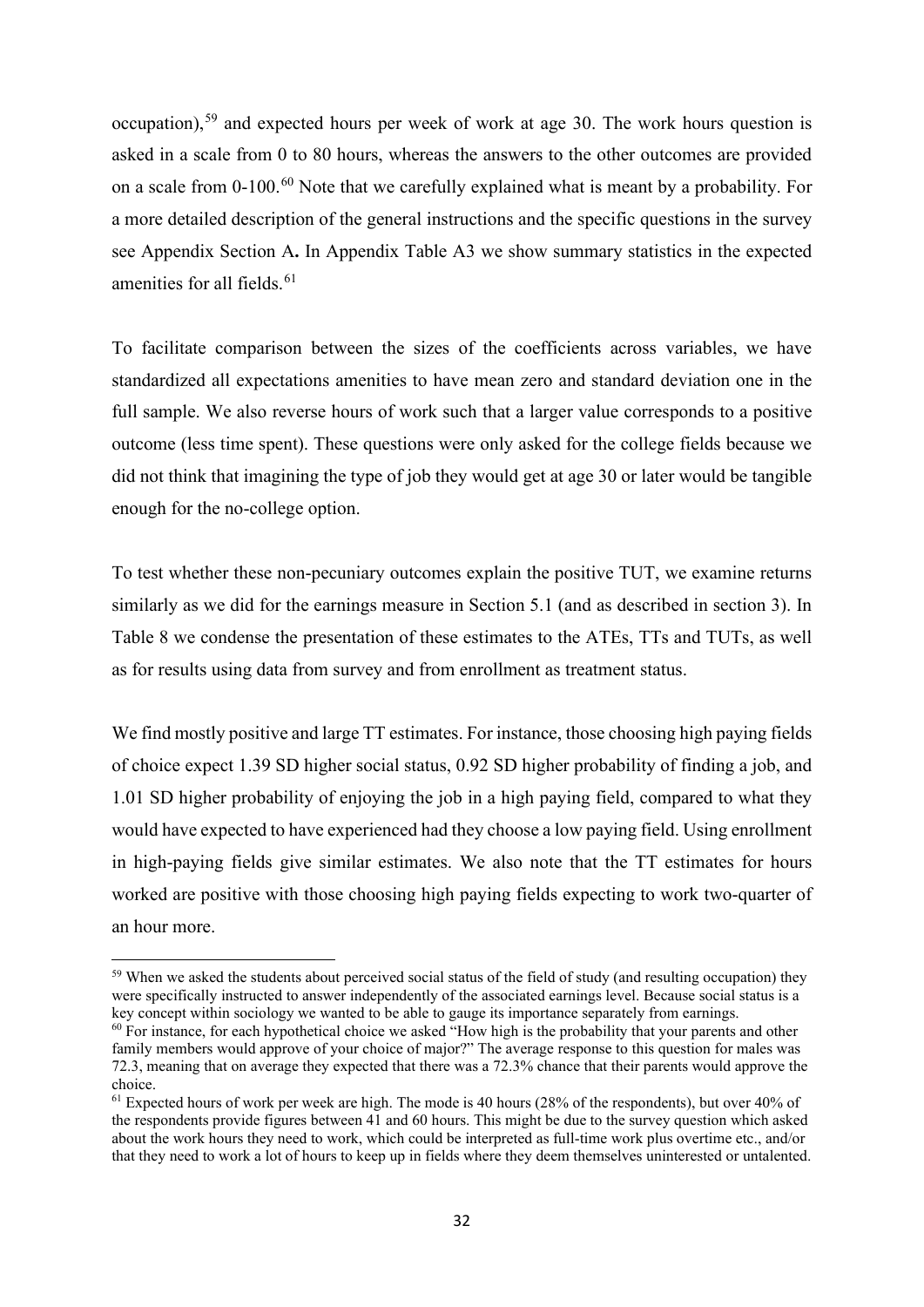large. Hence, these results also support sorting based on comparative advantage. The estimated selection bias terms indicate positive selection into both high-paying and low-paying fields (since  $SB_{u_1} > 0$  and  $SB_{u_0} < 0$ ) although these terms are only sometimes statistically significant.

Overall, the results here are very similar to those in the previous section where we compare university and high school choice. This is true for the estimates of the average treatment and sorting effects, as well as the distributions. The positive and large TUTs suggests that there are probably other (i.e., non-pecuniary) factors that are very important for this decision. As we collected expectations data on non-pecuniary benefits for field of study, we can investigate this hypothesis directly, something which we do below. We can also compare our results to those in Wiswall and Zafar (2020) who compare TT and TUT for Science/Business versus Humanities/Social Science fields, and find TT>TUT, but that TUT>0, very much in line with what we find here, although their TT estimates are larger than ours.

### Figure 5 about here

Table 7 about here

### <span id="page-32-0"></span>5.2 Ex-ante non-pecuniary returns

In previous sections we showed that the TUTs are positive both for the college choice and highpaying university field choice. This means that individuals systematically leave money on the table when they make their educational choices. One potential reason for this is that there are negative non-pecuniary returns to these same choices which offset the earnings returns in the students' utility function. In this section we investigate if this is the case. We do so by repeating the analysis from Section 5.1. Hence, we estimate ex-ante treatment effects and sorting parameters for these outcomes, and compare the results for those using earnings.

In the survey we asked the students questions about expectations and beliefs about some nonpecuniary outcomes: the probability of finding a job directly after graduation, the probability of job satisfaction at age 30, the probability of being able to combine work and family life at age 30, the social status (separate from salary) they associate with each field of study (and later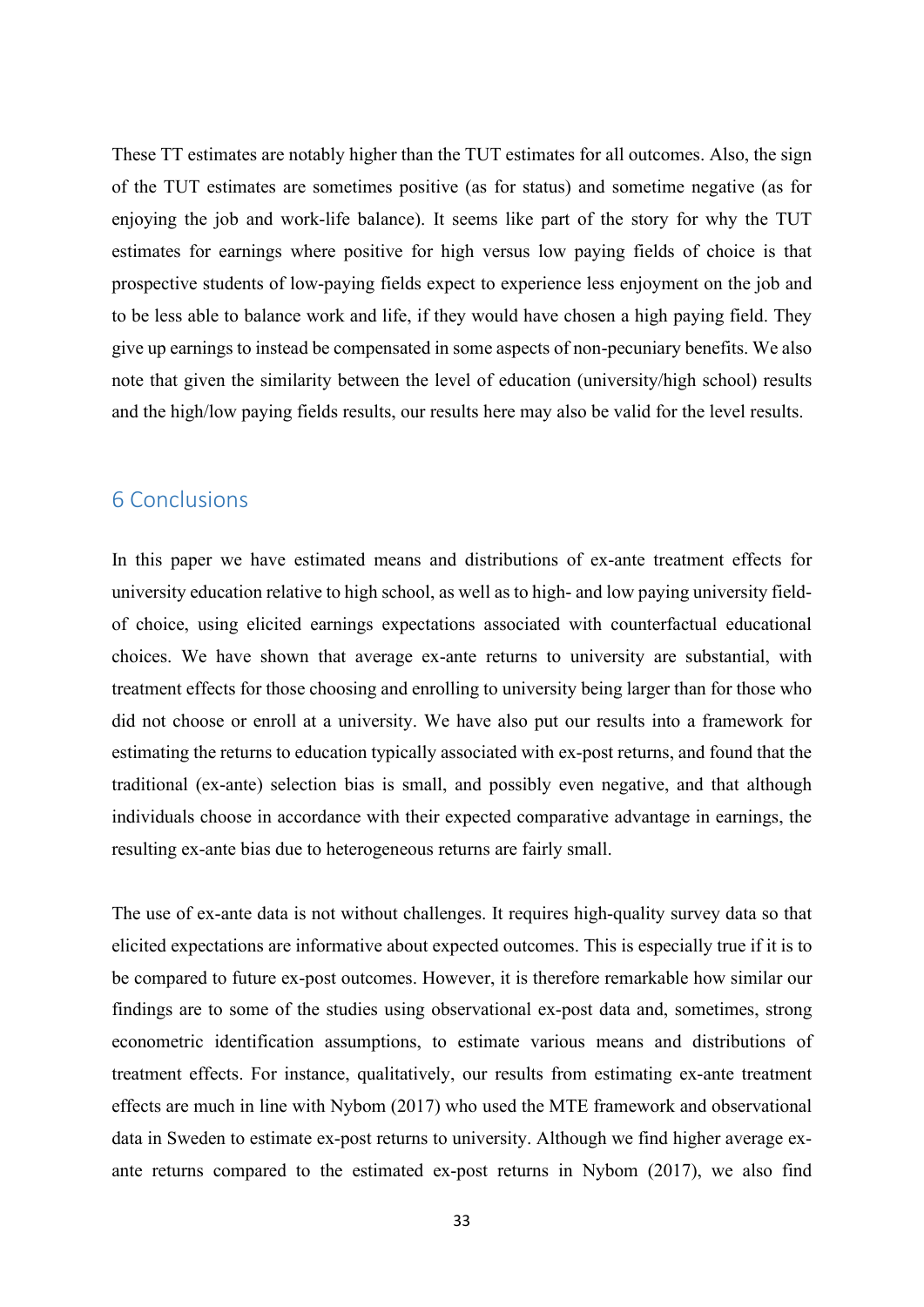occupation),<sup>[59](#page-33-0)</sup> and expected hours per week of work at age 30. The work hours question is asked in a scale from 0 to 80 hours, whereas the answers to the other outcomes are provided on a scale from 0-100.<sup>[60](#page-33-1)</sup> Note that we carefully explained what is meant by a probability. For a more detailed description of the general instructions and the specific questions in the survey see Appendix Section A**.** In Appendix Table A3 we show summary statistics in the expected amenities for all fields.<sup>[61](#page-33-2)</sup>

To facilitate comparison between the sizes of the coefficients across variables, we have standardized all expectations amenities to have mean zero and standard deviation one in the full sample. We also reverse hours of work such that a larger value corresponds to a positive outcome (less time spent). These questions were only asked for the college fields because we did not think that imagining the type of job they would get at age 30 or later would be tangible enough for the no-college option.

To test whether these non-pecuniary outcomes explain the positive TUT, we examine returns similarly as we did for the earnings measure in Section 5.1 (and as described in section 3). In Table 8 we condense the presentation of these estimates to the ATEs, TTs and TUTs, as well as for results using data from survey and from enrollment as treatment status.

We find mostly positive and large TT estimates. For instance, those choosing high paying fields of choice expect 1.39 SD higher social status, 0.92 SD higher probability of finding a job, and 1.01 SD higher probability of enjoying the job in a high paying field, compared to what they would have expected to have experienced had they choose a low paying field. Using enrollment in high-paying fields give similar estimates. We also note that the TT estimates for hours worked are positive with those choosing high paying fields expecting to work two-quarter of an hour more.

<span id="page-33-0"></span><sup>&</sup>lt;sup>59</sup> When we asked the students about perceived social status of the field of study (and resulting occupation) they were specifically instructed to answer independently of the associated earnings level. Because social status is a key concept within sociology we wanted to be able to gauge its importance separately from earnings.

<span id="page-33-1"></span><sup>&</sup>lt;sup>60</sup> For instance, for each hypothetical choice we asked "How high is the probability that your parents and other family members would approve of your choice of major?" The average response to this question for males was 72.3, meaning that on average they expected that there was a 72.3% chance that their parents would approve the choice.

<span id="page-33-2"></span><sup>&</sup>lt;sup>61</sup> Expected hours of work per week are high. The mode is 40 hours (28% of the respondents), but over 40% of the respondents provide figures between 41 and 60 hours. This might be due to the survey question which asked about the work hours they need to work, which could be interpreted as full-time work plus overtime etc., and/or that they need to work a lot of hours to keep up in fields where they deem themselves uninterested or untalented.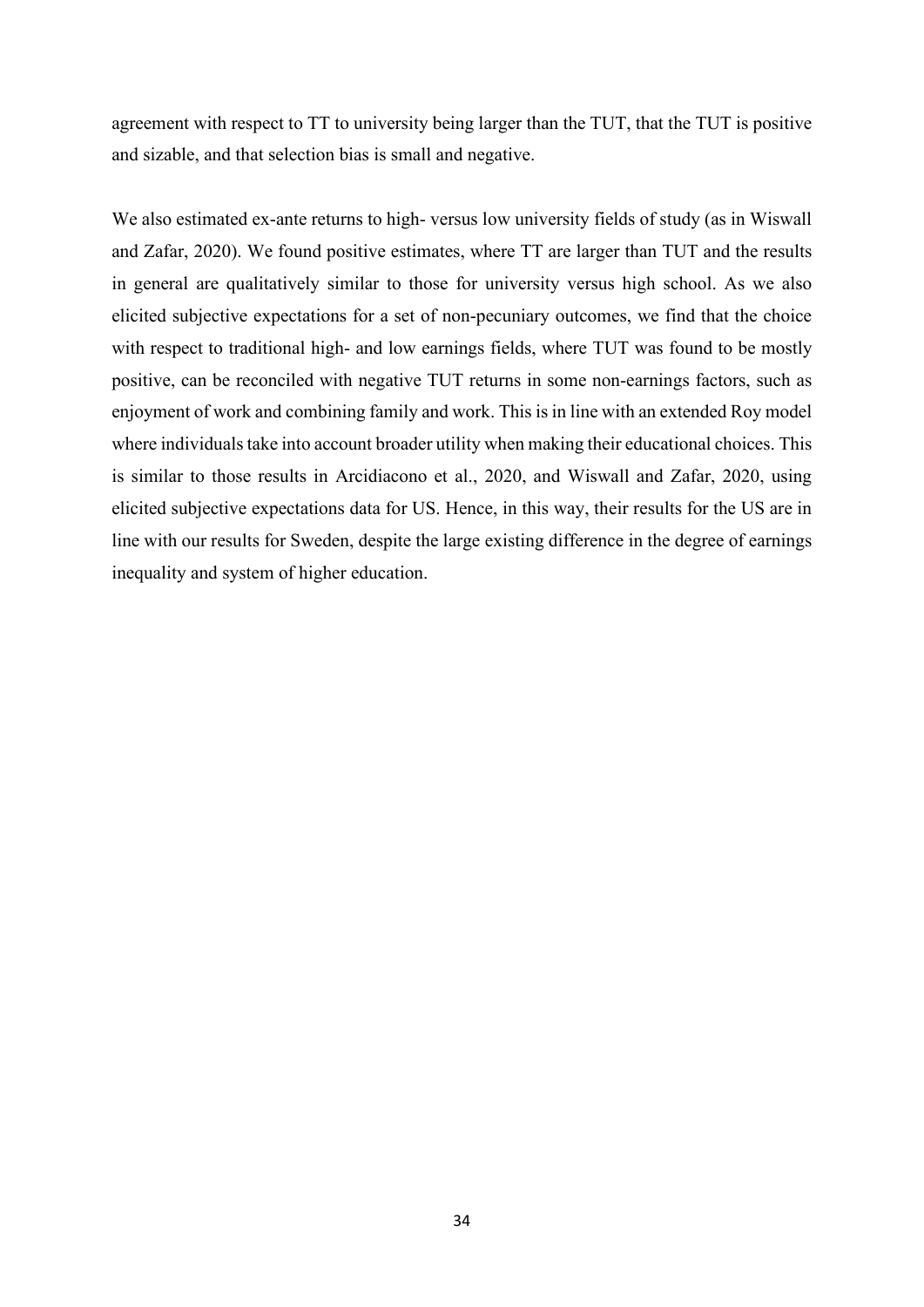These TT estimates are notably higher than the TUT estimates for all outcomes. Also, the sign of the TUT estimates are sometimes positive (as for status) and sometime negative (as for enjoying the job and work-life balance). It seems like part of the story for why the TUT estimates for earnings where positive for high versus low paying fields of choice is that prospective students of low-paying fields expect to experience less enjoyment on the job and to be less able to balance work and life, if they would have chosen a high paying field. They give up earnings to instead be compensated in some aspects of non-pecuniary benefits. We also note that given the similarity between the level of education (university/high school) results and the high/low paying fields results, our results here may also be valid for the level results.

### <span id="page-34-0"></span>6 Conclusions

In this paper we have estimated means and distributions of ex-ante treatment effects for university education relative to high school, as well as to high- and low paying university fieldof choice, using elicited earnings expectations associated with counterfactual educational choices. We have shown that average ex-ante returns to university are substantial, with treatment effects for those choosing and enrolling to university being larger than for those who did not choose or enroll at a university. We have also put our results into a framework for estimating the returns to education typically associated with ex-post returns, and found that the traditional (ex-ante) selection bias is small, and possibly even negative, and that although individuals choose in accordance with their expected comparative advantage in earnings, the resulting ex-ante bias due to heterogeneous returns are fairly small.

The use of ex-ante data is not without challenges. It requires high-quality survey data so that elicited expectations are informative about expected outcomes. This is especially true if it is to be compared to future ex-post outcomes. However, it is therefore remarkable how similar our findings are to some of the studies using observational ex-post data and, sometimes, strong econometric identification assumptions, to estimate various means and distributions of treatment effects. For instance, qualitatively, our results from estimating ex-ante treatment effects are much in line with Nybom (2017) who used the MTE framework and observational data in Sweden to estimate ex-post returns to university. Although we find higher average exante returns compared to the estimated ex-post returns in Nybom (2017), we also find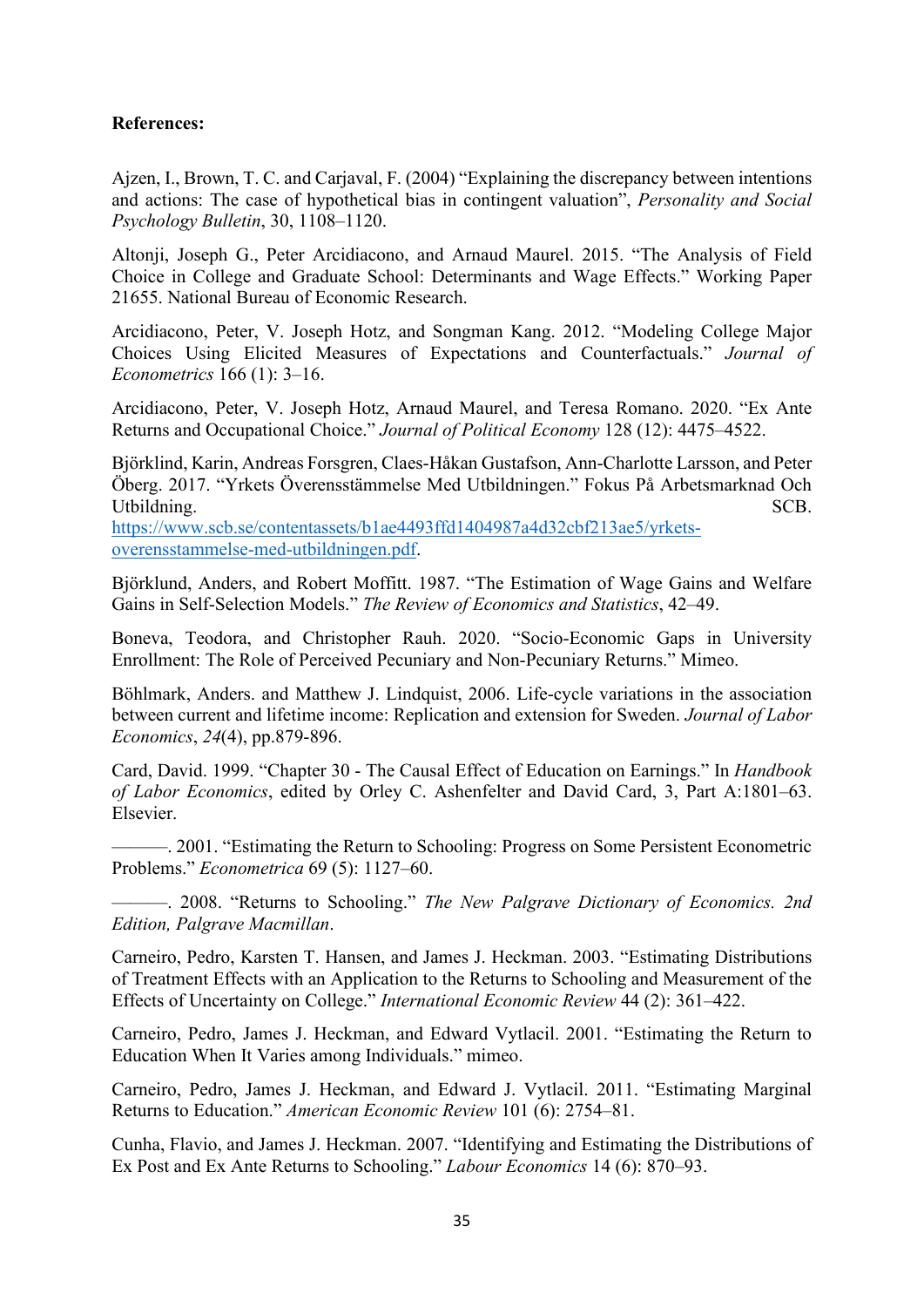agreement with respect to TT to university being larger than the TUT, that the TUT is positive and sizable, and that selection bias is small and negative.

We also estimated ex-ante returns to high- versus low university fields of study (as in Wiswall and Zafar, 2020). We found positive estimates, where TT are larger than TUT and the results in general are qualitatively similar to those for university versus high school. As we also elicited subjective expectations for a set of non-pecuniary outcomes, we find that the choice with respect to traditional high- and low earnings fields, where TUT was found to be mostly positive, can be reconciled with negative TUT returns in some non-earnings factors, such as enjoyment of work and combining family and work. This is in line with an extended Roy model where individuals take into account broader utility when making their educational choices. This is similar to those results in Arcidiacono et al., 2020, and Wiswall and Zafar, 2020, using elicited subjective expectations data for US. Hence, in this way, their results for the US are in line with our results for Sweden, despite the large existing difference in the degree of earnings inequality and system of higher education.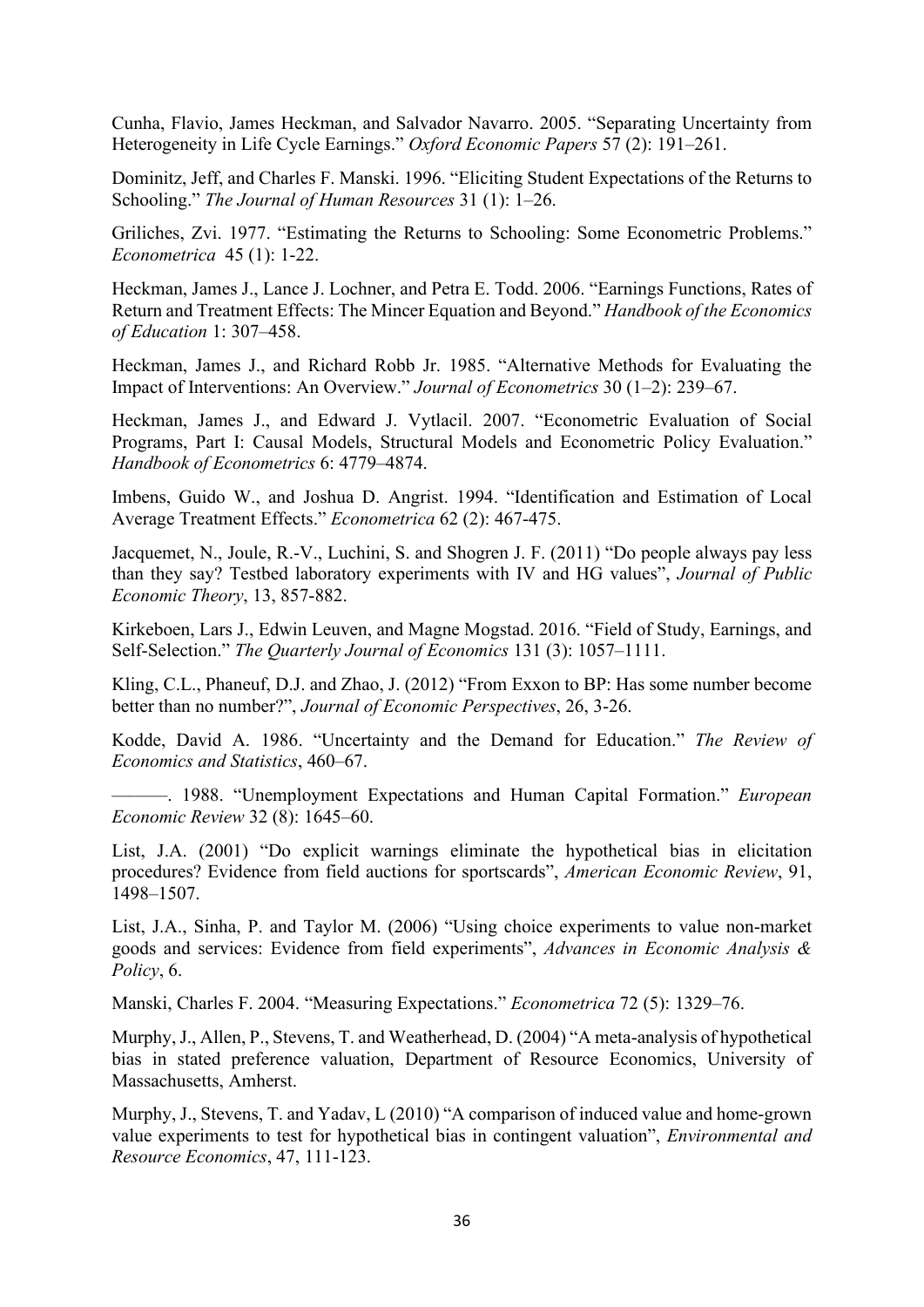### **References:**

Ajzen, I., Brown, T. C. and Carjaval, F. (2004) "Explaining the discrepancy between intentions and actions: The case of hypothetical bias in contingent valuation", *Personality and Social Psychology Bulletin*, 30, 1108–1120.

Altonji, Joseph G., Peter Arcidiacono, and Arnaud Maurel. 2015. "The Analysis of Field Choice in College and Graduate School: Determinants and Wage Effects." Working Paper 21655. National Bureau of Economic Research.

Arcidiacono, Peter, V. Joseph Hotz, and Songman Kang. 2012. "Modeling College Major Choices Using Elicited Measures of Expectations and Counterfactuals." *Journal of Econometrics* 166 (1): 3–16.

Arcidiacono, Peter, V. Joseph Hotz, Arnaud Maurel, and Teresa Romano. 2020. "Ex Ante Returns and Occupational Choice." *Journal of Political Economy* 128 (12): 4475–4522.

Björklind, Karin, Andreas Forsgren, Claes-Håkan Gustafson, Ann-Charlotte Larsson, and Peter Öberg. 2017. "Yrkets Överensstämmelse Med Utbildningen." Fokus På Arbetsmarknad Och Utbildning. SCB.

[https://www.scb.se/contentassets/b1ae4493ffd1404987a4d32cbf213ae5/yrkets](https://www.scb.se/contentassets/b1ae4493ffd1404987a4d32cbf213ae5/yrkets-overensstammelse-med-utbildningen.pdf)[overensstammelse-med-utbildningen.pdf.](https://www.scb.se/contentassets/b1ae4493ffd1404987a4d32cbf213ae5/yrkets-overensstammelse-med-utbildningen.pdf)

Björklund, Anders, and Robert Moffitt. 1987. "The Estimation of Wage Gains and Welfare Gains in Self-Selection Models." *The Review of Economics and Statistics*, 42–49.

Boneva, Teodora, and Christopher Rauh. 2020. "Socio-Economic Gaps in University Enrollment: The Role of Perceived Pecuniary and Non-Pecuniary Returns." Mimeo.

Böhlmark, Anders. and Matthew J. Lindquist, 2006. Life-cycle variations in the association between current and lifetime income: Replication and extension for Sweden. *Journal of Labor Economics*, *24*(4), pp.879-896.

Card, David. 1999. "Chapter 30 - The Causal Effect of Education on Earnings." In *Handbook of Labor Economics*, edited by Orley C. Ashenfelter and David Card, 3, Part A:1801–63. Elsevier.

———. 2001. "Estimating the Return to Schooling: Progress on Some Persistent Econometric Problems." *Econometrica* 69 (5): 1127–60.

———. 2008. "Returns to Schooling." *The New Palgrave Dictionary of Economics. 2nd Edition, Palgrave Macmillan*.

Carneiro, Pedro, Karsten T. Hansen, and James J. Heckman. 2003. "Estimating Distributions of Treatment Effects with an Application to the Returns to Schooling and Measurement of the Effects of Uncertainty on College." *International Economic Review* 44 (2): 361–422.

Carneiro, Pedro, James J. Heckman, and Edward Vytlacil. 2001. "Estimating the Return to Education When It Varies among Individuals." mimeo.

Carneiro, Pedro, James J. Heckman, and Edward J. Vytlacil. 2011. "Estimating Marginal Returns to Education." *American Economic Review* 101 (6): 2754–81.

Cunha, Flavio, and James J. Heckman. 2007. "Identifying and Estimating the Distributions of Ex Post and Ex Ante Returns to Schooling." *Labour Economics* 14 (6): 870–93.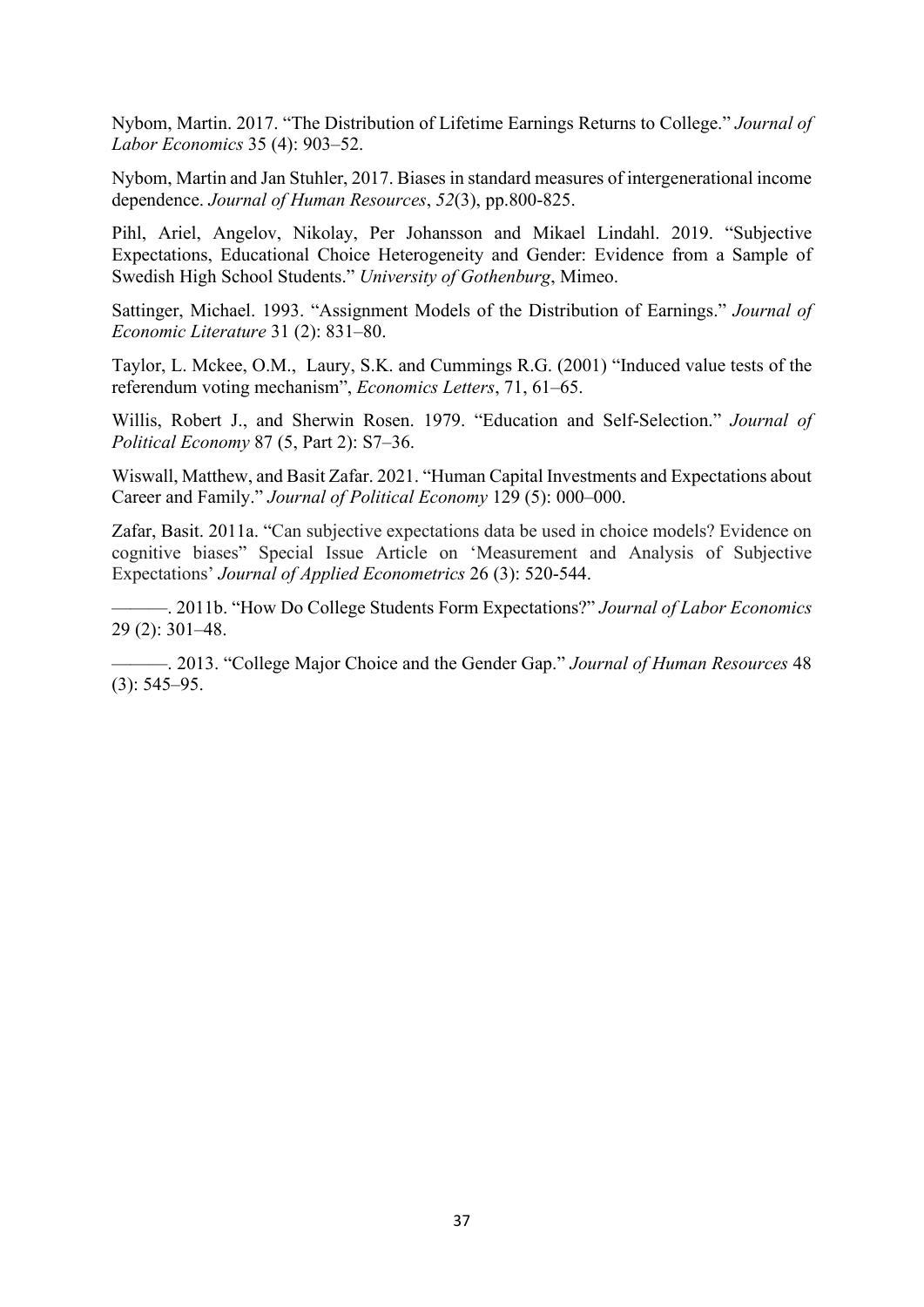Cunha, Flavio, James Heckman, and Salvador Navarro. 2005. "Separating Uncertainty from Heterogeneity in Life Cycle Earnings." *Oxford Economic Papers* 57 (2): 191–261.

Dominitz, Jeff, and Charles F. Manski. 1996. "Eliciting Student Expectations of the Returns to Schooling." *The Journal of Human Resources* 31 (1): 1–26.

Griliches, Zvi. 1977. "Estimating the Returns to Schooling: Some Econometric Problems." *Econometrica* 45 (1): 1-22.

Heckman, James J., Lance J. Lochner, and Petra E. Todd. 2006. "Earnings Functions, Rates of Return and Treatment Effects: The Mincer Equation and Beyond." *Handbook of the Economics of Education* 1: 307–458.

Heckman, James J., and Richard Robb Jr. 1985. "Alternative Methods for Evaluating the Impact of Interventions: An Overview." *Journal of Econometrics* 30 (1–2): 239–67.

Heckman, James J., and Edward J. Vytlacil. 2007. "Econometric Evaluation of Social Programs, Part I: Causal Models, Structural Models and Econometric Policy Evaluation." *Handbook of Econometrics* 6: 4779–4874.

Imbens, Guido W., and Joshua D. Angrist. 1994. "Identification and Estimation of Local Average Treatment Effects." *Econometrica* 62 (2): 467-475.

Jacquemet, N., Joule, R.-V., Luchini, S. and Shogren J. F. (2011) "Do people always pay less than they say? Testbed laboratory experiments with IV and HG values", *Journal of Public Economic Theory*, 13, 857-882.

Kirkeboen, Lars J., Edwin Leuven, and Magne Mogstad. 2016. "Field of Study, Earnings, and Self-Selection." *The Quarterly Journal of Economics* 131 (3): 1057–1111.

Kling, C.L., Phaneuf, D.J. and Zhao, J. (2012) "From Exxon to BP: Has some number become better than no number?", *Journal of Economic Perspectives*, 26, 3-26.

Kodde, David A. 1986. "Uncertainty and the Demand for Education." *The Review of Economics and Statistics*, 460–67.

———. 1988. "Unemployment Expectations and Human Capital Formation." *European Economic Review* 32 (8): 1645–60.

List, J.A. (2001) "Do explicit warnings eliminate the hypothetical bias in elicitation procedures? Evidence from field auctions for sportscards", *American Economic Review*, 91, 1498–1507.

List, J.A., Sinha, P. and Taylor M. (2006) "Using choice experiments to value non-market goods and services: Evidence from field experiments", *Advances in Economic Analysis & Policy*, 6.

Manski, Charles F. 2004. "Measuring Expectations." *Econometrica* 72 (5): 1329–76.

Murphy, J., Allen, P., Stevens, T. and Weatherhead, D. (2004) "A meta-analysis of hypothetical bias in stated preference valuation, Department of Resource Economics, University of Massachusetts, Amherst.

Murphy, J., Stevens, T. and Yadav, L (2010) "A comparison of induced value and home-grown value experiments to test for hypothetical bias in contingent valuation", *Environmental and Resource Economics*, 47, 111-123.